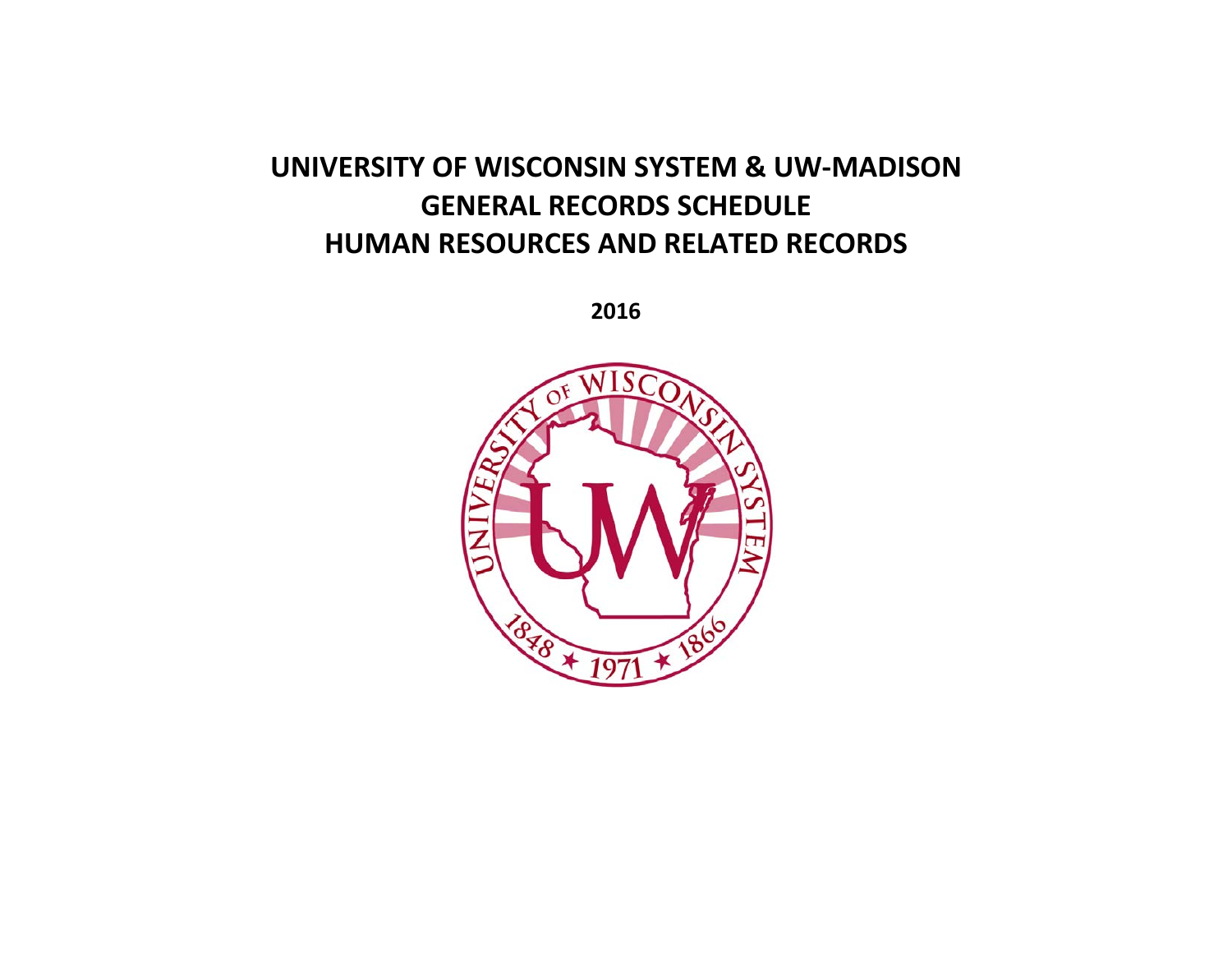### **General Records Schedule for Human Resource and Related Records**

### **Program Description: UW-System and UW-Madison Human Resource and Personnel Systems**

#### **Introduction and Purpose**

The University of Wisconsin System comprises fifteen distinct institutions, many of which create and receive records that are similar in purpose and utility. In the interest of efficiency, therefore, this records schedule identifies categories of records that are common to all University of Wisconsin institutions, so as to avoid making each institution secure a distinct retention schedule for the same categories of records. This General Records Schedule (GRS) is being revised and updated due to the changes where the State of Wisconsin **[authorized](http://docs.legis.wi.gov/statutes/statutes/36/115)  [and directed](http://docs.legis.wi.gov/statutes/statutes/36/115)** the University of Wisconsin System to develop **two distinct new personnel systems**:

- [One for all UW-Madison employees](http://hrdesign.wisc.edu/) see UW-Madison's HR Design project page
- [One for all other UW System employees](https://www.wisconsin.edu/ohrwd/) see UWSA Human Resources & Workforce Diversity

These new systems were implemented on July 1, 2015.

#### **Goal**

The two university personnel systems will be developed by taking the aspects of the unclassified and classified service that work best and creating one system of university employment. The goal is to develop a process to identify personnel policies that have worked well – and that will continue to work well when more authority is delegated to the UW institutions. The systems will also maintain commitment to, and the integrity of, the UW System's ongoing goal of a diverse and highly qualified workforce. Some specific objectives include:

- simplification of titling structures
- protection of existing employee rights
- establishment of a compensation structure that enables the UW System to recruit and retain the best, most diverse, and most qualified employees

This GRS covers the retention and disposition of records relating to all UW System employees both Academic and University Staff. This would include all faculty; academic staff; university staff; graduate students; research assistants; project assistants; and teaching assistants, volunteers, and employees in training and limited appointments.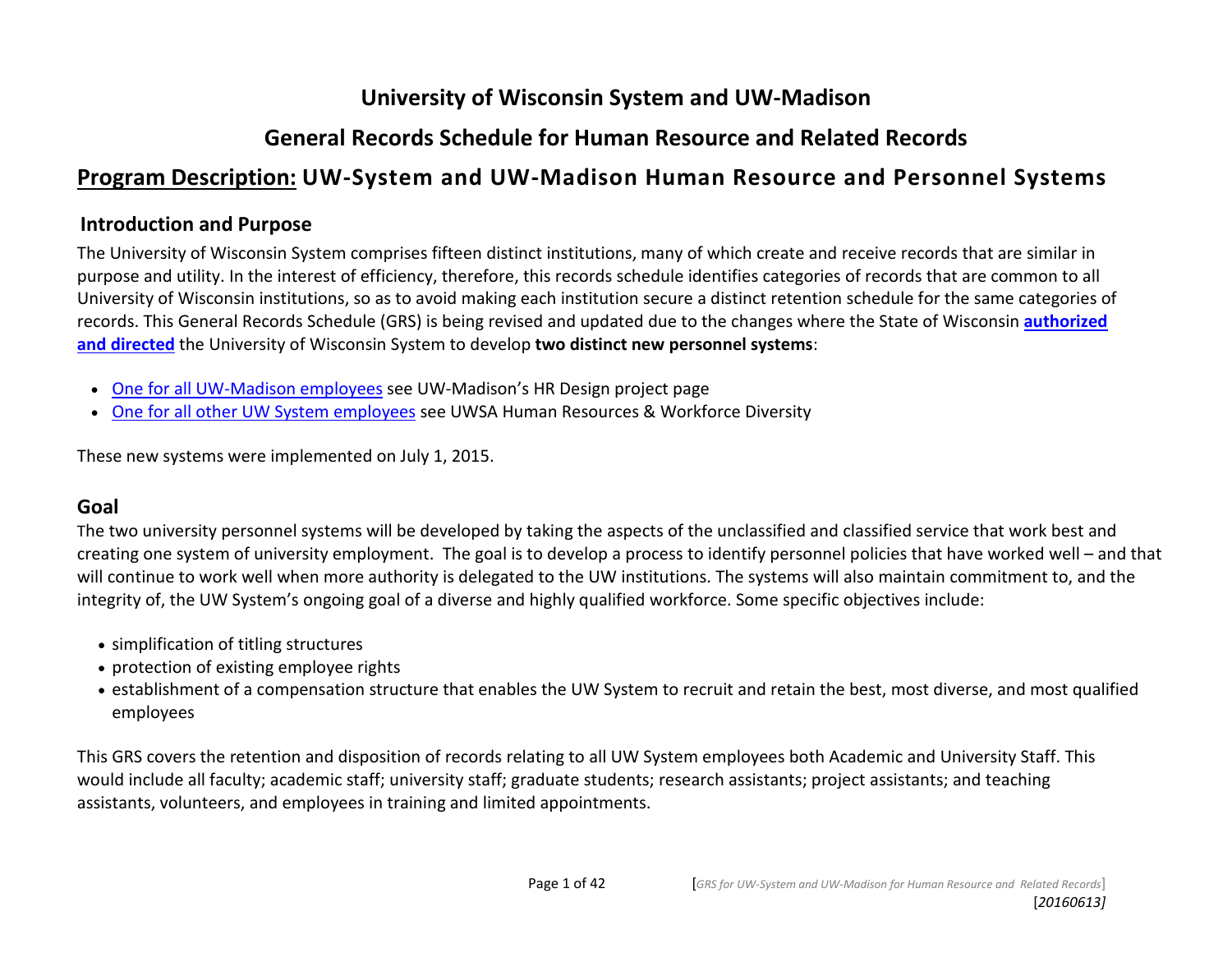#### **General Records Schedule for Human Resource and Related Records**

#### **Scope**

This GRS governs the retention and disposition of records associated with the following functional areas:

- **1. Talent, Recruitment & Engagement Records**
- **2. Affirmative Action & Equal Employment Opportunity & Related Records**
- **3. Grievance or Layoff Records**
- **4. Employee Personnel Records**
- **5. Employee Medical Information & HIPPA Privacy Complaints**
- **6. Employee Assistance Program (EAP) and Related Records**
- **7. International Faculty and Staff Records**
- **8. Evaluation and Promotion Records**
- **9. Human Resource Employee Training Records**

#### **HRS and Records Retention**

The provisions of this GRS apply to all institutions and employing units in the University of Wisconsin System. HRS, the Human Resource System, holds the official human resource and payroll information received, generated, and maintained on University of Wisconsin System employees, however; UW institutions and employing units will continue to maintain Human Resource records including supplemental systems. This means there is a shared responsibility for records retention. This GRS does not address storage media or implementation strategy for records retention.

#### **Guidelines Applicable to the GRS:**

#### **A. Preservation of Historic Records.**

Historic records are those that must be retained indefinitely because of their historical character. Historic records stored only in electronic form must comply with the legal requirements set forth in: Regent Policy Document 3-2: University of Wisconsin System Public Records Management; and Administrative [Rule 12: Electronic Records Management-Standards and Requirements.](http://publicrecordsboard.wi.gov/category.asp?linkcatid=3026&linkid=1527&locid=165) It is expected that some human resources records will be classified as having historical or permanent value to either UW System or the employing UW System institution.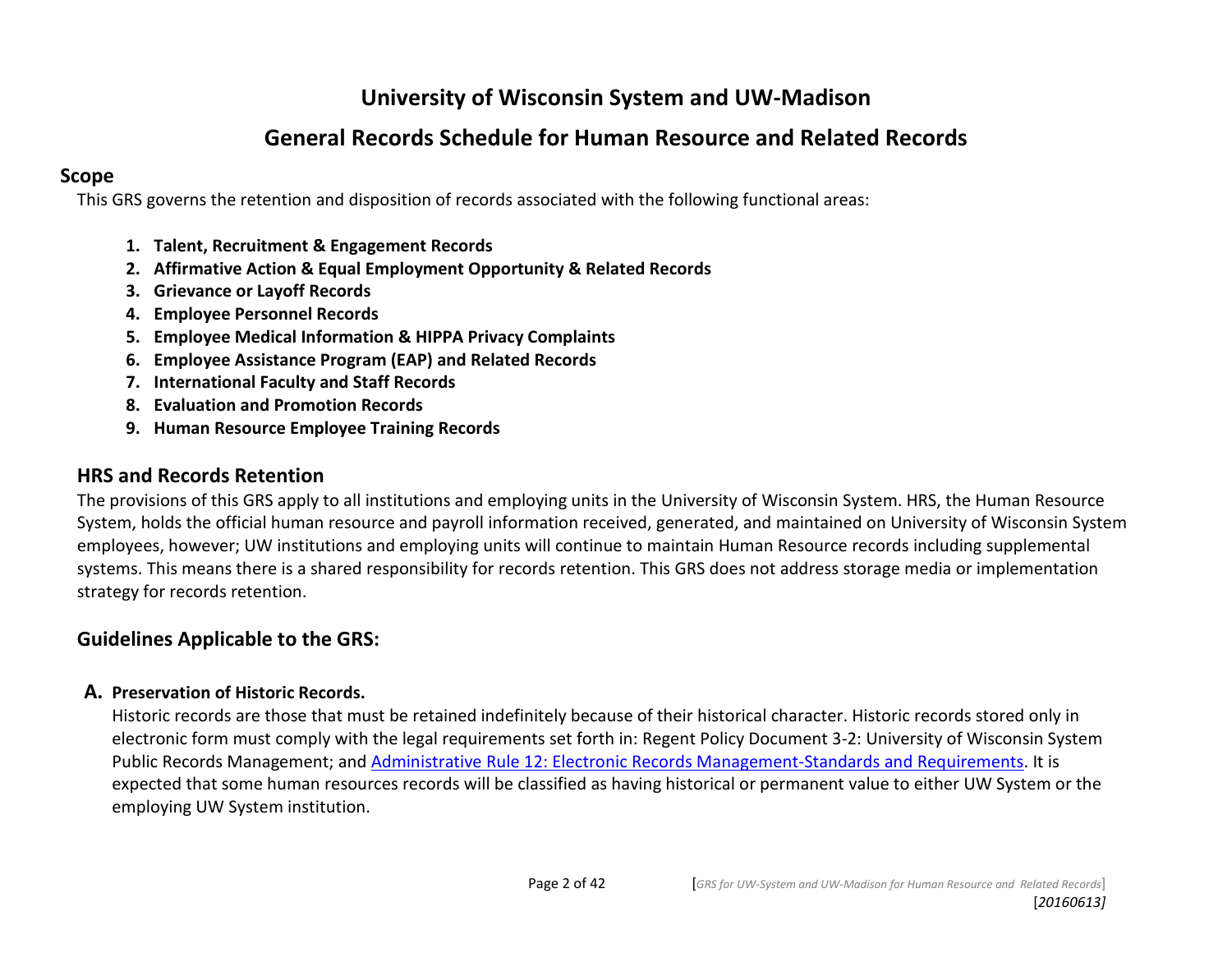#### **General Records Schedule for Human Resource and Related Records**

#### **B. Use of the Records Series Approach.**

The records schedules included within this document were developed using the "records series" approach defined in [Wis. Stat.](https://docs.legis.wisconsin.gov/statutes/statutes/16/III/61)   $$16.61(2)(c).$ 

#### **C. Use of Flexible Scheduling or Big Bucket Approach.**

Enterprise Resource Planning-ERP systems, such as PeopleSoft, provide the capability to create a wide variety of reports and queries to the system. The flexible scheduling or 'Big Bucket' approach means that some items within the GRS cover records in multiple series and/or electronic systems that relate to the same subject matter, business function, or work process. All the series/systems covered by a big bucket item have the same ultimate disposition. The records within the bucket are either all permanent or all temporary and, if the bucket is temporary, all the series/systems within it have the same retention period.

**D. Schedule does not require the Creation of Records:** It is understood that not all departments have all the types of personnel records discussed in this GRS. Offices are advised not to create additional records beyond those that are required or necessary to document personnel transactions.

#### **E. Duplicate personnel records and shadow filing systems.**

While retention periods outlined in this GRS apply to the official record, the maintenance of duplicate records and shadow filing systems is common in the personnel process. *If any unique material is present in a file, it is no longer a duplicate but represents another original record. It must be maintained the same period of time as the original record. If it is a duplicate / copy, dispose of in accordance with the official record series.*

#### **F. Definitions**

- a. **Applicant** (Definition retrieved from the Dept. of Labor 2-28-2011). An "Applicant" is defined as an individual who satisfies the following four criteria:
	- The individual submits an expression of interest in employment through the Internet or related electronic data technologies;
	- The contractor considers the individual for employment in a particular position;
	- The individual's expression of interest indicates the individual possesses the basic qualifications for the position;
	- The individual at no point in the contractor's selection process prior to receiving an offer of employment from the contractor, removes himself or herself from further consideration or otherwise indicates that he or she is no longer interested in the position.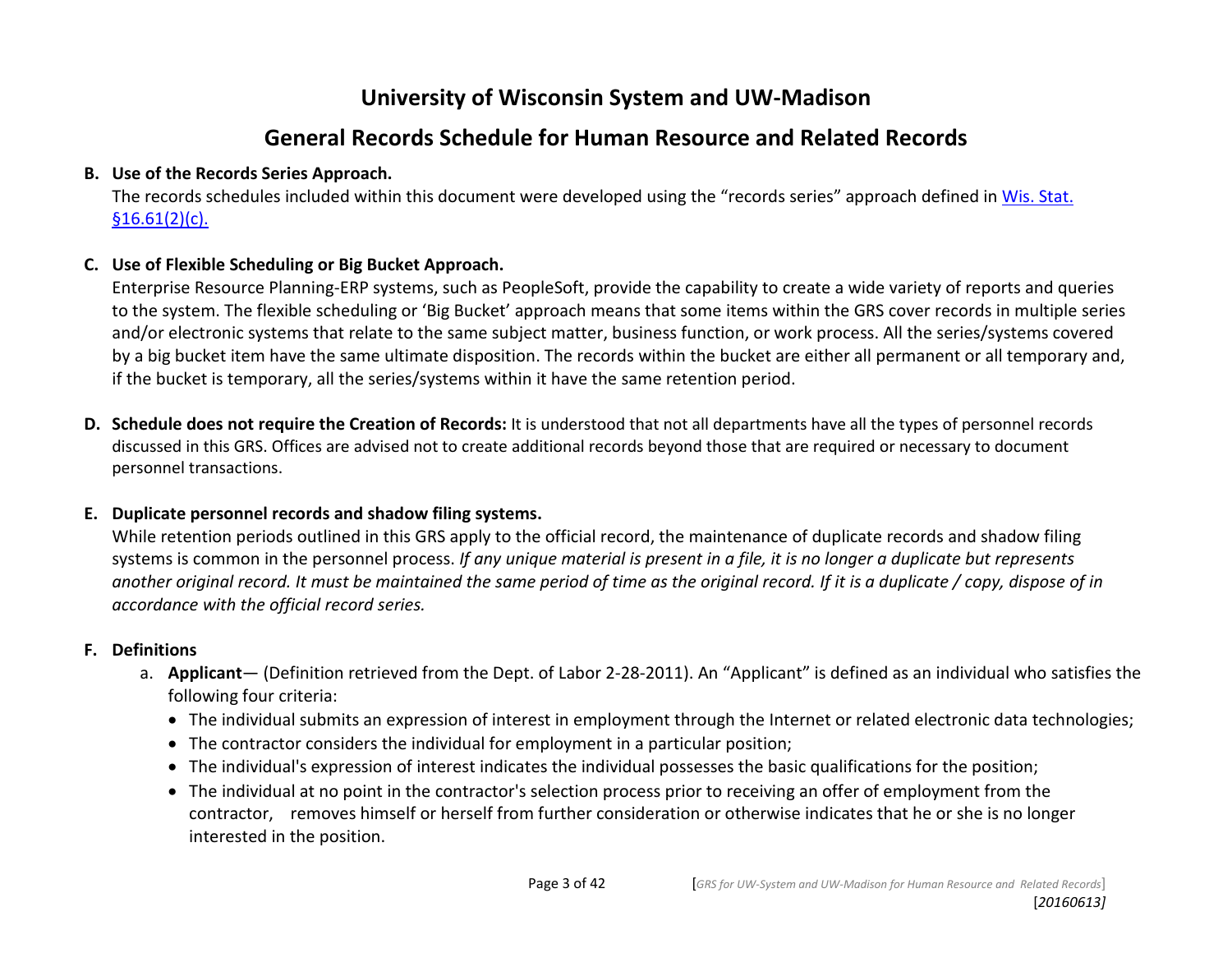#### **General Records Schedule for Human Resource and Related Records**

#### **G. \*Supervisors' Files**

- a. Supervisors may maintain in their own files information they believe is helpful or necessary to manage workload and employees. Supervisors should be aware that if they share this information with any other person, the material may become subject to Open Records Law requests. While subunits within an employing unit may wish to retain files of duplicates of personnel file material for ease of access, this is not encouraged. Do not keep such material longer than needed. If convenience copies are retained, appropriate access to these copies must be provided in response to audit or legal request and per Open Records Law.
- **H. \*For Student Hourly Workers:** see the University of Wisconsin System Administration (UWSA) Financial Aid General Schedule which includes both student hourly and work study students.

#### **Conditions Affecting Final Disposition**

All recommended dispositions provided within this schedule may be carried out by University of Wisconsin administrators except that records may not be destroyed where required to be retained by law or policy including, but not limited to, a pending public records request, lawsuit, audit, or legal hold.

#### **Access Requirements**

Records in this schedule are considered confidential and may contain Personally Identifiable Information (PII). May contain certain personnel records subject to Wis. Stat. § 19.36(10) and the balancing test. Some personnel-related records are confidential, such as employee medical records, examination scores and rankings and other evaluation of applicants, dismissals, demotions, and other disciplinary actions, and certain pay survey data identified as confidential in Wis. Stats §230.13.

#### **Laws & Requirements:**

- o Wis. Stat. §19.36(10) Employee Personnel Records
- o Wis. Stat. §230.13 Closed Records
- o 29 U.S. Code §626-Recordkeeping, investigation, and enforcement.
- o 29 CFR §1627.3-Age Discrimination in Employment Act (ADEA)
- o 29 CFR §1602.31-Title VII of the Civil Rights Act of 1964
- o 29 CFR §1602.32-Title VII of the Civil Rights Act of 1964
- o 29CFR §1602.14-Preservation of records made or kept
- o 20 CFR §655.760(a)-What records are to be made available to the public, and what records are to be retained?

**-----------------------------------------------------------------------------------------------------------------------------------------------------------------**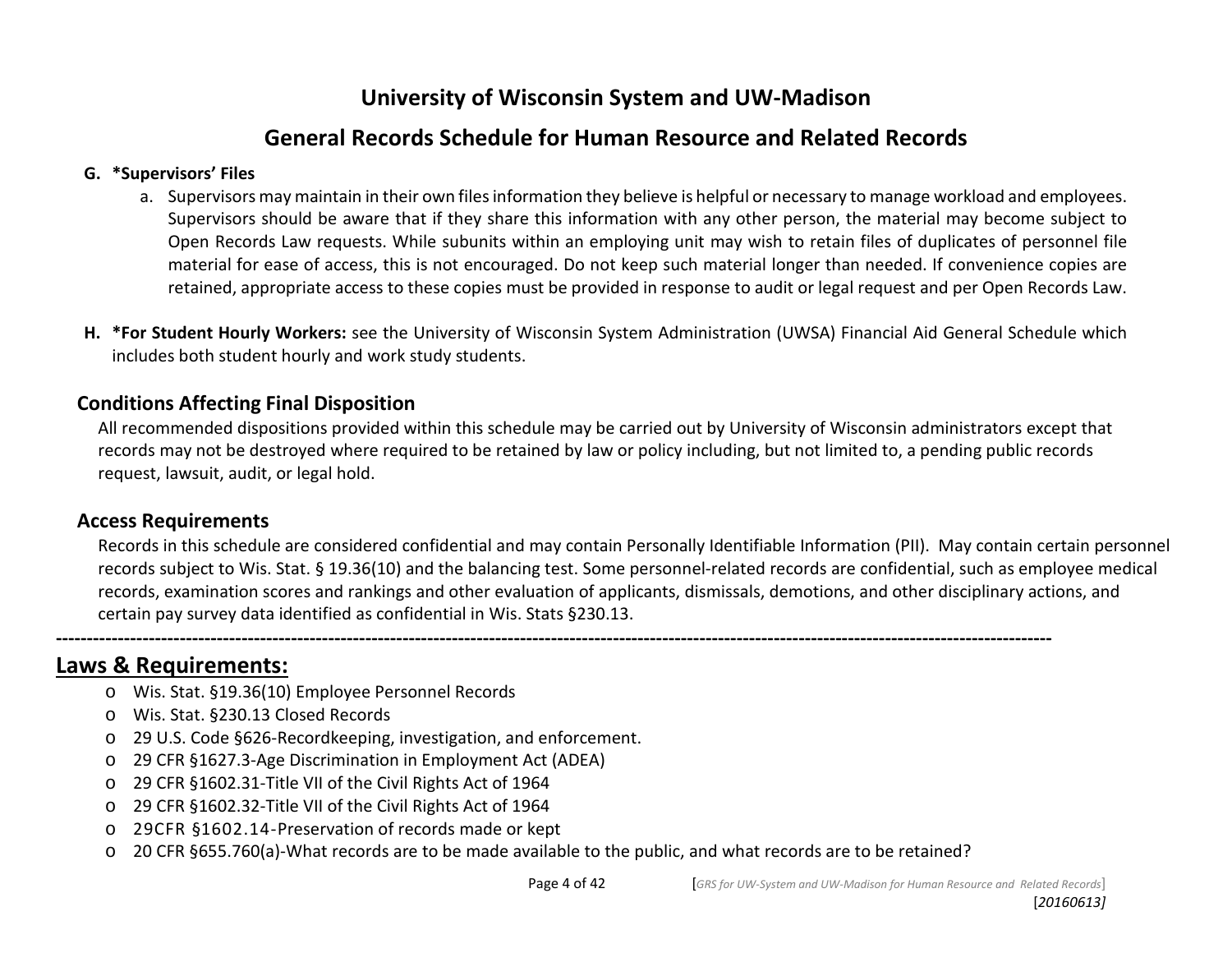#### **General Records Schedule for Human Resource and Related Records**

- o 20 CFR §656.10(f)-Retention of documents
- o Wis. Stat. §146.81 Wis. Stat. §146.84 Confidentiality of Health Records
- o Wis. Stat. §51.30 Mental Health Records
- o HIPAA Privacy Rule at 45 CFR Parts 160 and 164
- o Americans with Disabilities Act (ADA) Amendments Act of 2008
- o Genetic Information Nondiscrimination Act (GINA) 2008
- o 8 U.S.C. §13249(a) Federal Immigration Reform and Control Act of 1988
- o Title VI of the Civil Rights Act of 1964
- o Title IX of the Education Amendments of 1972
- o Age Discrimination Act of 1975
- o Section 503/504 of the Rehabilitation Act of 1973
- o Title II of the Americans with Disabilities Act of 1990, as amended

## **Electronic Systems:**

**1) Talent Acquisition and Recruitment** tools that interact with Human Resource during the recruitment and hiring process.

Below are examples of some of the electronic systems that are used by the UW Services Center, UW-Madison and other UW Institutions. These may change over time:

#### o **PeopleSoft [HRS \(Human Resource System\)](https://www.ohr.wisc.edu/hrs/documents/hrs-faculty-pi-sup.pdf)**

HRS is an integrated system and incorporates all human resource, benefits, and payroll operations across the UW System. The implementation of HRS represents a major paradigm shift from mixed recordkeeping environment (paper and electronic) to one in which the official records (data) are mostly electronic, and likely to become fully electronic in the future. This system became operational in April 18, 2011. Many of the data elements that HRS maintains are date related to the employee.

- o **PeopleSoft Admin** is being used as part of the recruitment process at most campuses and does tie into HRS.
- o **Page Up**  A seamless, easy-to-use and mobile-optimized SaaS platform with powerful analytics capabilities to recruit, onboard, train, develop, manage and retain employees.

#### o **JEMS (Job and Employee Management System) - UW Madison Only**

[*20160613]*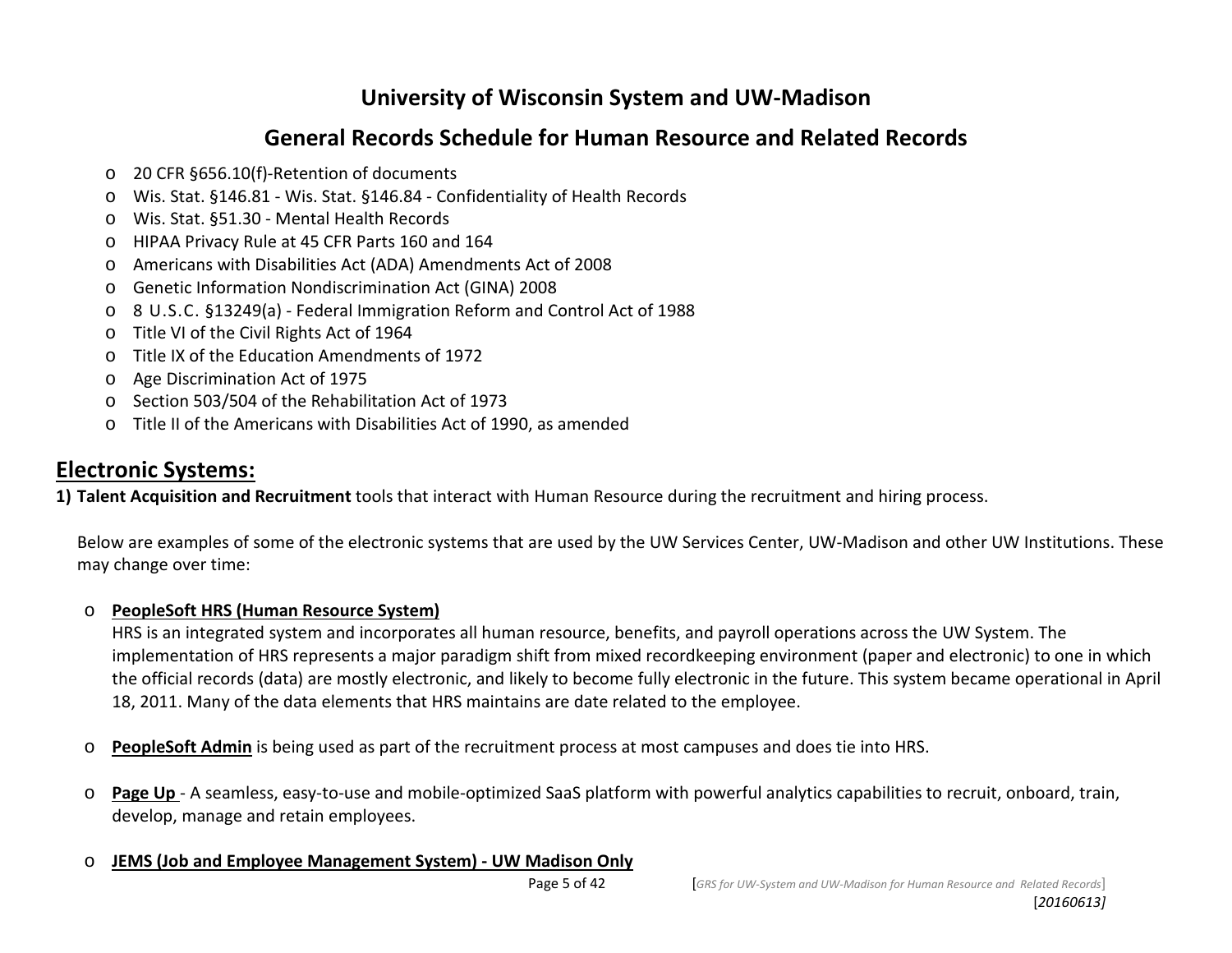#### **General Records Schedule for Human Resource and Related Records**

The purpose is to automate human resource functions and make them consistent across the campus. It is used by supervisors and human resource staff. The primary users of the system are UW - Madison supervisors, department and division Human Resources staff, and Office of Human Resources (OHR) staff.

- o **JEMS Hire (Job and Employee Management System) UW Madison Only** Web-based system to hire all academic, faculty, limited, student assistants, post degree training staff (this does not include student hourly hires) and to request Job-Changes for all employee types.
- o **CHRIS ( Classified Human Resource Information System- UW Madison Only)**

The Classified Human Resource Information System is a JEMS sub-system and supports UW-Madison and human resource transactions (e.g. vacancies, reclassification requests, and updates to position descriptions, etc.) related to University Staff. It has two components:

- o **CHRIS -Web-based system** for supervisors and others to create and submit HR Transactions (e.g., vacancies, rate/title, position description development and updates).
- o **CHRIS-HR (other human resource functions)** Web-based system used by human resources staff to review and approve transactions and hire university and temporary staff.
- o **TREMS (Talent Recruitment Engagement Management System UW Madison Only** TREMS is an online applicant tracking system that is used for collecting job applications, managing applicant pools, making offers and tracking onboarding activities for new employees. TREMS is integrated with JEMS.
- o **TAM (Talent Acquisition Management System)** This is an HRS module which manages the application and hiring process used by some UW campuses. The UW-Madison campus does not use the TAM module.
- o **PVL (Position Vacancy Listing)** Web-based system used by human resources staff to develop positions and or request Rate/Title Change for faculty, Limited and academic staff.
- o **Content Management System:** Personnel Records are being managed by the institutional Human Resources Department in this Document Management/Content Management System. (example: ImageNow)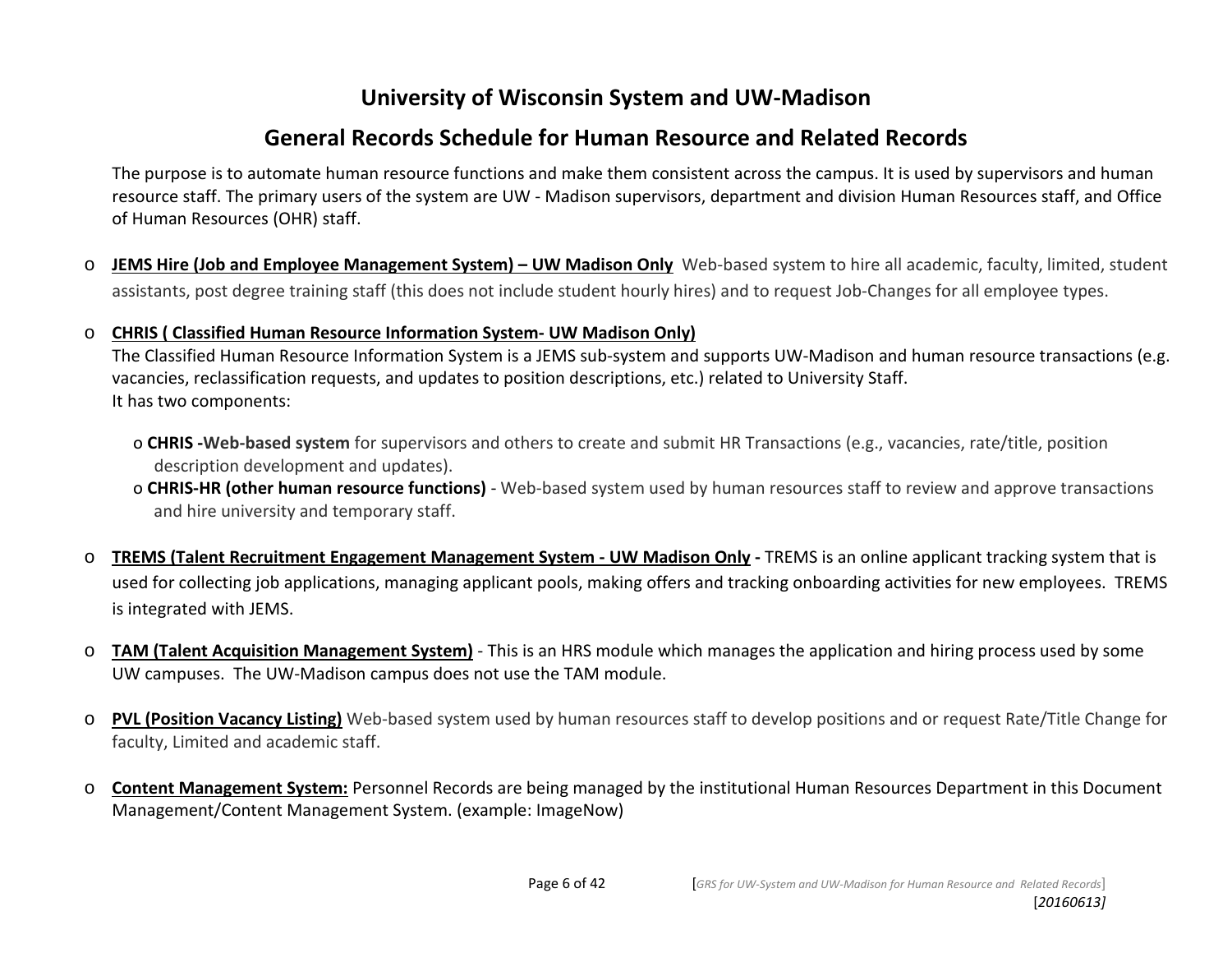#### **General Records Schedule for Human Resource and Related Records**

**2) \*The International Faculty and Services** or similar institutional utilize **Glacier Nonresident Alien Tax Compliance System**. A foreign national is an individual who is a resident of a country other than the U.S. If a foreign national will be paid by the UW payroll system and will be located in the U.S., then they must have a visa issued by the U.S. All foreign nationals with a visa type and paid position in PeopleSoft HRS should have a Glacier account. Glacier is a third party software program owned by Arctic International. Glacier will house the foreign national's personal data including current and historical U.S. visit and immigration information, tax filing status, and tax treaty eligibility. Glacier will also be used to generate and distribute tax reporting Forms 1042-S. Nonresident aliens required to file a federal income tax return will be able to use Glacier Tax Prep, through their regular Glacier account, to prepare federal tax Form 1040NR or 1040NR-EZ and Form 8843. It is imperative that all foreign nationals paid through UW payroll have a valid email address in HRS, as this is the means by which they will be notified of their Glacier account and corresponding obligations.

#### **Official Records & Copies:**

This schedule specifies the designated location of the official record for each series listed. It also identifies retention policies for **all** copies of records, in all locations and in all records media.

- *Official Record:* The official record is the most complete and up-to-date version.
- *Working Copies:* Staff may generally destroy rough draft materials that are subsequently finalized and maintained as part of the official record. However, staff may retain significant drafts when needed to document the decision-making process within the official record.
- *Reference or Convenience Copies:* Staff may maintain duplicate or working copies of records described in this schedule for convenience and/or reference purposes. Copies may be retained for as long as needed, but they should not be kept longer than the RDA for the official copy of record as specified in this schedule. Do not maintain **unnecessary** duplicate copies. When retained for "convenience of reference only," copies are considered non-records under Wis. Stat. § 16.61(2). Do **not** send copies to storage or retain them for longer than the retention periods specified for the official copy.

#### **For additional information and assistance implementing this retention schedule, contact: Your University Records Officer.**

Agency Records Officer authorized by UW Records Officer Council (UWROC)to create this schedule:

Peg Eusch, CRM UW-Madison Records Officer [peg.eusch@wisc.edu](mailto:peg.eusch@wisc.edu)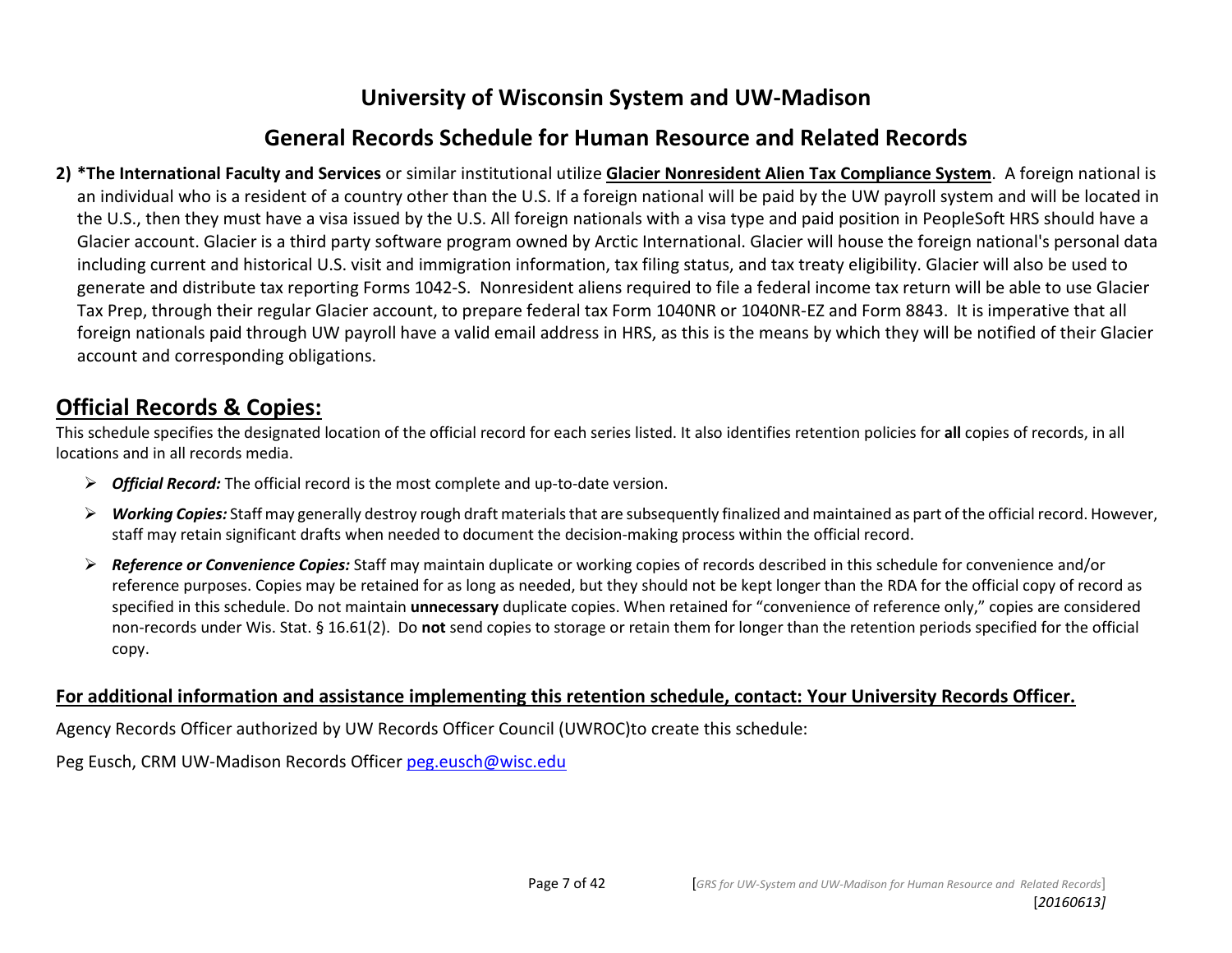General Records Schedule for Human Resource and Related Records

**Approval Signatures** 

 $61/4$ UM-System Legal Counsel  $D$ ate  $Im \sqrt{d}$ 

Mangaret E. Eusch CRM  $\frac{1}{20}$  $\mathcal{L}_{2}$ 

Date (mm/dd

PUBLIC Records Board Approval: Authorization is contingent on restrictions to record destruction contained in Wis. Stat. § 19.35(5), Open Records Law, and that no records are destroyed if litigation or audit involving these records has commenced or is anticipated.

73d  $AUG$   $2$   $2$   $2016$ <br>Date (mm/dd/ccyy) State Archivist

**PRB Executive Secretary** 

| APPROVAL SUBJECT TO 10-YEAR                          |  |  |
|------------------------------------------------------|--|--|
|                                                      |  |  |
| SUNSET. RESUBMITTAL REQUIRED<br>PRIOR TO Mugust 2026 |  |  |
|                                                      |  |  |

[GRS for UW-System and UW-Madison for Humon Resource and Related Records]  $[20160613]$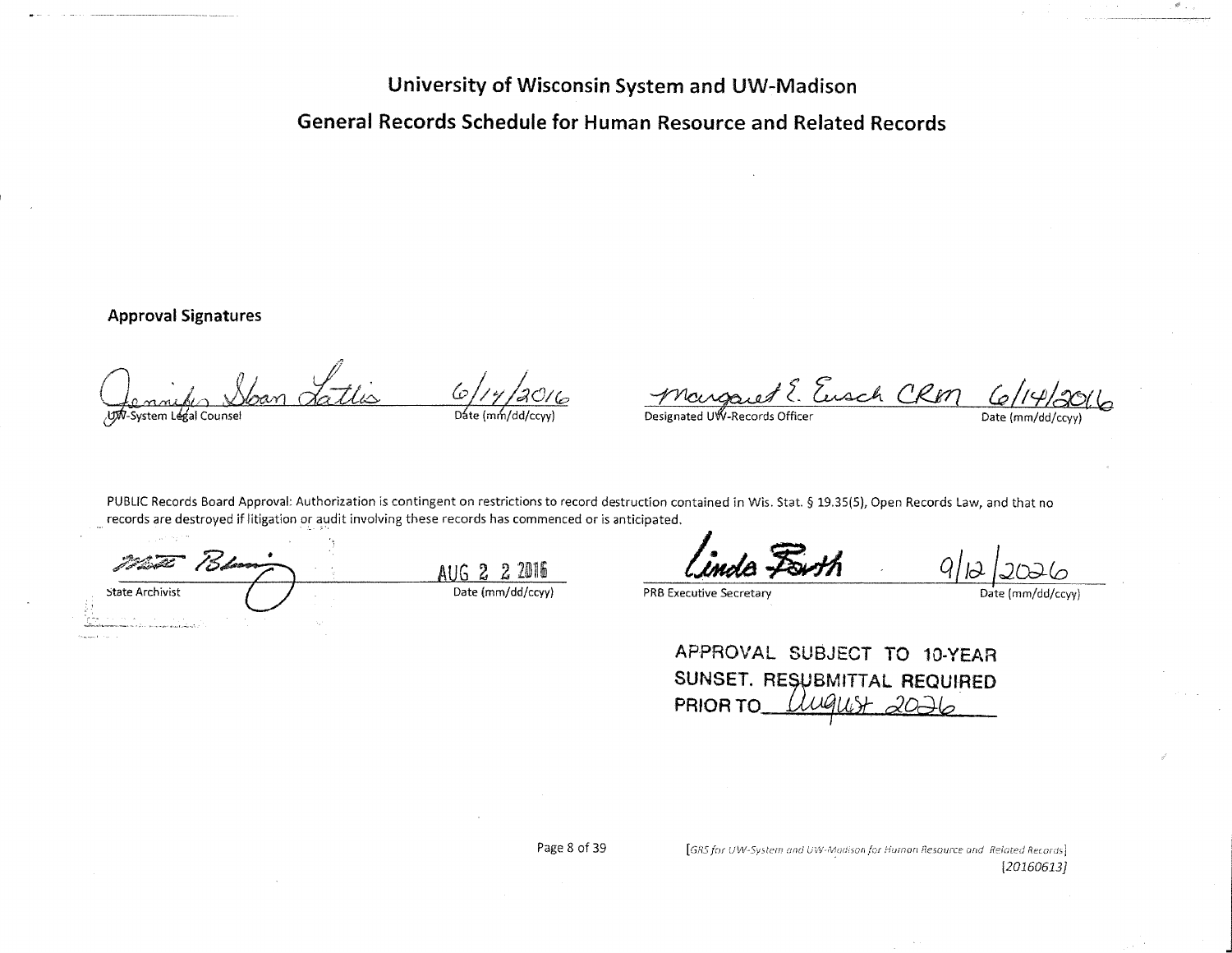| 1. RDA #<br>/Status                 | 2. Series Title / Description                                                                                                                                                                                                                                                                                                                                                                                                                                                                                                                                                 | 3. Record<br><b>Series</b><br>Year of<br><b>Creation Storage</b> | 4. Medium<br>for Record          | $\overline{\overline{\mathtt{a}}}$<br>மி | 6. Registry Exempt | Confidential<br>7. | Essential (opt.)<br>ಯ | 9. Official<br><b>Record</b><br>Location (opt.)                                                           | 10. Retention /<br>Disposition /<br><b>Event</b>                                                                                                     |
|-------------------------------------|-------------------------------------------------------------------------------------------------------------------------------------------------------------------------------------------------------------------------------------------------------------------------------------------------------------------------------------------------------------------------------------------------------------------------------------------------------------------------------------------------------------------------------------------------------------------------------|------------------------------------------------------------------|----------------------------------|------------------------------------------|--------------------|--------------------|-----------------------|-----------------------------------------------------------------------------------------------------------|------------------------------------------------------------------------------------------------------------------------------------------------------|
|                                     | 1. Talent, Recruitment and Engagement Records                                                                                                                                                                                                                                                                                                                                                                                                                                                                                                                                 |                                                                  |                                  |                                          |                    |                    |                       |                                                                                                           |                                                                                                                                                      |
| UWHR0100<br>Superseding<br>UWPER019 | <b>HR Personnel Hiring and Position Change Forms</b><br>and Requests<br>This series documents the Human Resource forms, such<br>as Create a Position, Hire a Person(with a Position), Hire a<br>Person(without a Position), Add a Person, Change a<br>Position, Job Change with and Without a Position,<br>Additional Information for Student Help, Change a<br>Person, Vacation Option Election Form, Self-Identification<br>Form, Emergency Contact form.<br>These forms function much like the Personnel Action<br>Forms in that they authorize changes to the HRS system. |                                                                  | Paper or<br>Electronic<br>format | Yes                                      | Yes                | Yes                |                       | <b>All Campus</b><br>HR Depts.<br>HRS and/or<br>other Talent<br>Mgt. and<br>Recruitment<br><b>Systems</b> | <b>Retention:</b><br><b>EVT+2 Years</b><br><b>EVENT</b> = Date the<br>Request is<br>Approved or<br>Denied<br>Disposition:<br>Destroy<br>Confidential |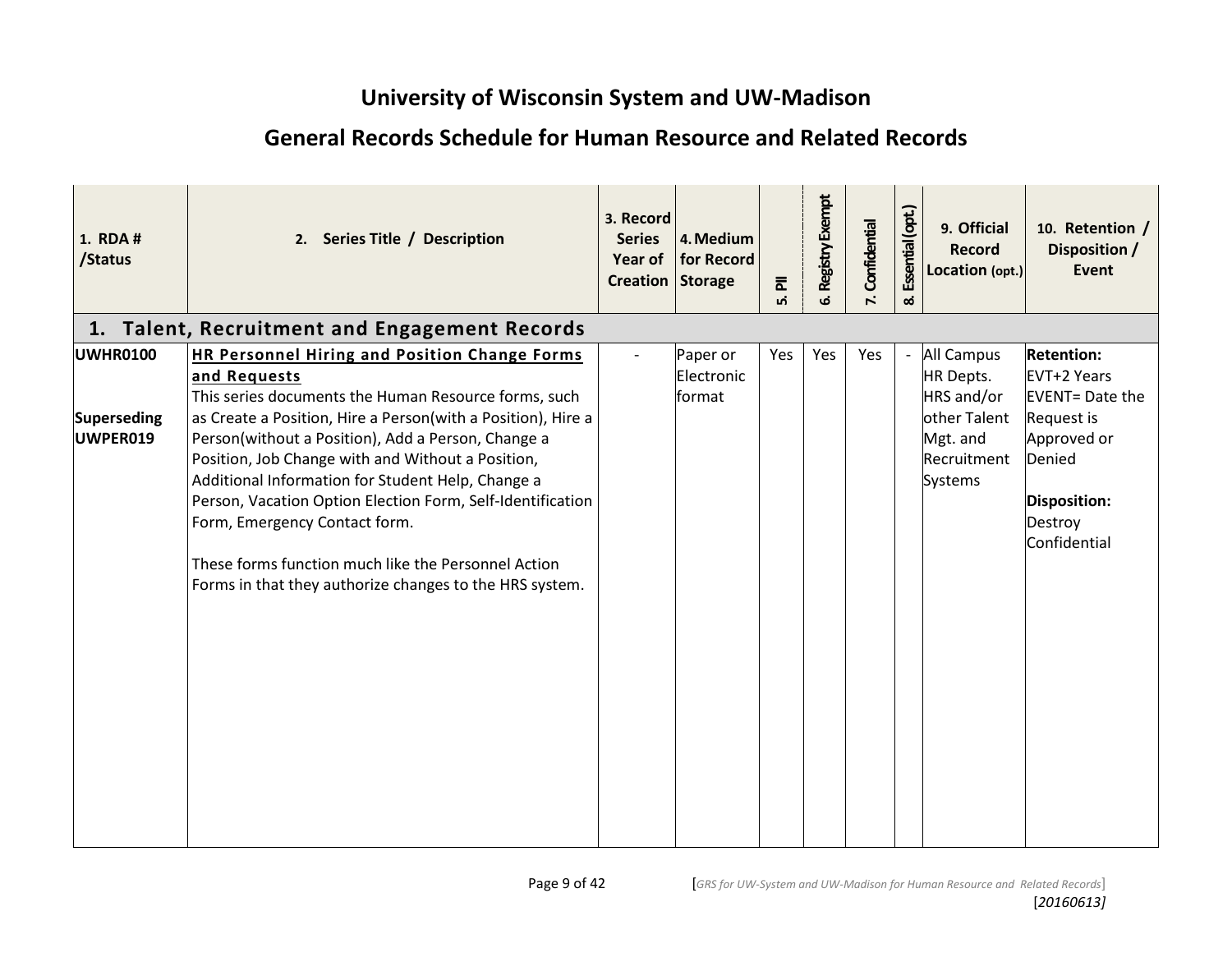| 1. RDA #<br>/Status | 2. Series Title / Description                                                                                                                                                                                                                                                                                                                                                                                                                                               | 3. Record<br><b>Series</b><br>Year of<br><b>Creation Storage</b> | 4. Medium<br>for Record | $\overline{\overline{\mathbf{a}}}$<br>ம் | Registry Exempt<br>ശ് | Confidential<br>$\mathbf{r}$ | Essential (opt.<br>ळ | 9. Official<br><b>Record</b><br>Location (opt.) | 10. Retention /<br>Disposition /<br><b>Event</b> |
|---------------------|-----------------------------------------------------------------------------------------------------------------------------------------------------------------------------------------------------------------------------------------------------------------------------------------------------------------------------------------------------------------------------------------------------------------------------------------------------------------------------|------------------------------------------------------------------|-------------------------|------------------------------------------|-----------------------|------------------------------|----------------------|-------------------------------------------------|--------------------------------------------------|
| <b>UWHR0102</b>     | <b>Criminal Background Checks</b>                                                                                                                                                                                                                                                                                                                                                                                                                                           |                                                                  | Paper or                | Yes                                      | Yes                   | Yes                          |                      | <b>All Campus</b>                               | <b>Retention:</b>                                |
|                     | This series documents a record of criminal                                                                                                                                                                                                                                                                                                                                                                                                                                  |                                                                  | Electronic              |                                          |                       |                              |                      | HR Depts.                                       | CR+7 Years                                       |
|                     | background checks made on UW employees at the                                                                                                                                                                                                                                                                                                                                                                                                                               |                                                                  | format                  |                                          |                       |                              |                      | HRS and/or                                      | CR=Date of                                       |
| <b>Superseding</b>  | time of hire.                                                                                                                                                                                                                                                                                                                                                                                                                                                               |                                                                  |                         |                                          |                       |                              |                      | other Talent                                    | Creation                                         |
|                     | <b>UWPER010 and</b> These records include, but are not limited to:                                                                                                                                                                                                                                                                                                                                                                                                          |                                                                  |                         |                                          |                       |                              |                      | Mgt. and                                        |                                                  |
| UWPER011            | (1) the confidential self-disclosure job<br>application supplements;<br>(2) the criminal background check reports;<br>(3) Records related to notification of the<br>applicants of a decision not to hire.<br>Original background checks are<br>confidential materials and are to be kept<br>separate from the personnel file.<br>These files are kept per EEOC and Fair Credit<br>Reporting Act.<br>Confidential under Employee Personnel Records Wis.<br>Stat. § 19.36(10) |                                                                  |                         |                                          |                       |                              |                      | Recruitment<br>Systems                          | Disposition:<br>Destroy<br>Confidential          |
|                     |                                                                                                                                                                                                                                                                                                                                                                                                                                                                             |                                                                  |                         |                                          |                       |                              |                      |                                                 |                                                  |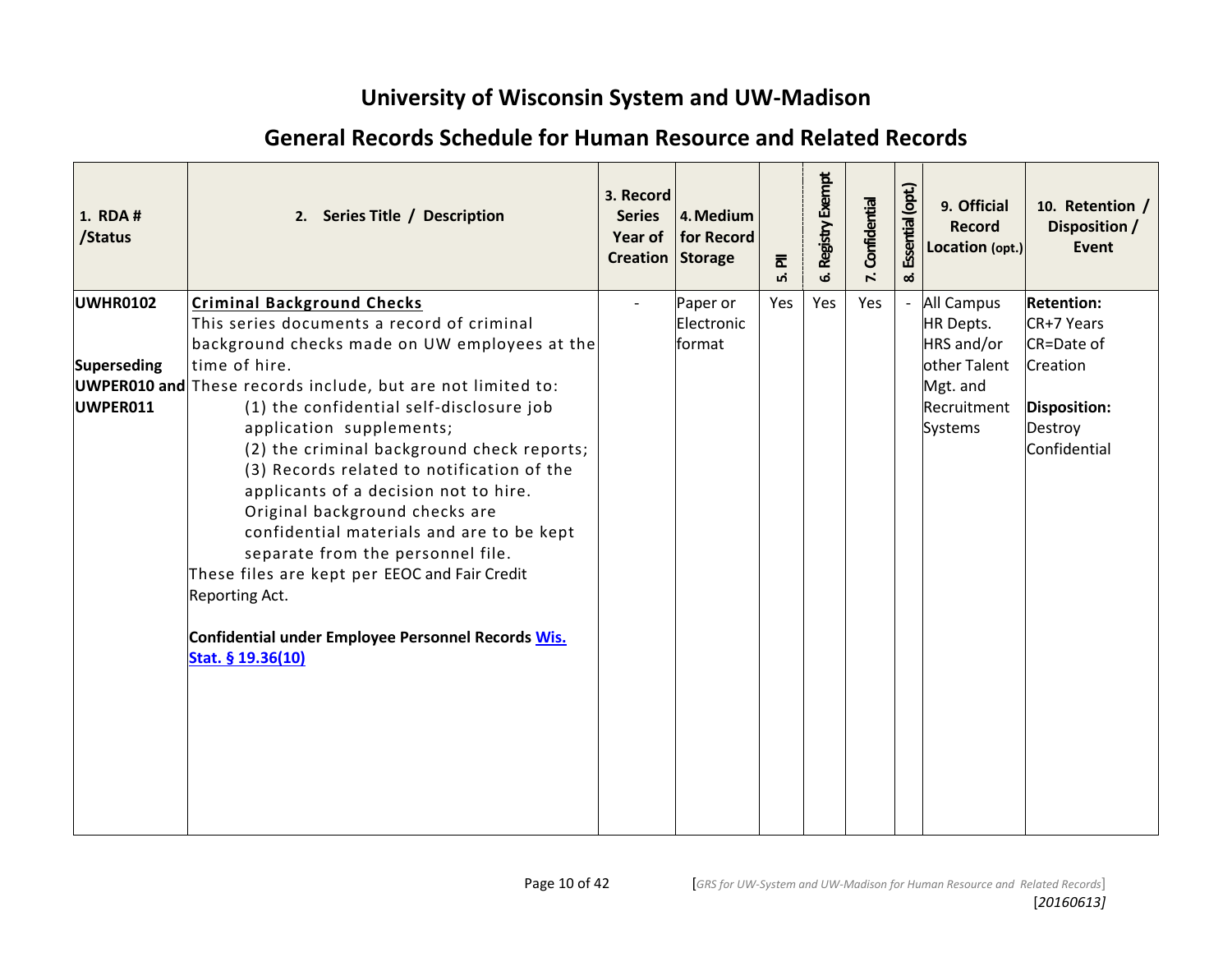| 1. RDA #<br>/Status                               | 2. Series Title / Description                                                                                                                                                                                                                                                                                                                                                                                                                                                                                                                                                                                                              | 3. Record<br><b>Series</b><br>Year of<br>Creation Storage | 4. Medium<br>for Record          | ᇍ<br>ம் | Registry Exempt<br>ھ. | Confidential<br>$\mathbf{r}$ | Essential (opt.)<br>ळ | 9. Official<br><b>Record</b><br>Location (opt.)                                                                          | 10. Retention /<br>Disposition /<br><b>Event</b>                                                                              |
|---------------------------------------------------|--------------------------------------------------------------------------------------------------------------------------------------------------------------------------------------------------------------------------------------------------------------------------------------------------------------------------------------------------------------------------------------------------------------------------------------------------------------------------------------------------------------------------------------------------------------------------------------------------------------------------------------------|-----------------------------------------------------------|----------------------------------|---------|-----------------------|------------------------------|-----------------------|--------------------------------------------------------------------------------------------------------------------------|-------------------------------------------------------------------------------------------------------------------------------|
| <b>UWHR0103</b><br><b>Superseding</b><br>UWPER018 | <b>Federal I-9 Employee Eligibility Verification</b><br>This series includes the Federally required forms<br>that verify and or re-verified and check<br>employment eligibility and employee identity.<br>This is maintained in a separate file while the<br>individual is employed.<br>NOTE: Must retain while individual is employed. The<br>federal requirement is that the employer must retain<br>the form for three years after the date of hire, or one<br>year following separation of employment, whichever<br>event is longer per 8 U.S.C. §13249(a).<br>Confidential under Employee Personnel Records Wis.<br>Stat. § 19.36(10) |                                                           | Paper or<br>Electronic<br>format | Yes     | Yes                   | Yes                          |                       | <b>All Campus</b><br><b>HR Depts.</b><br>HRS and/or<br>other Talent<br>Mgt. and<br>Recruitment<br><b>Systems</b>         | <b>Retention:</b><br>EVT+ 3 Years<br><b>EVENT=Date of</b><br>Separation<br><b>Disposition:</b><br>Destroy<br>Confidential     |
| <b>UWHR0104</b><br><b>Superseding</b><br>UWPER017 | <b>Candidate Files</b><br>Individual candidate files include all materials<br>submitted by the candidate as part of the<br>application recruitment process.<br>NOTE: The information that is gathered or<br>created in TAM or TREMS for recruitment will be<br>retained for the same length of time in the<br>system and/or data warehouse as the candidate<br>file. After the position is filled, it is the intent<br>that part of the successful candidates file will be                                                                                                                                                                 |                                                           | Paper;<br>Electronic             | Yes     | Yes                   | Yes                          |                       | <b>All Campus</b><br><b>HR</b><br>departments<br><b>HRS</b><br><b>Other Talent</b><br>Mgt. and<br>Recruitment<br>systems | <b>Retention:</b><br>EVT+6 Years<br><b>EVENT=Date</b><br>Position is Filled<br><b>Disposition:</b><br>Destroy<br>Confidential |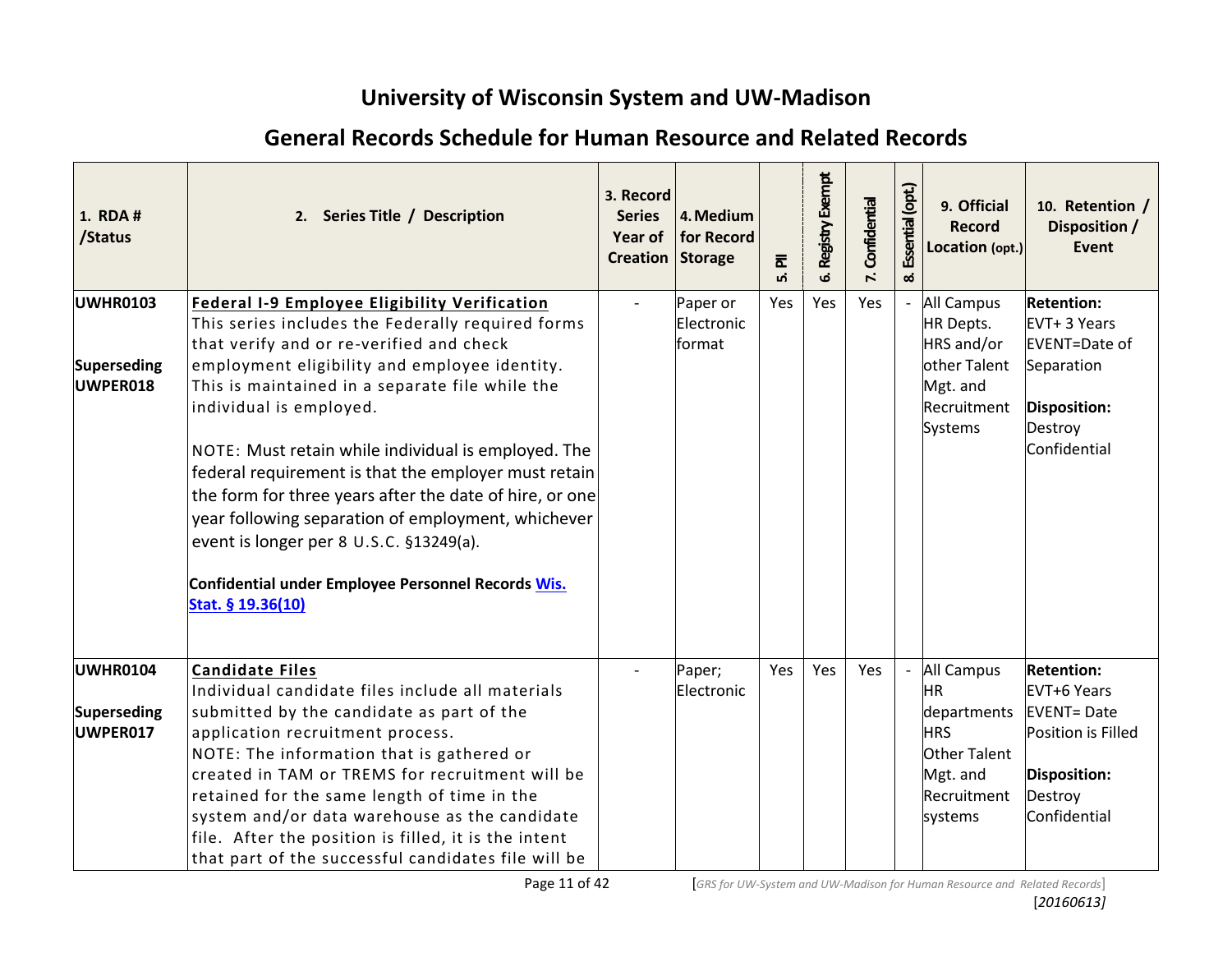| 1. RDA #<br>/Status                               | 2. Series Title / Description                                                                                                                                                                                                                                                                                                                                                                                                                                                                                                      | 3. Record<br><b>Series</b><br>Creation Storage | 4. Medium<br>Year of   for Record          | 훈<br>ம் | Registry Exempt<br>ശ് | Confidential | Essential (opt.<br>ထံ | 9. Official<br><b>Record</b><br>Location (opt.) | 10. Retention /<br>Disposition /<br><b>Event</b>                            |
|---------------------------------------------------|------------------------------------------------------------------------------------------------------------------------------------------------------------------------------------------------------------------------------------------------------------------------------------------------------------------------------------------------------------------------------------------------------------------------------------------------------------------------------------------------------------------------------------|------------------------------------------------|--------------------------------------------|---------|-----------------------|--------------|-----------------------|-------------------------------------------------|-----------------------------------------------------------------------------|
|                                                   | transferred to their personnel file. Some of the<br>items that currently go into the personnel file<br>are: candidate resume or curriculum Vitae (CV),<br>the initial position description, the criminal<br>background check date, contract/appointment<br>letter etc. A campus may have paper version of<br>these documents gathered during the recruitment<br>placed in a personnel file or if the campus keeps<br>electronic personnel files these would be<br>transferred.<br>29 U.S. Code § 626, 29 CFR§1627.3, 29 CFR§1602.3 |                                                |                                            |         |                       |              |                       |                                                 |                                                                             |
| <b>UWHR0105</b><br><b>Superseding</b><br>UWPER013 | Search and Screen Committee Records - General<br>This record series applies to all Search and Screen<br>for positions of <b>Associate Dean and lower levels</b><br>of administration. It includes documentation of<br>the activities of committee's search activities.<br>This may include documents from outside search                                                                                                                                                                                                           |                                                | Paper;<br>Electronic<br>or Video<br>format | Yes     | Yes                   | No           |                       | All campus<br>Departments                       | <b>Retention:</b><br>EVT+6 Years<br><b>EVENT=Date</b><br>Position is Filled |
|                                                   | firms.<br>This series includes, but is not limited to:<br>interview documentation,<br>$\bullet$<br>minutes,<br>list of candidates and nominees,<br>list of interviewees,<br>press releases and other publicity<br>materials, position description,<br>position vacancy announcements,                                                                                                                                                                                                                                              |                                                |                                            |         |                       |              |                       |                                                 | <b>Disposition:</b><br>Destroy<br>Confidential                              |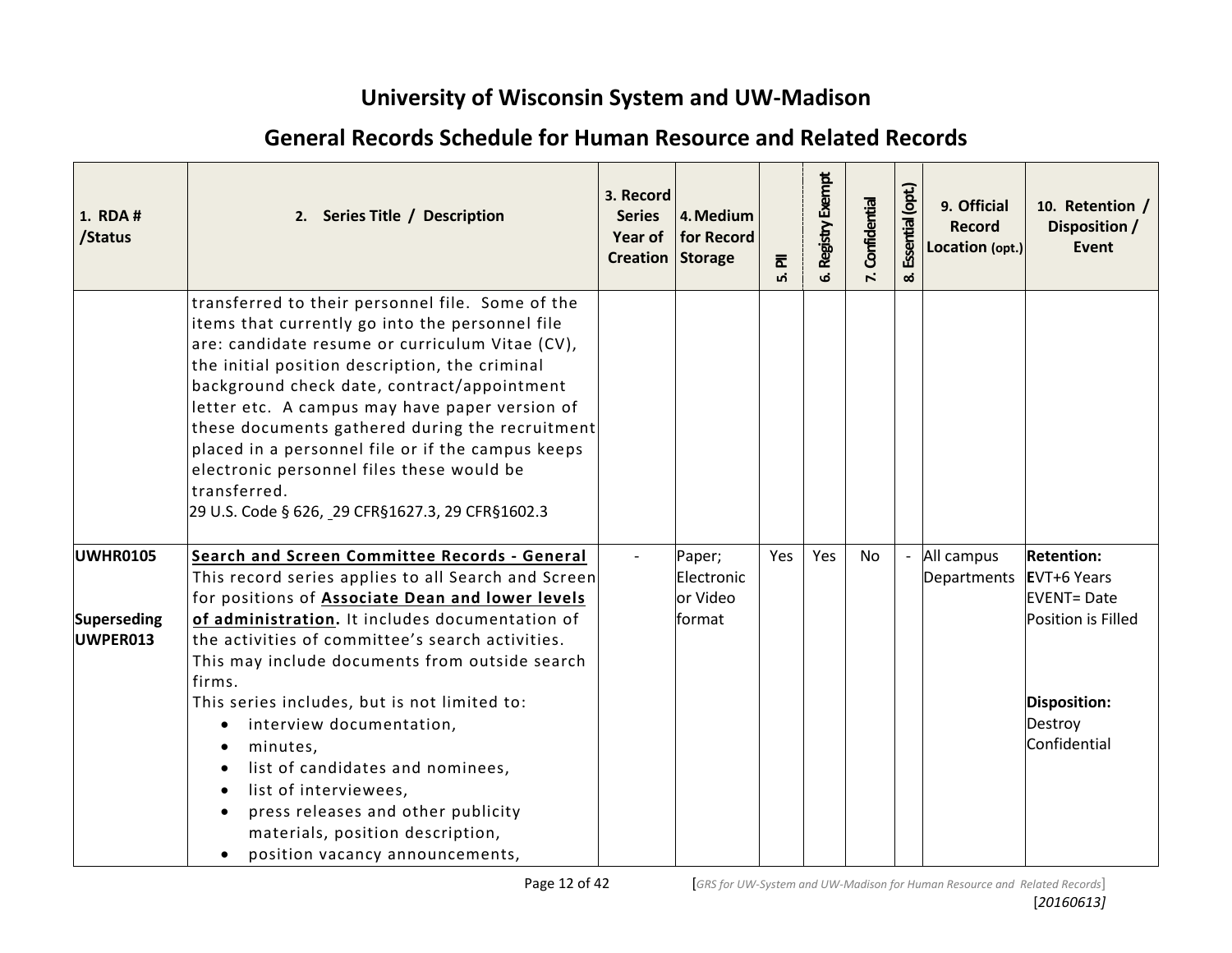| 1. RDA #<br>/Status           | 2. Series Title / Description                                                                                                                                                                                                                                                                                                                                                                                                                                                                                                 | 3. Record<br><b>Series</b><br>Year of<br>Creation Storage | 4. Medium<br>for Record                    | ᇍ<br>ம் | Registry Exempt<br>ف | Confidential<br>$\mathbf{r}$ | Essential (opt.<br>ळ | 9. Official<br><b>Record</b><br>Location (opt.) | 10. Retention /<br>Disposition /<br><b>Event</b>                                                                                                                           |
|-------------------------------|-------------------------------------------------------------------------------------------------------------------------------------------------------------------------------------------------------------------------------------------------------------------------------------------------------------------------------------------------------------------------------------------------------------------------------------------------------------------------------------------------------------------------------|-----------------------------------------------------------|--------------------------------------------|---------|----------------------|------------------------------|----------------------|-------------------------------------------------|----------------------------------------------------------------------------------------------------------------------------------------------------------------------------|
|                               | list of search and screen committee<br>members,<br>list of colleagues and professional<br>organization from which nominations may<br>have been sought,<br>sample letter sent to applicant,<br>sample questions used in interview<br>process,<br>rejected letter of offer and<br>video presentations and<br>other correspondences related to the<br>search process.<br>(29 U.S. Code § 626 and 29 CFR§1627.3 (Age Discrimination in<br>Employment Act (ADEA)) and 29 CFR §1602.32(Title VII of the Civil<br>Rights Act of 1964 |                                                           |                                            |         |                      |                              |                      |                                                 |                                                                                                                                                                            |
| <b>UWHR0106</b><br><b>NEW</b> | Search and Screen Committee Records - Higher<br><b>Level Search</b><br>This record series applies to all Search and Screen<br>for positions of Dean and higher levels of<br>administration. It includes documentation of the<br>activities of committee's search activities. This<br>may include documents from outside search<br>firms.<br>This series includes, but is not limited to:<br>• interview documentation,                                                                                                        |                                                           | Paper;<br>Electronic<br>or Video<br>format | Yes     | <b>Yes</b>           | <b>No</b>                    |                      | All campus<br>Departments                       | <b>Retention:</b><br>EVT+6 Years<br><b>EVENT=Date</b><br>Position is Filled<br><b>Disposition:</b><br><b>Transfer to</b><br>Institutional<br><b>Archives or</b><br>destroy |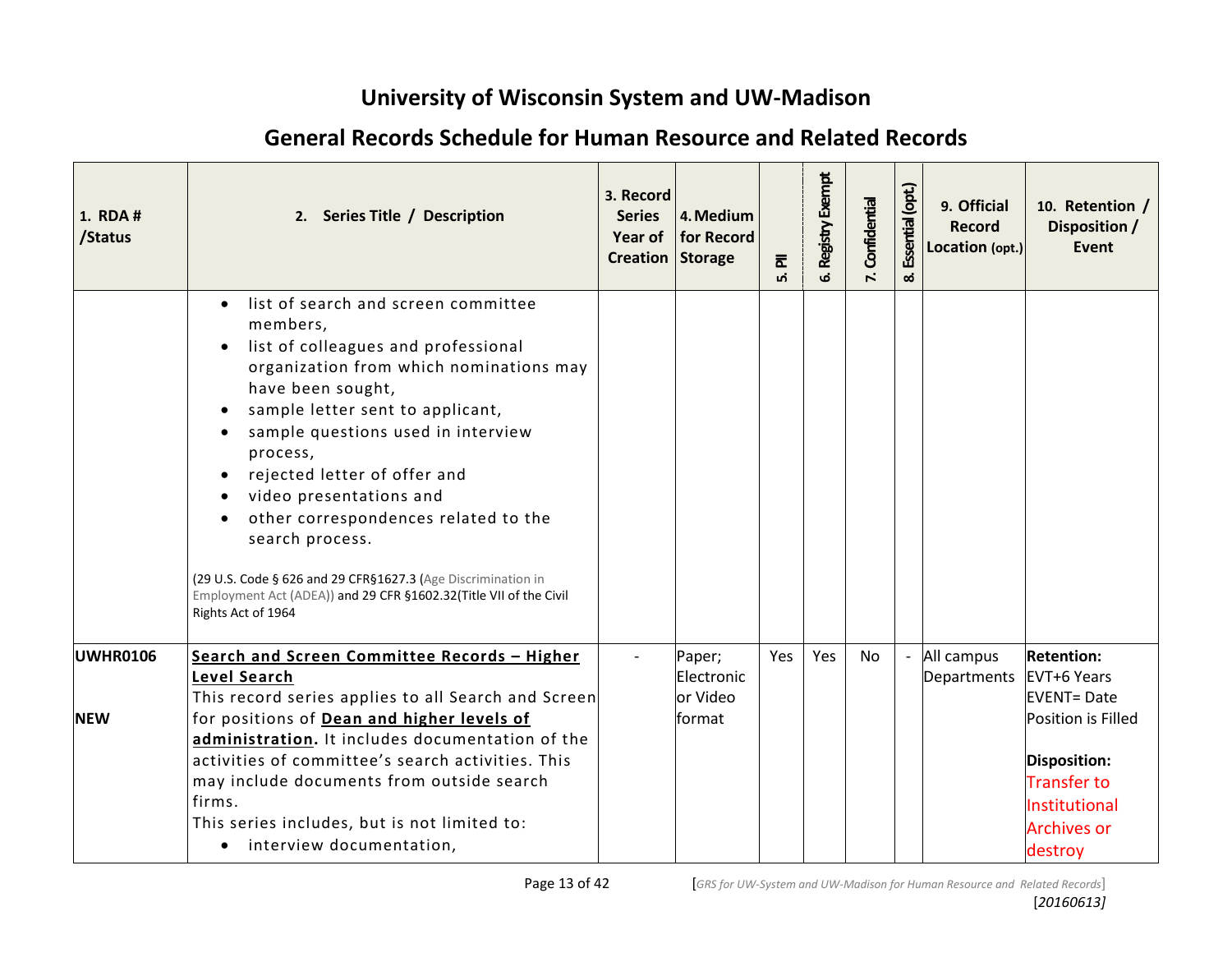| 1. RDA #<br>/Status | 2. Series Title / Description                                                                                                                                                                                                                                                                                                                                                                                                                                                                                                                                                                                                                                                                                                                  | 3. Record<br><b>Series</b><br>Year of<br>Creation Storage | 4. Medium<br>for Record | $\bar{\mathbf{z}}$<br>ທ່ | Registry Exempt<br>ശ് | Confidential<br>$\mathbf{r}$ | Essential (opt.<br>ळ | 9. Official<br><b>Record</b><br>Location (opt.) | 10. Retention /<br>Disposition /<br><b>Event</b> |
|---------------------|------------------------------------------------------------------------------------------------------------------------------------------------------------------------------------------------------------------------------------------------------------------------------------------------------------------------------------------------------------------------------------------------------------------------------------------------------------------------------------------------------------------------------------------------------------------------------------------------------------------------------------------------------------------------------------------------------------------------------------------------|-----------------------------------------------------------|-------------------------|--------------------------|-----------------------|------------------------------|----------------------|-------------------------------------------------|--------------------------------------------------|
|                     | minutes,<br>$\bullet$<br>list of candidates and nominees,<br>list of interviewees,<br>$\bullet$<br>press releases and other publicity<br>materials, position description,<br>position vacancy announcements,<br>list of search and screen committee<br>members,<br>list of colleagues and professional<br>organization from which nominations may<br>have been sought,<br>sample letter sent to applicant,<br>sample questions used in interview<br>process,<br>rejected letter of offer and<br>video presentations and<br>other correspondences related to the<br>search process.<br>(29 U.S. Code § 626 and 29 CFR§1627.3 (Age Discrimination in<br>Employment Act (ADEA)) and 29 CFR §1602.32(Title VII of the Civil<br>Rights Act of 1964) |                                                           |                         |                          |                       |                              |                      |                                                 | confidentially<br>per institutional<br>policy    |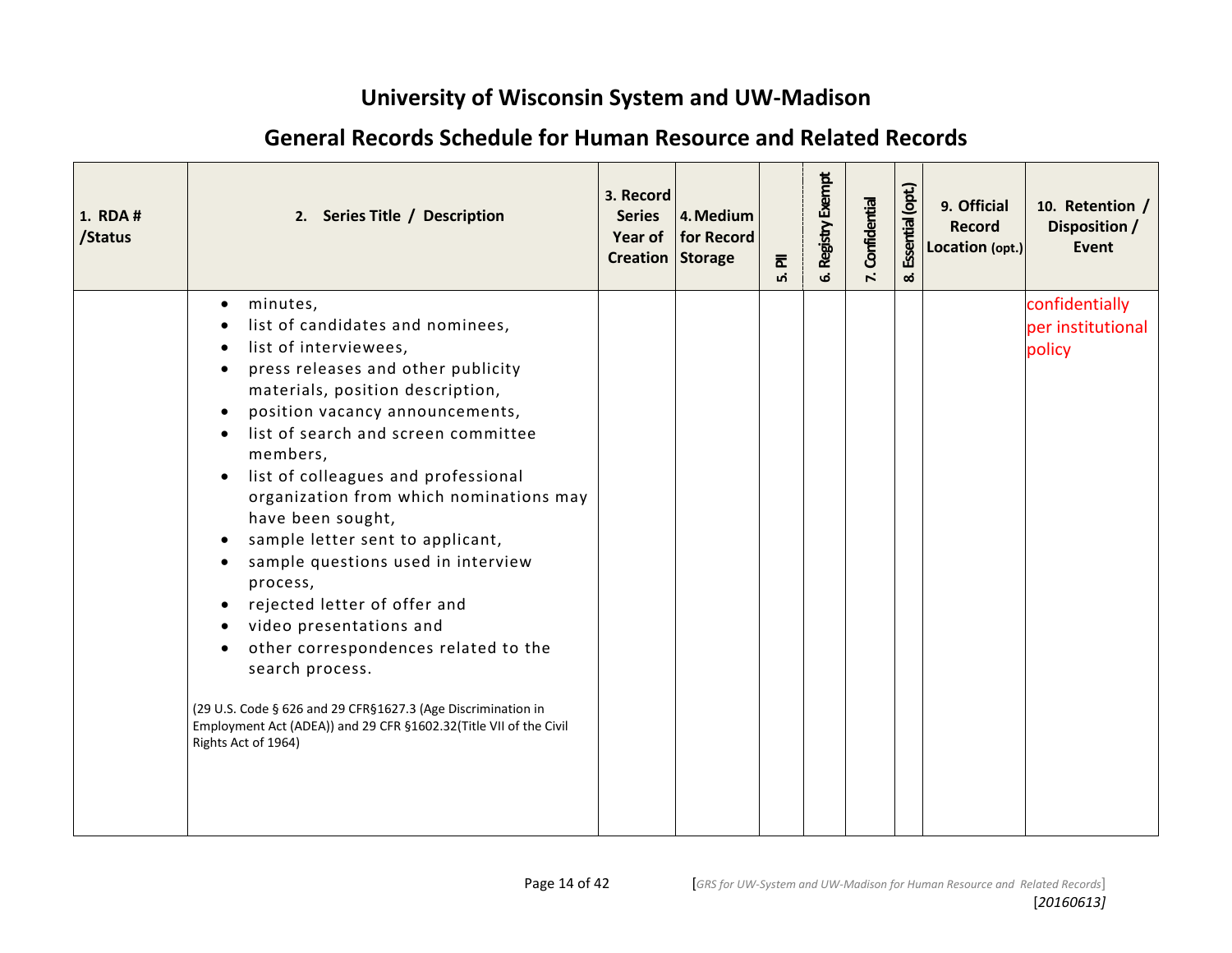| 1. RDA #<br>/Status                               | 2. Series Title / Description                                                                                                                                                                                                                                                                                                                                                                                                                                                                                                                                                                                                                                       | 3. Record<br><b>Series</b><br><b>Year of</b><br><b>Creation Storage</b> | 4. Medium<br>for Record           | $\bar{\mathbf{z}}$<br>ம் | <b>5. Registry Exempt</b> | Confidential<br>$\mathbf{r}$ | Essential (opt.<br>ळ     | 9. Official<br><b>Record</b><br>Location (opt.)                                                                 | 10. Retention /<br>Disposition /<br><b>Event</b>                                                                        |
|---------------------------------------------------|---------------------------------------------------------------------------------------------------------------------------------------------------------------------------------------------------------------------------------------------------------------------------------------------------------------------------------------------------------------------------------------------------------------------------------------------------------------------------------------------------------------------------------------------------------------------------------------------------------------------------------------------------------------------|-------------------------------------------------------------------------|-----------------------------------|--------------------------|---------------------------|------------------------------|--------------------------|-----------------------------------------------------------------------------------------------------------------|-------------------------------------------------------------------------------------------------------------------------|
| <b>UWHR0107</b><br><b>Superseding</b><br>HR000061 | <b>Compensation, Titling and Salary Equity Records</b><br>This series consists of, but is not limited to<br>market compensation data/analysis, position and<br>job family analysis, titling structure, labor market<br>surveys and reports, including those for a specific<br>job.                                                                                                                                                                                                                                                                                                                                                                                  |                                                                         | Paper and<br>Electronic<br>format | No                       |                           | <b>No</b>                    | $\overline{\phantom{a}}$ | Human<br><b>Resources</b><br>Compensation EVENT = Date<br>and Titling or<br>similar<br>university<br>department | <b>Retention:</b><br>EVT+6 Years<br>that Analysis or<br>Survey was<br>Completed<br>Disposition:<br>Destroy              |
|                                                   | 2. Affirmative Action and Equal Employment Opportunity & Related Records                                                                                                                                                                                                                                                                                                                                                                                                                                                                                                                                                                                            |                                                                         |                                   |                          |                           |                              |                          |                                                                                                                 |                                                                                                                         |
| <b>UWHR0200</b><br><b>Superseding</b><br>UWPER016 | <b>Affirmative Action Records -EEOC (Equal</b><br><b>Employment Opportunity Commission) -</b><br><b>Applicant Pool and Reporting by Job</b><br>Group/Category<br>This series documents affirmative action form(s)<br>that the applicant is required to complete or<br>fulfill affirmative action job reporting<br>requirements (such as the applicant pool<br>summary containing the number of applicants,<br>race, gender breakdowns and disposition<br>statuses). This is a report of aggregate data from<br>the TAM/recruitment file and applicants as they<br>apply for each position. It also includes reporting<br>by each institution by job group/category. |                                                                         | Paper and<br>Electronic<br>format | Yes                      | Yes                       | Yes                          |                          | Institutional<br>Human<br><b>Resources</b>                                                                      | <b>Retention:</b><br>EVT+ 6 years<br><b>EVENT=Date</b><br>Position is Filled<br>Disposition:<br>Destroy<br>Confidential |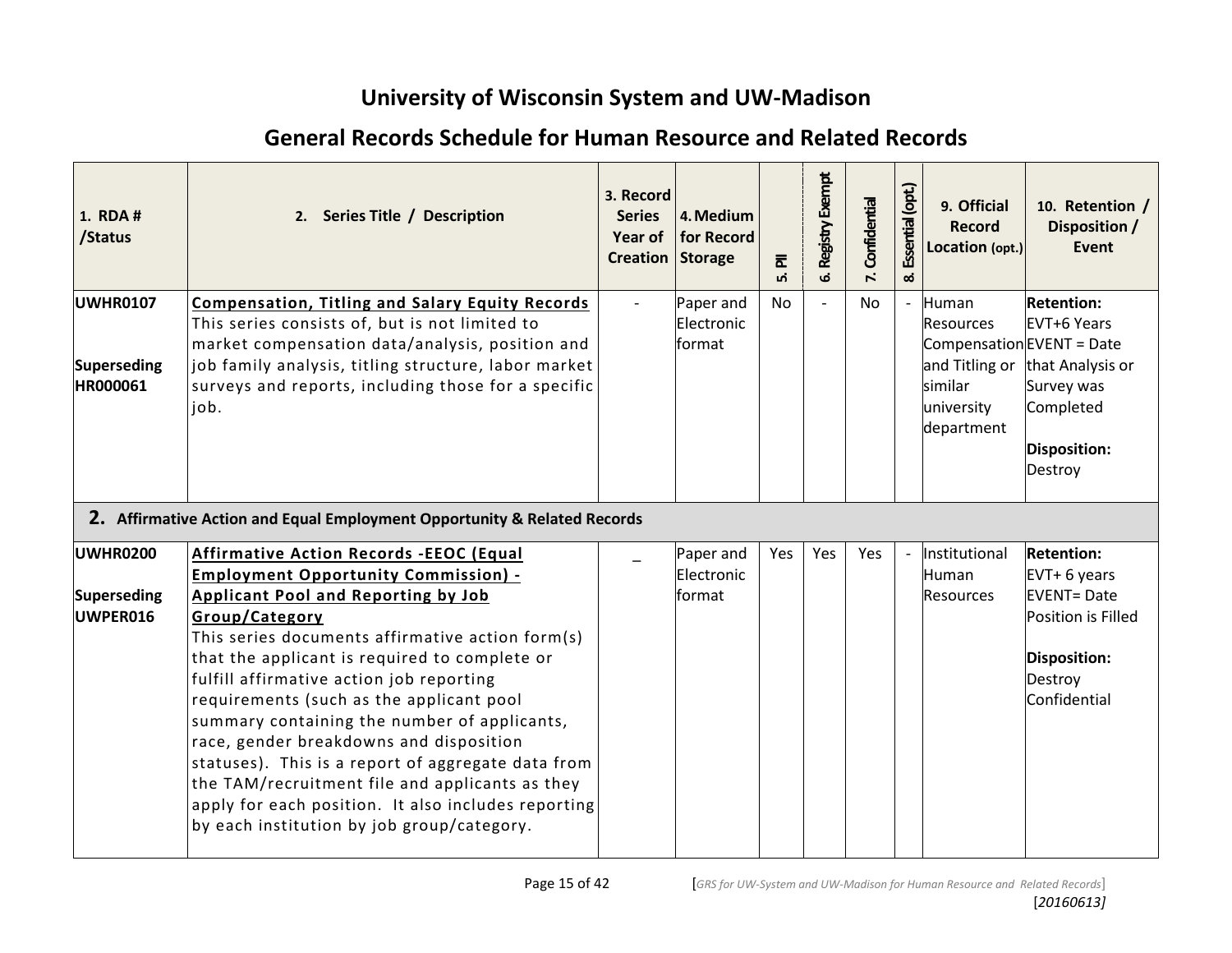| 1. RDA #<br>/Status                               | 2. Series Title / Description                                                                                                                                                                                                                                                                                                                                                                                                               | 3. Record<br><b>Series</b><br>Creation Storage | 4. Medium<br>Year of   for Record  | 훈<br>ம்   | Registry Exempt | Confidential | Essential (opt.) | 9. Official<br><b>Record</b><br>Location (opt.)               | 10. Retention /<br>Disposition /<br><b>Event</b>                                                                                                                         |
|---------------------------------------------------|---------------------------------------------------------------------------------------------------------------------------------------------------------------------------------------------------------------------------------------------------------------------------------------------------------------------------------------------------------------------------------------------------------------------------------------------|------------------------------------------------|------------------------------------|-----------|-----------------|--------------|------------------|---------------------------------------------------------------|--------------------------------------------------------------------------------------------------------------------------------------------------------------------------|
|                                                   | Confidential under Employee Personnel Records Wis.<br>Stat. § 19.36(10)                                                                                                                                                                                                                                                                                                                                                                     |                                                |                                    |           |                 |              |                  |                                                               |                                                                                                                                                                          |
| UWHR0201<br><b>Superseding</b><br><b>HR000135</b> | <b>Affirmative Action Records -EEOC (Equal</b><br><b>Employment Opportunity Commission) - Plans</b><br>This series documents Affirmative Action plans<br>for UW-System Campuses in compliance with Wis.<br>Stat. § 230.04(9) and 29 CFR§ 1602.32 and 29<br>CFR29§ 1608.4.<br>Each institution within the UW-System has an<br>Affirmative Action related plan which contains<br>policy related items and working papers.                     |                                                | Paper and<br>Electronic<br>lformat | <b>No</b> |                 | <b>No</b>    |                  | Office of<br>Compliance<br>or similar<br>campus<br>department | <b>Retention:</b><br>EVT+3 Years<br><b>EVENT</b> = Date<br>that Plan is<br>Created, Updated,<br>or Superseded<br>Disposition:<br>Destroy                                 |
| <b>UWHR0202</b><br><b>NEW</b>                     | <b>Discrimination Complaint Files</b><br>This series documents the investigation into any<br>act(s) of discrimination filed by an employee,<br>Student or Visitor.<br>This series may include, but is not limited to:<br>investigative and interview notes,<br>logs,<br>reports, and<br>Equal Employment Opportunity<br>Commission (EEOC) claims.<br>Also includes Title VI, Title IX and ADA<br>$\bullet$<br>investigations 29 CFR§ 1602.1 |                                                | Paper and<br>Electronic<br>lformat | Yes       | Yes             | Yes          |                  | Office of<br>Compliance<br>or similar<br>campus<br>department | <b>Retention:</b><br><b>EVT+6 Years</b><br>$EVENT = Date$<br>that Personnel<br><b>Action was</b><br>Resolved or<br>Terminated<br>Disposition:<br>Destroy<br>Confidential |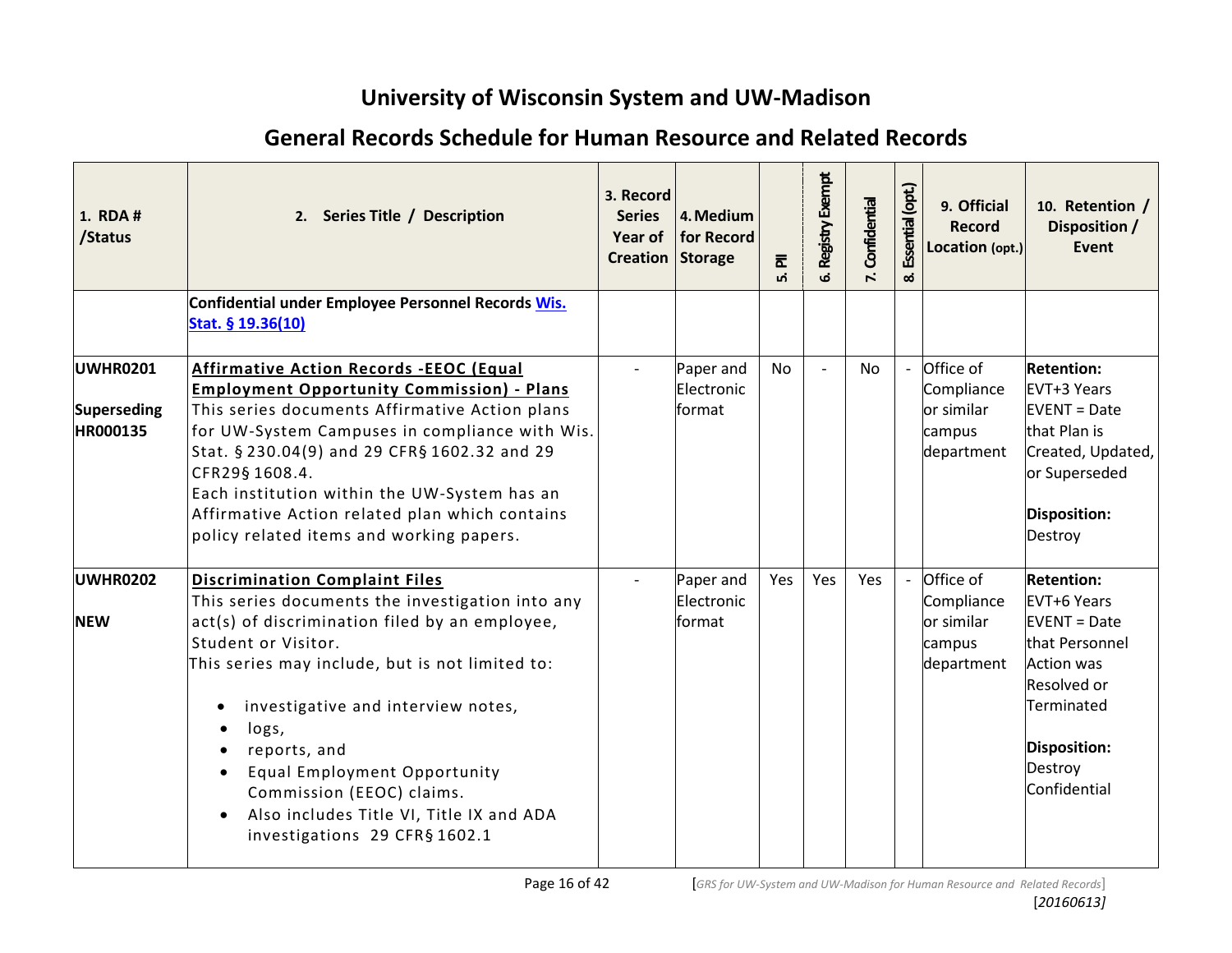| 1. RDA #<br>/Status           | 2. Series Title / Description                                                                                                                                                                                                                                                                                                                                                                                                                     | 3. Record<br><b>Series</b><br>Year of<br>Creation Storage | 4. Medium<br><b>for Record</b>     | 훈<br>மி | Registry Exempt | Confidential | Essential (opt.)<br>ळ    | 9. Official<br><b>Record</b><br>Location (opt.)                                                                               | 10. Retention /<br>Disposition /<br>Event                                                                            |
|-------------------------------|---------------------------------------------------------------------------------------------------------------------------------------------------------------------------------------------------------------------------------------------------------------------------------------------------------------------------------------------------------------------------------------------------------------------------------------------------|-----------------------------------------------------------|------------------------------------|---------|-----------------|--------------|--------------------------|-------------------------------------------------------------------------------------------------------------------------------|----------------------------------------------------------------------------------------------------------------------|
|                               | Confidential under Employee Personnel Records Wis.<br>Stat. § 19.36(10)                                                                                                                                                                                                                                                                                                                                                                           |                                                           |                                    |         |                 |              |                          |                                                                                                                               |                                                                                                                      |
|                               | 3. Grievance or Layoff Related Records                                                                                                                                                                                                                                                                                                                                                                                                            |                                                           |                                    |         |                 |              |                          |                                                                                                                               |                                                                                                                      |
| <b>UWHR0300</b><br><b>NEW</b> | <b>Grievance/Complaint Tracking Log</b><br>An electronic system, database or mechanism to track the<br>grievances filed by employees at the University. Tracking<br>systems or logs may include information about the<br>grievant, contractual language being grieved, relief<br>sought, grievance response, status of grievance and<br>potential arbitration results.<br>Confidential under Employee Personnel Records Wis.<br>Stat. § 19.36(10) |                                                           | Paper and<br>Electronic<br>lformat | Yes     | Yes             | Yes          | $\overline{\phantom{a}}$ | The location<br>of the records EVT+ 6 Years<br>in this record EVENT=Date<br>series varies<br>throughout<br>the UW-<br>System. | <b>Retention:</b><br>that Complaint<br>or Grievance is<br>Resolved<br>Disposition:<br><b>Destroy</b><br>Confidential |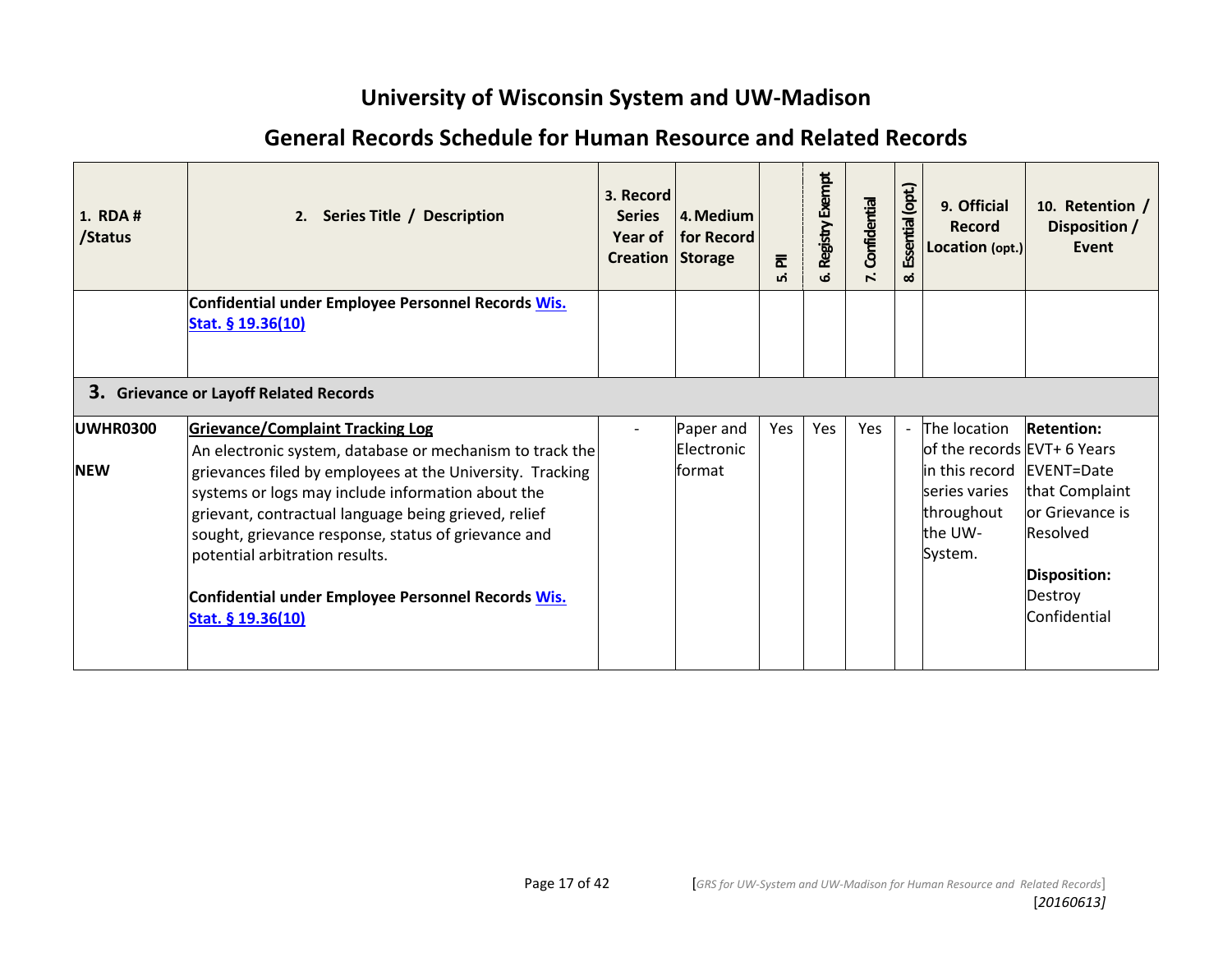| 1. RDA #<br>/Status                               | 2. Series Title / Description                                                                                                                                                                                                                                                                                                                                                                                                                            | 3. Record<br><b>Series</b><br>Year of<br><b>Creation Storage</b> | 4. Medium<br>for Record                  | $\overline{\overline{\mathtt{a}}}$<br>ம் | Registry Exempt<br>ف | Confidential<br>$\mathbf{r}$ | Essential (opt.<br>ಯ | 9. Official<br><b>Record</b><br>Location (opt.)                                                                    | 10. Retention /<br>Disposition /<br><b>Event</b>                                                                                                                                                             |
|---------------------------------------------------|----------------------------------------------------------------------------------------------------------------------------------------------------------------------------------------------------------------------------------------------------------------------------------------------------------------------------------------------------------------------------------------------------------------------------------------------------------|------------------------------------------------------------------|------------------------------------------|------------------------------------------|----------------------|------------------------------|----------------------|--------------------------------------------------------------------------------------------------------------------|--------------------------------------------------------------------------------------------------------------------------------------------------------------------------------------------------------------|
| <b>UWHR0301</b><br><b>Superseding</b><br>HR000111 | <b>Employee Complaints and/or Grievance Records</b><br>This series documents the initial complaint, actions,<br>investigation, summary, and deposition of an employee<br>grievance or complaint. This series may include, but is not<br>limited to: investigative and interview notes, logs, and<br>reports and appeals.<br>For formal grievances see record series UWHR0303.<br>Confidential under Employee Personnel Records Wis.<br>Stat. § 19.36(10) |                                                                  | Paper and<br>Electronic<br><b>format</b> | Yes                                      | Yes                  | Yes                          |                      | The location<br>of the records EVT+ 6 Years<br>in this record<br>series varies<br>throughout<br>the UW-<br>System. | <b>Retention:</b><br>EVENT=Date that<br>Complaint or<br>Grievance is<br>Resolved<br><b>Disposition:</b><br>Destroy<br>Confidential                                                                           |
| <b>UWHR0302</b><br><b>Superseding</b><br>UWPER049 | <b>Formal University Grievance and Appeal</b><br>This record series includes grievance and appeal records<br>that are related to grievances that are filed under the<br>authority of the official University, Faculty, or Academic<br>Staff Policies and Procedures and their appeals processes.<br>Confidential under Employee Personnel Records Wis.<br>Stat. § 19.36(10)                                                                              |                                                                  | Paper and<br>Electronic<br>format        | Yes                                      | Yes                  | Yes                          |                      | The location<br>of the records EVT+ 6 Years<br>in this record<br>series varies<br>throughout<br>the UW-<br>System. | <b>Retention:</b><br>EVENT=Date that<br>Complaint or<br>Grievance is<br>Appealed and<br>Resolved<br><b>Disposition:</b><br><b>Transfer to</b><br>Institutional<br><b>Archives per</b><br>policy for archival |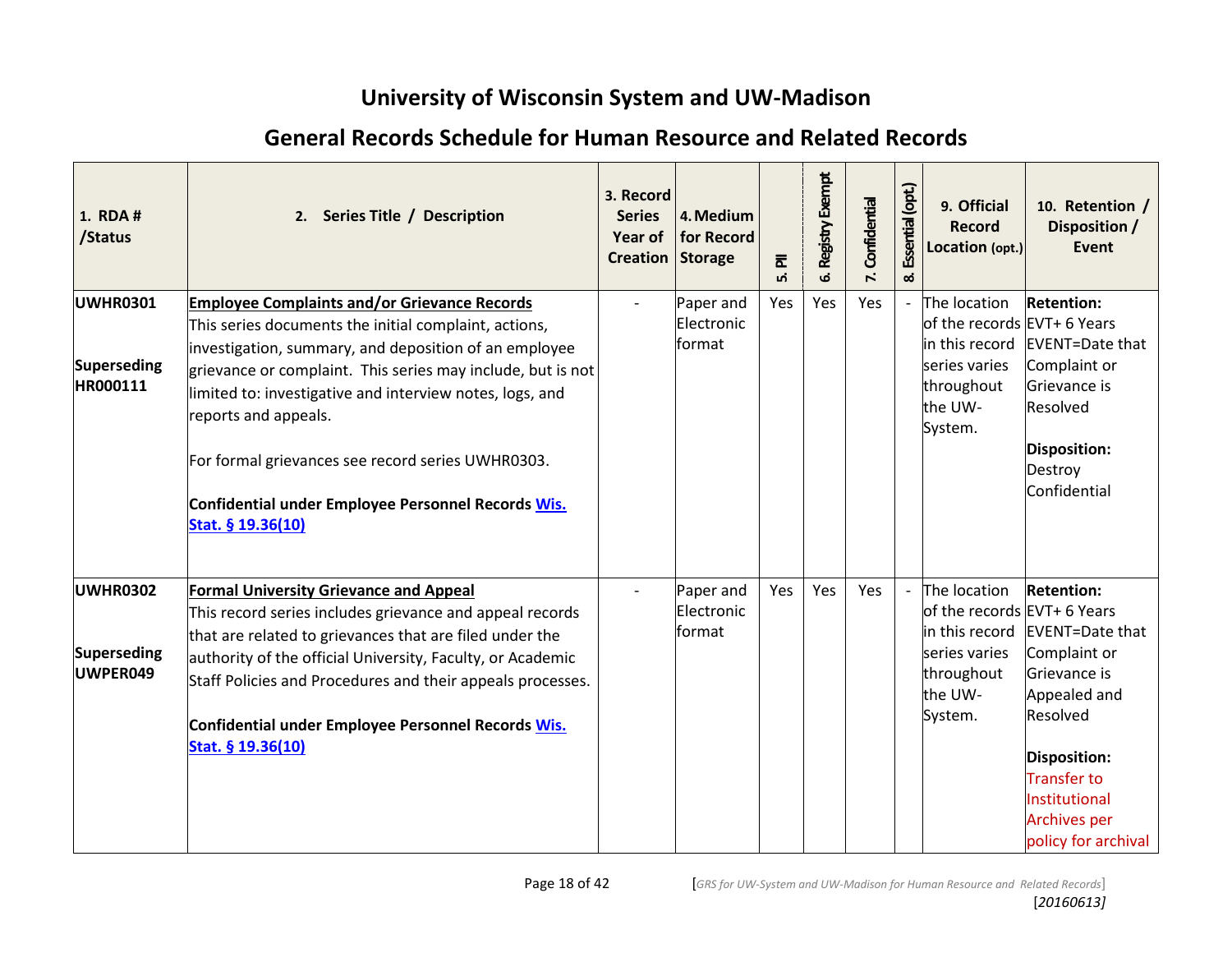| 1. RDA #<br>/Status                               | 2. Series Title / Description                                                                                                                                                                                                                                                                                                                                                                                                                                                                                                                                                                                                                                                                                                                                                                                                                                                   | 3. Record<br><b>Series</b><br>Year of<br>Creation Storage | 4. Medium<br>for Record           | ᇍ<br>ம் | Registry Exempt<br>ف | Confidential<br>$\mathbf{r}$ | Essential (opt.)<br>ळ | 9. Official<br><b>Record</b><br>Location (opt.)                                                                    | 10. Retention /<br>Disposition /<br><b>Event</b>                                                                           |
|---------------------------------------------------|---------------------------------------------------------------------------------------------------------------------------------------------------------------------------------------------------------------------------------------------------------------------------------------------------------------------------------------------------------------------------------------------------------------------------------------------------------------------------------------------------------------------------------------------------------------------------------------------------------------------------------------------------------------------------------------------------------------------------------------------------------------------------------------------------------------------------------------------------------------------------------|-----------------------------------------------------------|-----------------------------------|---------|----------------------|------------------------------|-----------------------|--------------------------------------------------------------------------------------------------------------------|----------------------------------------------------------------------------------------------------------------------------|
|                                                   |                                                                                                                                                                                                                                                                                                                                                                                                                                                                                                                                                                                                                                                                                                                                                                                                                                                                                 |                                                           |                                   |         |                      |                              |                       |                                                                                                                    | review                                                                                                                     |
| <b>UWHR0303</b><br><b>Superseding</b><br>UWPER043 | <b>Employee Lay-Off Records</b><br>Employee layoff records may include, but are not limited<br>to: notice of risk status or impending layoff; all<br>union/individual notices and layoff plan to include<br>organizational charts, if appropriate; any other documents<br>that detail or explain the layoff as it affected the<br>employee, seniority lists, referral to other positions, and<br>documentation that a reasonable offer was made and<br>either accepted or turned down. Other records covered<br>under this series are related to the process by which<br>faculty or academic staff is laid off from their position,<br>including hearing transcripts and other evidence and<br>recommendations from the Committee on Faculty rights<br>and Responsibility or other appropriate body.<br>Confidential under Employee Personnel Records Wis.<br>Stat. § 19.36(10) |                                                           | Paper and<br>Electronic<br>format | Yes     | Yes                  | Yes                          |                       | The location<br>of the records EVT+ 6 Years<br>in this record<br>series varies<br>throughout<br>the UW-<br>System. | <b>Retention:</b><br><b>EVENT</b> = Effective<br>Date of the<br>Layoff<br><b>Disposition:</b><br>Destroy<br>Confidentially |
| <b>UWHR0304</b>                                   | Non-Renewal of Appointment - Academic Staff / Faculty<br>This series includes records relating to incidents where a                                                                                                                                                                                                                                                                                                                                                                                                                                                                                                                                                                                                                                                                                                                                                             |                                                           | Paper or<br>Electronic            | Yes     | Yes                  | Yes                          |                       | The location<br>of the records EVT+ 6 Years                                                                        | <b>Retention:</b>                                                                                                          |
| <b>Superseding</b><br>UWPER042                    | faculty or academic staff member fails to have their<br>appointment renewed. Records may include, but are not<br>limited to: notice of non-renewal from the employee's                                                                                                                                                                                                                                                                                                                                                                                                                                                                                                                                                                                                                                                                                                          |                                                           | format                            |         |                      |                              |                       | in this record<br>series varies<br>throughout                                                                      | EVENT= Date of<br><b>Final Decision</b><br><b>Disposition:</b>                                                             |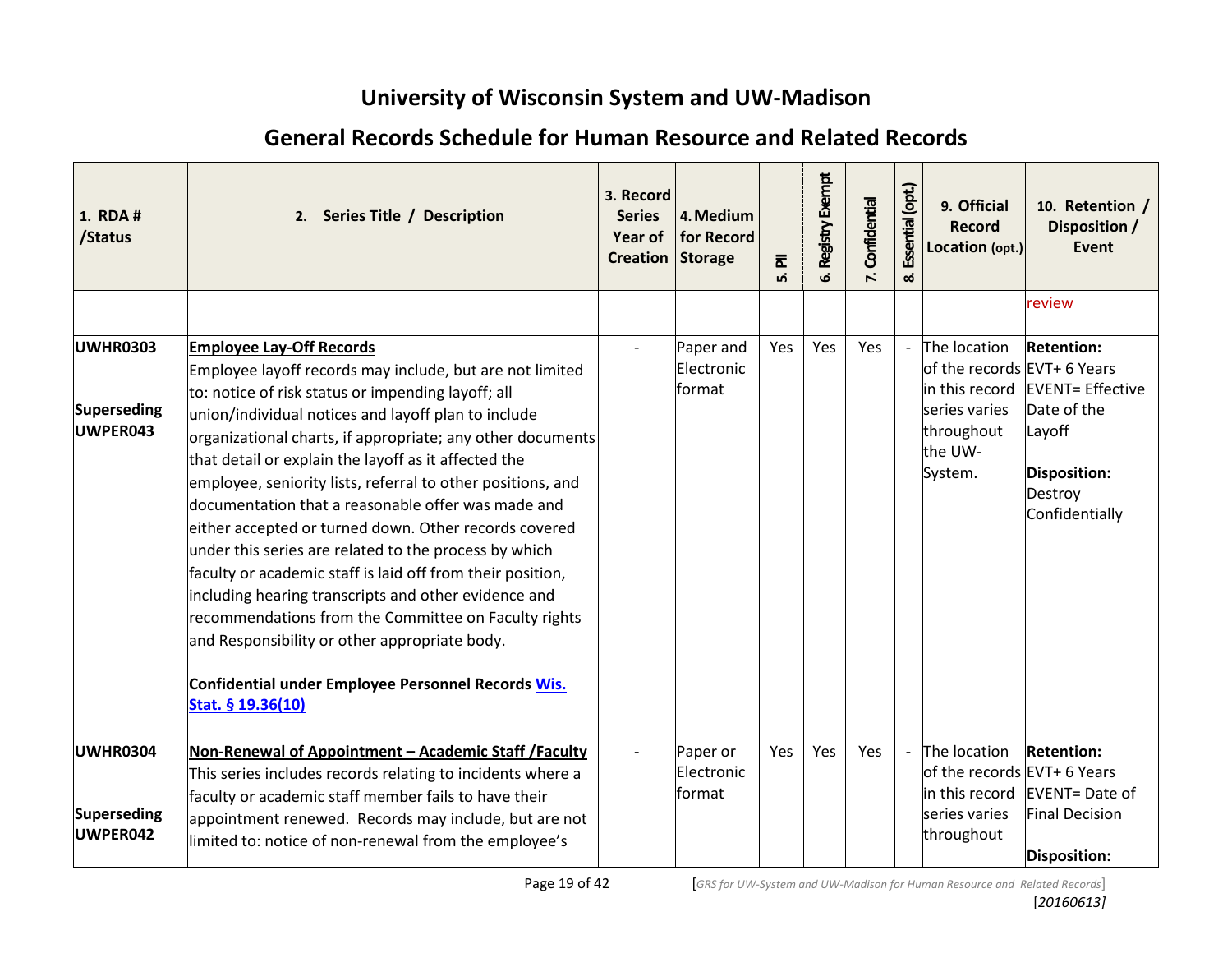| 1. RDA #<br>/Status | 2. Series Title / Description                                                                                                                                                                                                                                                                                                                                                                                            | 3. Record<br><b>Series</b><br>Year of<br><b>Creation Storage</b> | 4. Medium<br>for Record                                                             | $\bar{\mathbf{z}}$<br>மி | <b>5. Registry Exempt</b> | Confidential | Essential (opt.<br>ಯ | 9. Official<br><b>Record</b><br>Location (opt.)             | 10. Retention /<br>Disposition /<br><b>Event</b>                                       |
|---------------------|--------------------------------------------------------------------------------------------------------------------------------------------------------------------------------------------------------------------------------------------------------------------------------------------------------------------------------------------------------------------------------------------------------------------------|------------------------------------------------------------------|-------------------------------------------------------------------------------------|--------------------------|---------------------------|--------------|----------------------|-------------------------------------------------------------|----------------------------------------------------------------------------------------|
|                     | supervisor, department, dean or administrative officer<br>making the decision, the reason for non-renewal, the<br>written request for full review or appeal; records of an<br>appeal, and any other reports to the dean or chancellor.                                                                                                                                                                                   |                                                                  |                                                                                     |                          |                           |              |                      | the UW-<br>System.                                          | Destroy<br>Confidential                                                                |
|                     | Confidential under Employee Personnel Records Wis.<br>Stat. § 19.36(10)                                                                                                                                                                                                                                                                                                                                                  |                                                                  |                                                                                     |                          |                           |              |                      |                                                             |                                                                                        |
| 4.                  | <b>Employee Personnel Records</b><br>*See GUIDELINES #G regarding management of Supervisor Personnel Records. *See GUIDELINES #H For Student Hourly Worker                                                                                                                                                                                                                                                               |                                                                  |                                                                                     |                          |                           |              |                      |                                                             |                                                                                        |
| <b>UWHR0400</b>     | Personnel Record - University Staff, (may apply                                                                                                                                                                                                                                                                                                                                                                          | <b>NA</b>                                                        | Electronic                                                                          | Yes                      | Yes                       | Yes          |                      | Office of                                                   | <b>Retention:</b>                                                                      |
|                     | to Academic Staff and Faculty - Institutional                                                                                                                                                                                                                                                                                                                                                                            |                                                                  | $format -$                                                                          |                          |                           |              |                      | Human                                                       | EVT+ 10 Years                                                                          |
| <b>NEW</b>          | <b>Level access or copy only)</b><br>There may be institutions where this is occurring<br>at the institutional level. This series documents<br>the university employees Official Personnel<br>record managed by Offices of Human Resources<br>at the institutional level.<br>These records may be in an imaged format. Paper<br>equivalents may be managed by Division,<br>Department or Unit in record series below and |                                                                  | (Stored in<br>Content<br>Manageme<br>nt System<br>or other<br>electronic<br>system) |                          |                           |              |                      | <b>Resources</b><br>Institutional<br>or Divisional<br>Level | <b>EVENT=Separation</b><br>from Institution<br>Disposition:<br>Destroy<br>Confidential |
|                     | scanned and sent to Office of Human Resources or<br>accessed.<br>See other Personnel records series if this does<br><mark>not apply.</mark>                                                                                                                                                                                                                                                                              |                                                                  |                                                                                     |                          |                           |              |                      |                                                             |                                                                                        |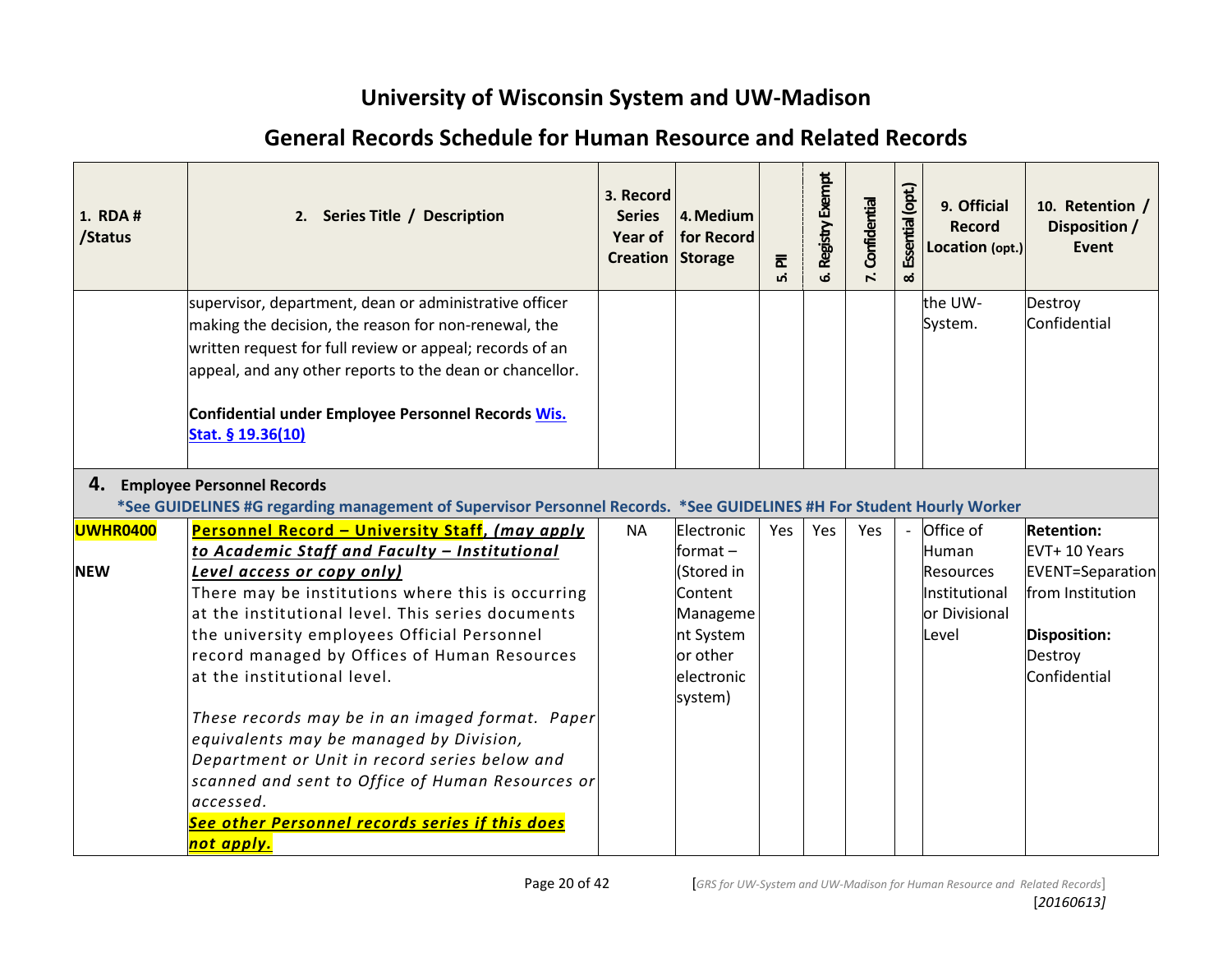| 1. RDA #<br>/Status                        | 2. Series Title / Description                                                                                                                                                                                                                                                                                                                                                                                                                                                                                                                                                                                                                                                                                                                        | 3. Record<br><b>Series</b><br><b>Year of</b><br>Creation | 4. Medium<br>for Record<br><b>Storage</b> | $\overline{\mathbf{z}}$<br>மி | 6. Registry Exempt | Confidential<br>$\mathbf{r}$ | Essential (opt.)<br>ထံ | 9. Official<br><b>Record</b><br>Location (opt.)                                                                                               | 10. Retention /<br>Disposition /<br><b>Event</b>                                                                                                                                        |
|--------------------------------------------|------------------------------------------------------------------------------------------------------------------------------------------------------------------------------------------------------------------------------------------------------------------------------------------------------------------------------------------------------------------------------------------------------------------------------------------------------------------------------------------------------------------------------------------------------------------------------------------------------------------------------------------------------------------------------------------------------------------------------------------------------|----------------------------------------------------------|-------------------------------------------|-------------------------------|--------------------|------------------------------|------------------------|-----------------------------------------------------------------------------------------------------------------------------------------------|-----------------------------------------------------------------------------------------------------------------------------------------------------------------------------------------|
|                                            | Confidential under Employee Personnel Records Wis.<br>Stat. § 19.36(10)                                                                                                                                                                                                                                                                                                                                                                                                                                                                                                                                                                                                                                                                              |                                                          |                                           |                               |                    |                              |                        |                                                                                                                                               |                                                                                                                                                                                         |
| <b>UWHR0401</b><br>Superseding<br>UWPER003 | <b>Personnel File including Faculty Career File -</b><br><b>Tenured Faculty and Indefinite (All Campuses)</b><br>This series contains records related to Tenured<br>Faculty or Academic Indefinite employee during<br>UWPER001 and employment at the Institution. This may constitute<br>the official personnel file for most institutions.<br><b>NOTE: Faculty Career File</b> such as news stories,<br>congratulatory letter, list of publications or articles,<br>awards or commendations. These documents may<br>or may not be included with the file and may<br>contain documents of historical value to the<br>university.<br>Files may contain, but are not limited to the<br>following documents:<br>$\triangleright$ Letters of application |                                                          | Paper/<br>Electronic<br>format            | Yes                           | Yes                | Yes                          |                        | These records Retention:<br>may be<br>maintained<br>by the<br>Division;<br><b>Department</b><br>or Unit within Institution<br>the Institution | EVT+30 Years<br>$EVENT =$<br>Separation from<br>Unit or<br>Department or<br>Disposition:<br><b>Transfer to</b><br>Institutional<br><b>Archives per</b><br>policy for archival<br>review |
|                                            | > Resume or Curriculum Vitae (CV)<br>▶ Letters of Recommendation or reference<br>$\triangleright$ Letters of offer or appointment, reappointment<br>or promotion<br>Example: Letter of Acceptance, Tenure or Indefinite<br>appointment                                                                                                                                                                                                                                                                                                                                                                                                                                                                                                               |                                                          |                                           |                               |                    |                              |                        |                                                                                                                                               |                                                                                                                                                                                         |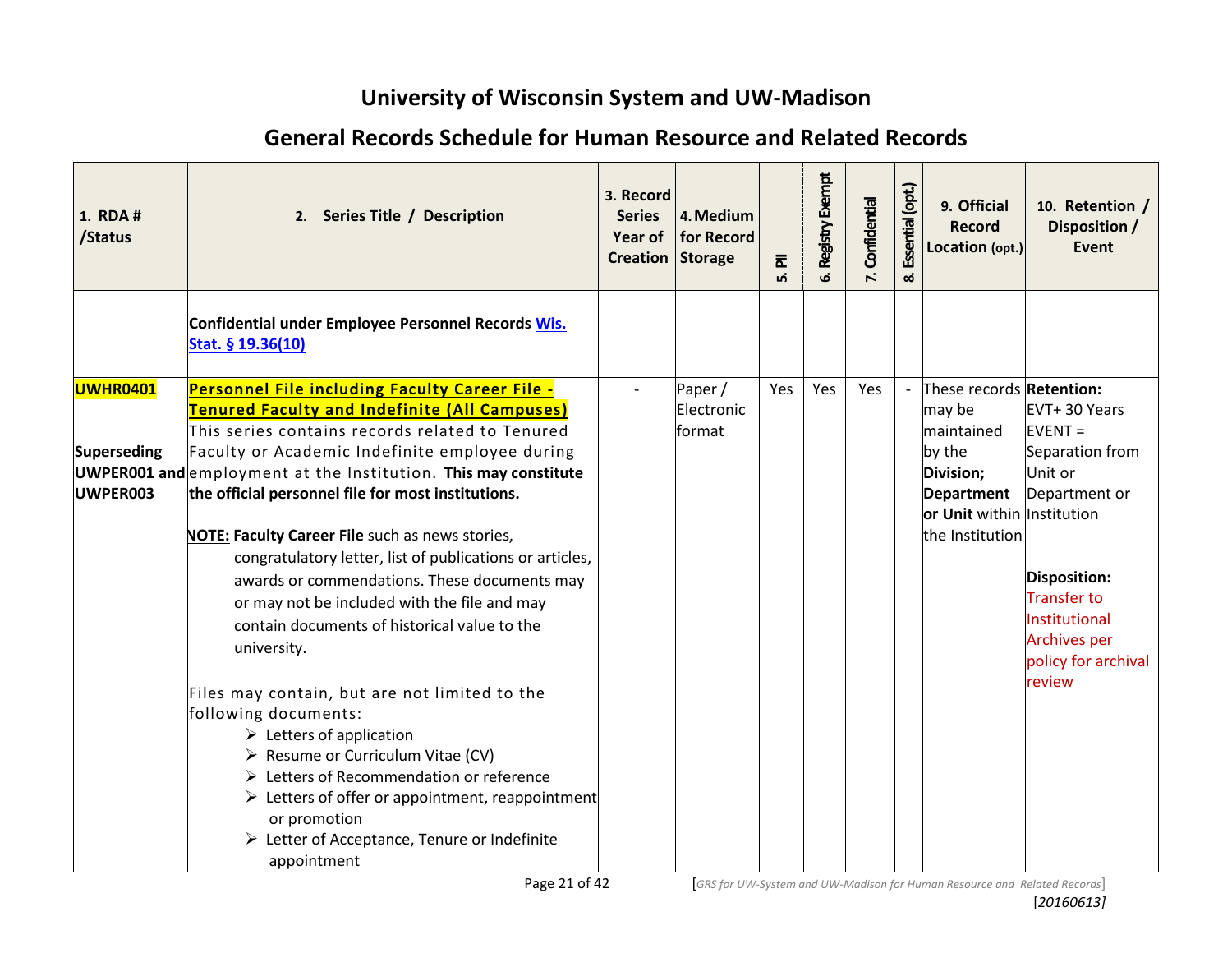| 1. RDA #<br>/Status                               | 2. Series Title / Description                                                                                                                                                                                                                                                                                                                                                                                                                                                                                                                                              | 3. Record<br><b>Series</b><br>Year of<br>Creation Storage | 4. Medium<br>for Record | ᇍ<br>ம் | Registry Exempt<br>ف | Confidential<br>$\mathbf{r}$ | Essential (opt.<br>ळ | 9. Official<br><b>Record</b><br>Location (opt.)                                                                                    | 10. Retention /<br>Disposition /<br><b>Event</b>                                                                                                                              |
|---------------------------------------------------|----------------------------------------------------------------------------------------------------------------------------------------------------------------------------------------------------------------------------------------------------------------------------------------------------------------------------------------------------------------------------------------------------------------------------------------------------------------------------------------------------------------------------------------------------------------------------|-----------------------------------------------------------|-------------------------|---------|----------------------|------------------------------|----------------------|------------------------------------------------------------------------------------------------------------------------------------|-------------------------------------------------------------------------------------------------------------------------------------------------------------------------------|
|                                                   | ▶ Personnel action forms-HRS Forms<br>$\triangleright$ Notices of faculty or academic evaluations or<br>performance evaluations or review.<br>$\triangleright$ Merit Reviews and Responses<br>> Notices of Awards or Grants that the employee<br>received<br>$\triangleright$ Notices of Named Professorships<br>$\triangleright$ Disciplinary actions<br>$\triangleright$ Letters of resignation or retirement<br>$\triangleright$ Notices of non-renewal of appointment for<br>academic staff<br>Confidential under Employee Personnel Records Wis.<br>Stat. § 19.36(10) |                                                           |                         |         |                      |                              |                      |                                                                                                                                    |                                                                                                                                                                               |
| <b>UWHR0402</b><br><b>Superseding</b><br>UWPER002 | Personnel File - Academic & Non-Tenured<br><b>Faculty (All Campuses Except UW-Madison)</b><br>For UW-Madison see UWHR403<br>This series contains records related to Academic<br>Staff or Non-Tenured Faculty during employment<br>at the Institution. This may constitute the official<br>personnel file for most institutions except UW-Madison<br>due to disposition requirements.<br>Files may contain, but are not limited to the<br>following documents:                                                                                                              |                                                           | Paper<br>format         | Yes     | Yes                  | Yes                          |                      | These records Retention:<br>lare<br>maintained<br>by the<br>Division;<br><b>Department</b><br>or Unit<br>within the<br>Institution | EVT+ 10 Years<br>$EVENT =$<br>Separation from<br>Unit or<br>Department or<br>Institution<br><b>Disposition:</b><br><b>Transfer to</b><br>Institutional<br><b>Archives per</b> |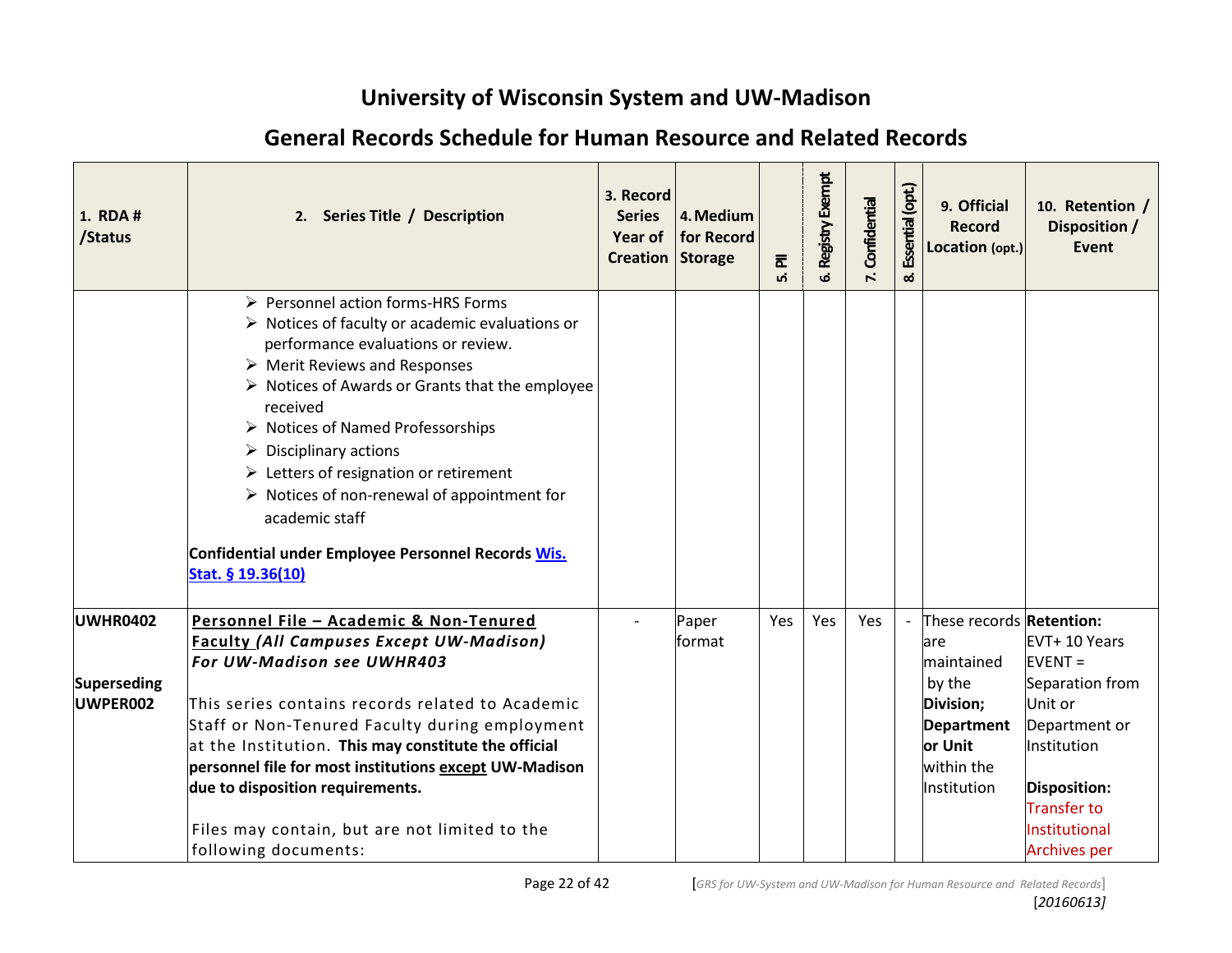| 1. RDA #<br>/Status                               | 2. Series Title / Description                                                                                                                                                                                                                                                                                                                                                                                                                                                                                                                                                                                                                                                                                                                                                                                                                                                  | 3. Record<br><b>Series</b><br>Year of<br><b>Creation Storage</b> | 4. Medium<br>for Record | 훈<br>ம் | Registry Exempt<br>ئە | Confidential | Essential (opt.<br>œΰ | 9. Official<br>Record<br>Location (opt.)                                       | 10. Retention /<br>Disposition /<br><b>Event</b>         |
|---------------------------------------------------|--------------------------------------------------------------------------------------------------------------------------------------------------------------------------------------------------------------------------------------------------------------------------------------------------------------------------------------------------------------------------------------------------------------------------------------------------------------------------------------------------------------------------------------------------------------------------------------------------------------------------------------------------------------------------------------------------------------------------------------------------------------------------------------------------------------------------------------------------------------------------------|------------------------------------------------------------------|-------------------------|---------|-----------------------|--------------|-----------------------|--------------------------------------------------------------------------------|----------------------------------------------------------|
|                                                   | $\triangleright$ Letters of application<br>> Resume or Curriculum Vitae (CV)<br>▶ Letters of Recommendation or reference<br>$\triangleright$ Letters of offer or appointment, reappointment<br>or promotion<br>Example: Letter of Acceptance, Tenure or Indefinite<br>appointment<br>▶ Personnel action forms-HRS forms<br>$\triangleright$ Notices of faculty or academic evaluations or<br>performance evaluations or review.<br>$\triangleright$ Merit Reviews and Responses<br>$\triangleright$ Notices of Awards or Grants that the employee<br>received<br>$\triangleright$ Notices of Named Professorships<br>$\triangleright$ Disciplinary actions<br>$\triangleright$ Letters of resignation or retirement<br>$\triangleright$ Notices of non-renewal of appointment for<br>academic staff<br>Confidential under Employee Personnel Records Wis.<br>Stat. § 19.36(10) |                                                                  |                         |         |                       |              |                       |                                                                                | policy for archival<br>review                            |
| <b>UWHR0403</b><br><b>Superseding</b><br>UWPER002 | Personnel File - Academic & Non-Tenured<br><b>Faculty (For UW-Madison)</b><br>This series contains records related to Academic<br>Staff or Non-Tenured Faculty during employment<br>at UW-Madison. This may constitute the official                                                                                                                                                                                                                                                                                                                                                                                                                                                                                                                                                                                                                                            |                                                                  | Paper<br>format         | Yes     | Yes                   | Yes          |                       | These records <b>Retention:</b><br>may be<br>maintained<br>by the<br>Division; | EVT+ 10 Years<br>$EVENT =$<br>Separation from<br>Unit or |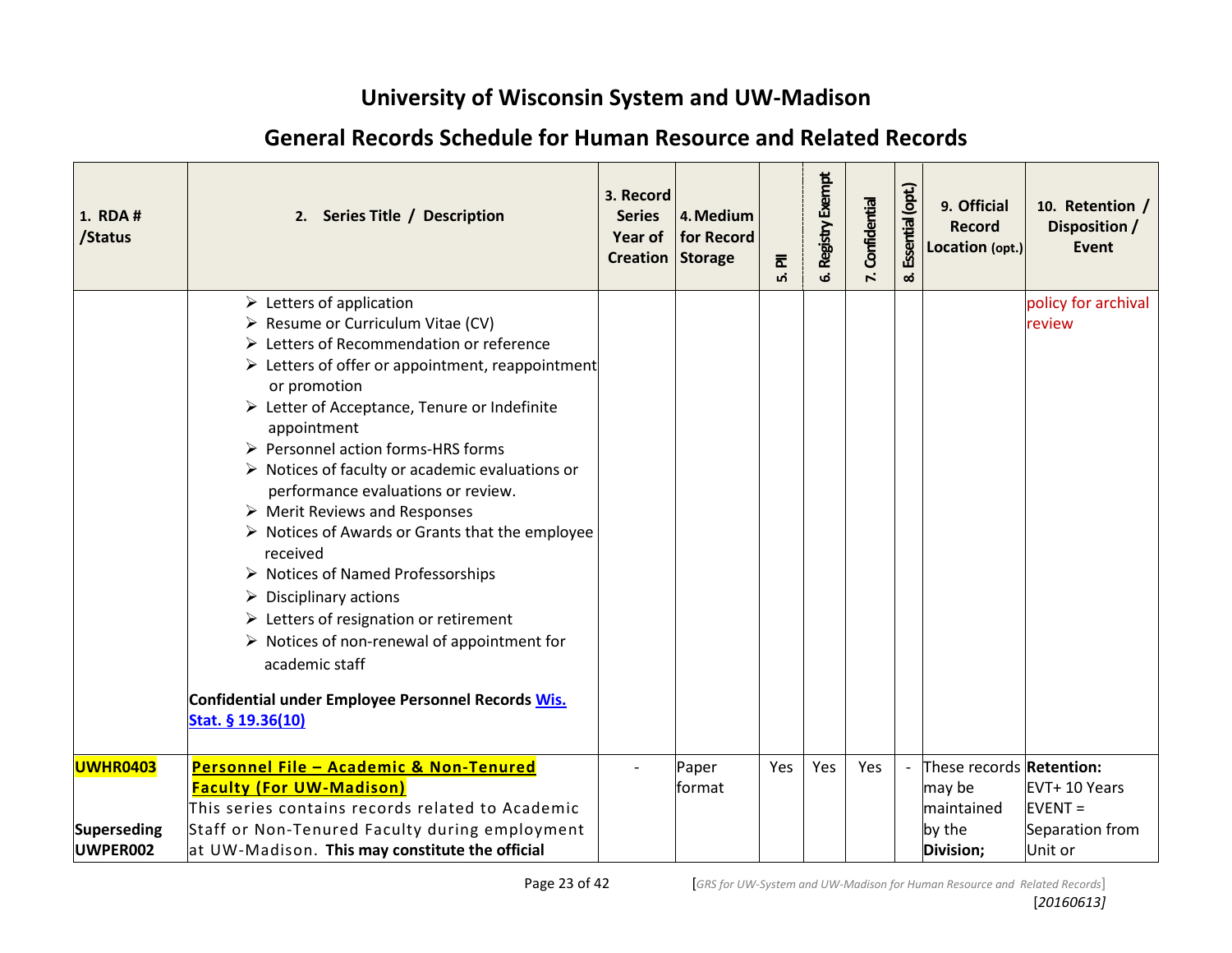| 1. RDA #<br>/Status | 2. Series Title / Description                                                                        | 3. Record<br><b>Series</b><br><b>Year of</b><br>Creation Storage | 4. Medium<br>for Record | $\bar{\mathbf{z}}$<br>ம் | Registry Exempt<br>ف | Confidential<br>$\mathbf{r}$ | Essential (opt.<br>ಹ | 9. Official<br><b>Record</b><br>Location (opt.) | 10. Retention /<br>Disposition /<br><b>Event</b> |
|---------------------|------------------------------------------------------------------------------------------------------|------------------------------------------------------------------|-------------------------|--------------------------|----------------------|------------------------------|----------------------|-------------------------------------------------|--------------------------------------------------|
|                     | personnel file at UW-Madison due to disposition<br>requirements.                                     |                                                                  |                         |                          |                      |                              |                      | Department<br>or Unit                           | Department or<br>Institution                     |
|                     | Files may contain, but are not limited to the                                                        |                                                                  |                         |                          |                      |                              |                      | within the                                      |                                                  |
|                     | following documents:                                                                                 |                                                                  |                         |                          |                      |                              |                      | Institution                                     | Disposition:                                     |
|                     | $\triangleright$ Letters of application                                                              |                                                                  |                         |                          |                      |                              |                      |                                                 | Destroy                                          |
|                     | > Resume or Curriculum Vitae (CV)                                                                    |                                                                  |                         |                          |                      |                              |                      |                                                 | Confidential                                     |
|                     | ▶ Letters of Recommendation or reference                                                             |                                                                  |                         |                          |                      |                              |                      |                                                 |                                                  |
|                     | $\triangleright$ Letters of offer or appointment, reappointment                                      |                                                                  |                         |                          |                      |                              |                      |                                                 |                                                  |
|                     | or promotion                                                                                         |                                                                  |                         |                          |                      |                              |                      |                                                 |                                                  |
|                     | Example: Letter of Acceptance, Tenure or Indefinite<br>appointment                                   |                                                                  |                         |                          |                      |                              |                      |                                                 |                                                  |
|                     | > Personnel action forms- HRS Forms                                                                  |                                                                  |                         |                          |                      |                              |                      |                                                 |                                                  |
|                     | $\triangleright$ Notices of faculty or academic evaluations or<br>performance evaluations or review. |                                                                  |                         |                          |                      |                              |                      |                                                 |                                                  |
|                     | $\triangleright$ Merit Reviews and Responses                                                         |                                                                  |                         |                          |                      |                              |                      |                                                 |                                                  |
|                     | $\triangleright$ Notices of Awards or Grants that the employee<br>received                           |                                                                  |                         |                          |                      |                              |                      |                                                 |                                                  |
|                     | $\triangleright$ Notices of Named Professorships                                                     |                                                                  |                         |                          |                      |                              |                      |                                                 |                                                  |
|                     | $\triangleright$ Disciplinary actions                                                                |                                                                  |                         |                          |                      |                              |                      |                                                 |                                                  |
|                     | $\triangleright$ Letters of resignation or retirement                                                |                                                                  |                         |                          |                      |                              |                      |                                                 |                                                  |
|                     | $\triangleright$ Notices of non-renewal of appointment for<br>academic staff                         |                                                                  |                         |                          |                      |                              |                      |                                                 |                                                  |
|                     | Confidential under Employee Personnel Records Wis.<br>Stat. § 19.36(10)                              |                                                                  |                         |                          |                      |                              |                      |                                                 |                                                  |

### **General Records Schedule for Human Resource and Related Records**

**1.**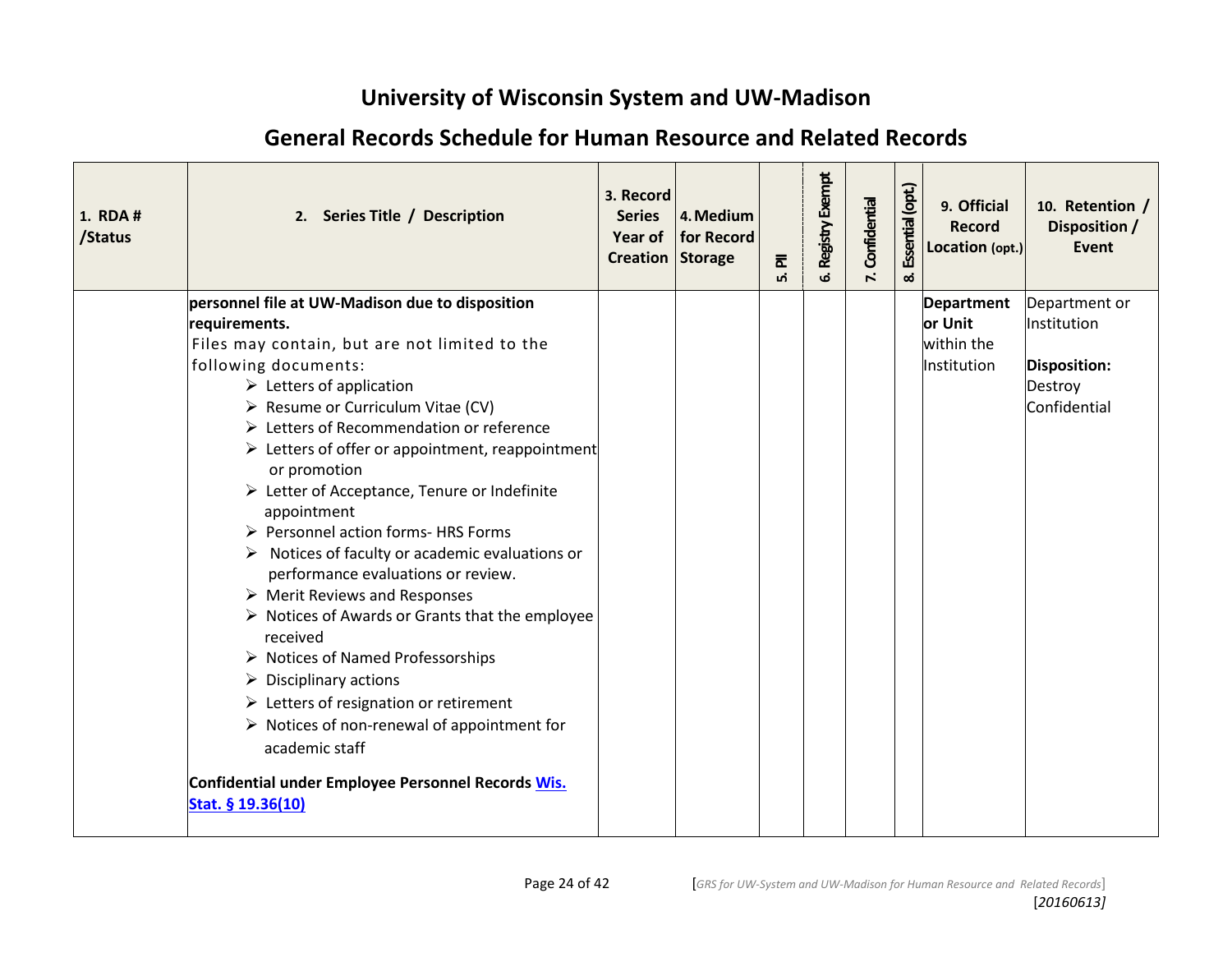| 1. RDA #<br>/Status | 2. Series Title / Description                                                                                                                                                                                                                                                                                                                                                                                                                                                                                                                                                                                                                                                                                                                                                       | 3. Record<br><b>Series</b><br>Year of<br>Creation Storage | 4. Medium<br>for Record | ᇍ<br>ம் | Registry Exempt<br>ۇ ب | Confidential<br>$\mathbf{r}$ | Essential (opt.<br>ထံ | 9. Official<br><b>Record</b><br>Location (opt.) | 10. Retention /<br>Disposition /<br><b>Event</b> |
|---------------------|-------------------------------------------------------------------------------------------------------------------------------------------------------------------------------------------------------------------------------------------------------------------------------------------------------------------------------------------------------------------------------------------------------------------------------------------------------------------------------------------------------------------------------------------------------------------------------------------------------------------------------------------------------------------------------------------------------------------------------------------------------------------------------------|-----------------------------------------------------------|-------------------------|---------|------------------------|------------------------------|-----------------------|-------------------------------------------------|--------------------------------------------------|
| UWHR0404            | Personnel File - PhD, Graduate, Teaching                                                                                                                                                                                                                                                                                                                                                                                                                                                                                                                                                                                                                                                                                                                                            |                                                           | Paper and               | Yes     | Yes                    | Yes                          |                       | The location                                    | Retention;                                       |
|                     | Assistant or Researcher, Employees in Training,                                                                                                                                                                                                                                                                                                                                                                                                                                                                                                                                                                                                                                                                                                                                     |                                                           | Electronic              |         |                        |                              |                       | of the records EVT+ 6 Years                     |                                                  |
| Superseding         | <b>Fellowship and Post-Graduate Associates</b>                                                                                                                                                                                                                                                                                                                                                                                                                                                                                                                                                                                                                                                                                                                                      |                                                           | format                  |         |                        |                              |                       |                                                 | in this record  EVENT = Date of                  |
| UWPER004            | This series documents the personnel record for                                                                                                                                                                                                                                                                                                                                                                                                                                                                                                                                                                                                                                                                                                                                      |                                                           |                         |         |                        |                              |                       | series varies                                   | Termination                                      |
|                     | PhD, Graduate, Teaching Assistant or Researcher,                                                                                                                                                                                                                                                                                                                                                                                                                                                                                                                                                                                                                                                                                                                                    |                                                           |                         |         |                        |                              |                       | throughout                                      |                                                  |
|                     | Employees in Training, Fellowship and Post-<br>Graduate Associates.                                                                                                                                                                                                                                                                                                                                                                                                                                                                                                                                                                                                                                                                                                                 |                                                           |                         |         |                        |                              |                       | the UW-                                         | Disposition:                                     |
|                     |                                                                                                                                                                                                                                                                                                                                                                                                                                                                                                                                                                                                                                                                                                                                                                                     |                                                           |                         |         |                        |                              |                       | System.                                         | Destroy<br>Confidential                          |
|                     | Files may contain, but are not limited to the<br>following documents:<br>$\triangleright$ Letters of application<br>$\triangleright$ Research proposal (at hire, if required)<br>$\triangleright$ Resume or Curriculum Vitae (CV)<br>▶ Letters of Recommendation or reference<br>$\triangleright$ Letters of offer or appointment, reappointment<br>or promotion<br>$\triangleright$ Letter of Acceptance<br>▶ Position Description<br>$\triangleright$ Base rate or any changes in employment status<br>▶ Personnel action forms-HRS Forms<br>$\triangleright$ Base Rate or Title Change request and actions<br>> Notices of Leaves of Absence<br>$\triangleright$ Notices of Awards or Grants that the employee<br>received<br>$\triangleright$ Grievances that employee may have |                                                           |                         |         |                        |                              |                       |                                                 |                                                  |
|                     | $\triangleright$ Disciplinary actions                                                                                                                                                                                                                                                                                                                                                                                                                                                                                                                                                                                                                                                                                                                                               |                                                           |                         |         |                        |                              |                       |                                                 |                                                  |
|                     | $\triangleright$ Arbitration records                                                                                                                                                                                                                                                                                                                                                                                                                                                                                                                                                                                                                                                                                                                                                |                                                           |                         |         |                        |                              |                       |                                                 |                                                  |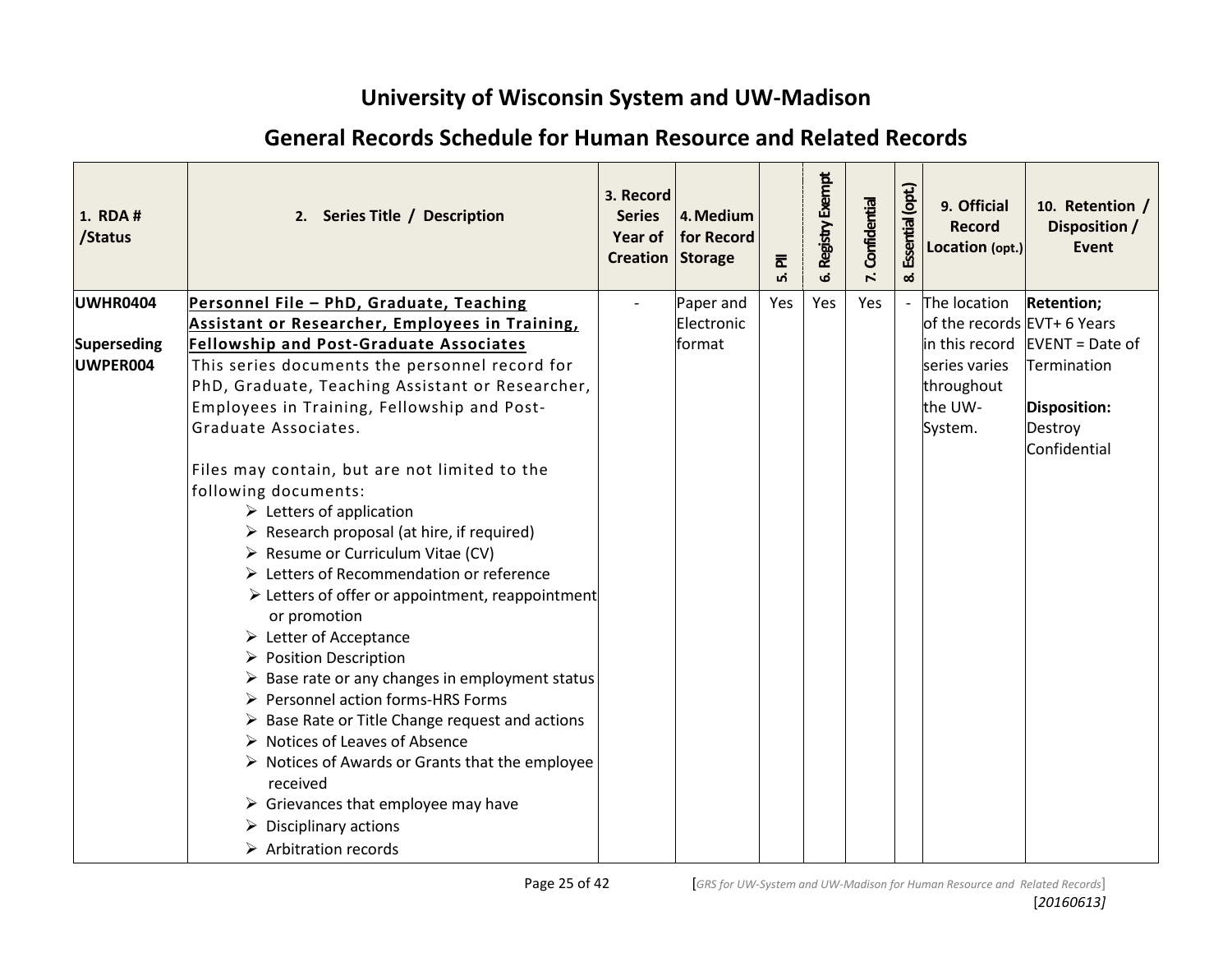| 1. RDA #<br>/Status                        | 2. Series Title / Description                                                                                                                                                                                                                                                                                                            | 3. Record<br><b>Series</b><br><b>Year of</b><br>Creation Storage | 4. Medium<br>for Record           | $\bar{\mathbf{z}}$<br>ம் | Registry Exempt<br>ຜ່ | Confidential | Essential (opt.<br>ळ | 9. Official<br><b>Record</b><br>Location (opt.)                                                                       | 10. Retention /<br>Disposition /<br><b>Event</b>                                                                   |
|--------------------------------------------|------------------------------------------------------------------------------------------------------------------------------------------------------------------------------------------------------------------------------------------------------------------------------------------------------------------------------------------|------------------------------------------------------------------|-----------------------------------|--------------------------|-----------------------|--------------|----------------------|-----------------------------------------------------------------------------------------------------------------------|--------------------------------------------------------------------------------------------------------------------|
|                                            | $\triangleright$ Letters of resignation<br>Confidential under Employee Personnel Records Wis.<br>Stat. § 19.36(10)                                                                                                                                                                                                                       |                                                                  |                                   |                          |                       |              |                      |                                                                                                                       |                                                                                                                    |
| UWHR0405<br>Superseding<br><b>HR000191</b> | Volunteer and Unpaid Internships<br>This records series pertains to records of<br>volunteers and unpaid interns. Records include,<br>but are not limited to: applications, resumes, risk<br>management agreements and other materials<br>related to staffing.<br>Confidential under Employee Personnel Records Wis.<br>Stat. § 19.36(10) |                                                                  | Paper or<br>Electronic<br>format  | Yes                      | Yes                   | Yes          |                      | The location<br>of the records $EVT + 2$ Years<br>in this record<br>series varies<br>throughout<br>the UW-<br>System. | <b>Retention:</b><br>EVENT = Date of<br>Assignment<br>Completion<br><b>Disposition:</b><br>Destroy<br>Confidential |
|                                            | 5. Employee Medical Information and HIPAA Privacy Complaints                                                                                                                                                                                                                                                                             |                                                                  |                                   |                          |                       |              |                      |                                                                                                                       |                                                                                                                    |
| <b>UWHR0500</b><br>Superseding<br>UWPER053 | <b>Employee Medical Information Files -</b><br>Departmental<br>This series includes records relating to an<br>employee's medical status. Records may include<br>such items as American Disabilities Association                                                                                                                          |                                                                  | Paper and<br>Electronic<br>format | Yes                      | Yes                   | Yes          |                      | The location<br>in this record $EVENT =$<br>series varies<br>throughout                                               | <b>Retention:</b><br>of the records EVT + 10 Years<br>Separation From<br>the Institution                           |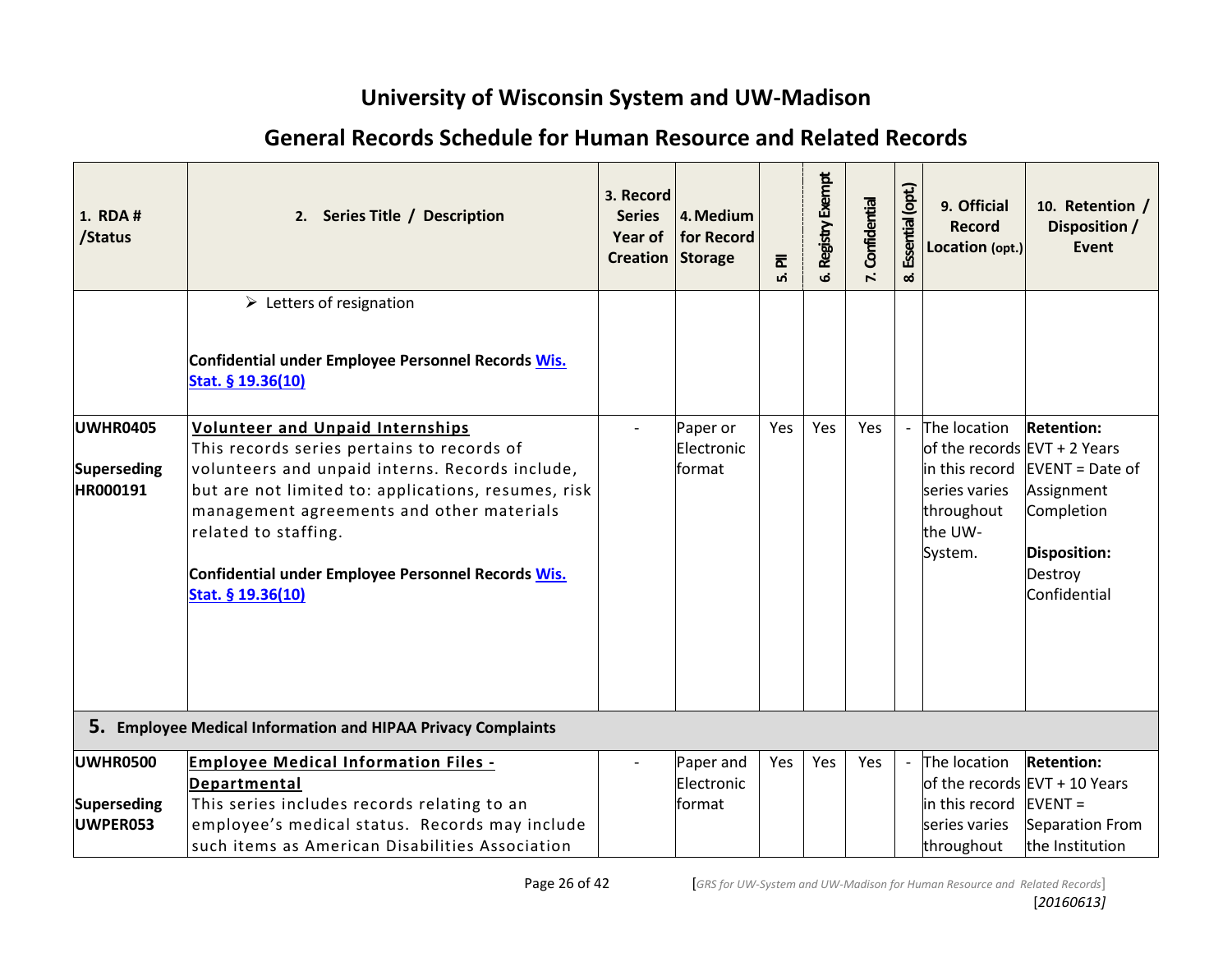| 1. RDA #<br>/Status           | 2. Series Title / Description                                                                                                                                                                                                                                                                                                              | 3. Record<br><b>Series</b><br>Year of<br><b>Creation Storage</b> | 4. Medium<br>for Record           | $\bar{a}$<br>ທ່ | Registry Exempt<br>ശ് | Confidential<br>$\mathbf{r}$ | Essential (opt.<br>ळ | 9. Official<br><b>Record</b><br>Location (opt.)                           | 10. Retention /<br>Disposition /<br>Event                                                                                                                        |
|-------------------------------|--------------------------------------------------------------------------------------------------------------------------------------------------------------------------------------------------------------------------------------------------------------------------------------------------------------------------------------------|------------------------------------------------------------------|-----------------------------------|-----------------|-----------------------|------------------------------|----------------------|---------------------------------------------------------------------------|------------------------------------------------------------------------------------------------------------------------------------------------------------------|
|                               | (ADA) accommodation, psychology profile, and<br>other health related documentation on the<br>employee.<br>This information must be maintained separate<br>from the individuals personnel file per CFR29<br>$1630.14(b)(1)$ .<br>This record series does not apply to workers<br>compensation. See the Risk Management general<br>schedule. |                                                                  |                                   |                 |                       |                              |                      | the UW-<br>System.                                                        | <b>Disposition:</b><br>Destroy<br>Confidential                                                                                                                   |
| <b>UWHR0501</b><br><b>NEW</b> | <b>HIPAA Privacy Complaint Files</b><br>This series may include, but is not limited to:<br>investigative and interview notes, logs, reports,<br>and other documents required by the HIPAA Privacy<br>Rule at 45 CFR Parts 160 and 164.                                                                                                     |                                                                  | Paper and<br>Electronic<br>format | Yes             | Yes                   | Yes                          |                      | Office of<br>Compliance or EVT+6 Years<br>similar<br>campus<br>department | <b>Retention:</b><br>$EVENT = Date$<br>that Personnel<br><b>Action Was</b><br><b>Resolved or</b><br>Terminated<br><b>Disposition:</b><br>Destroy<br>Confidential |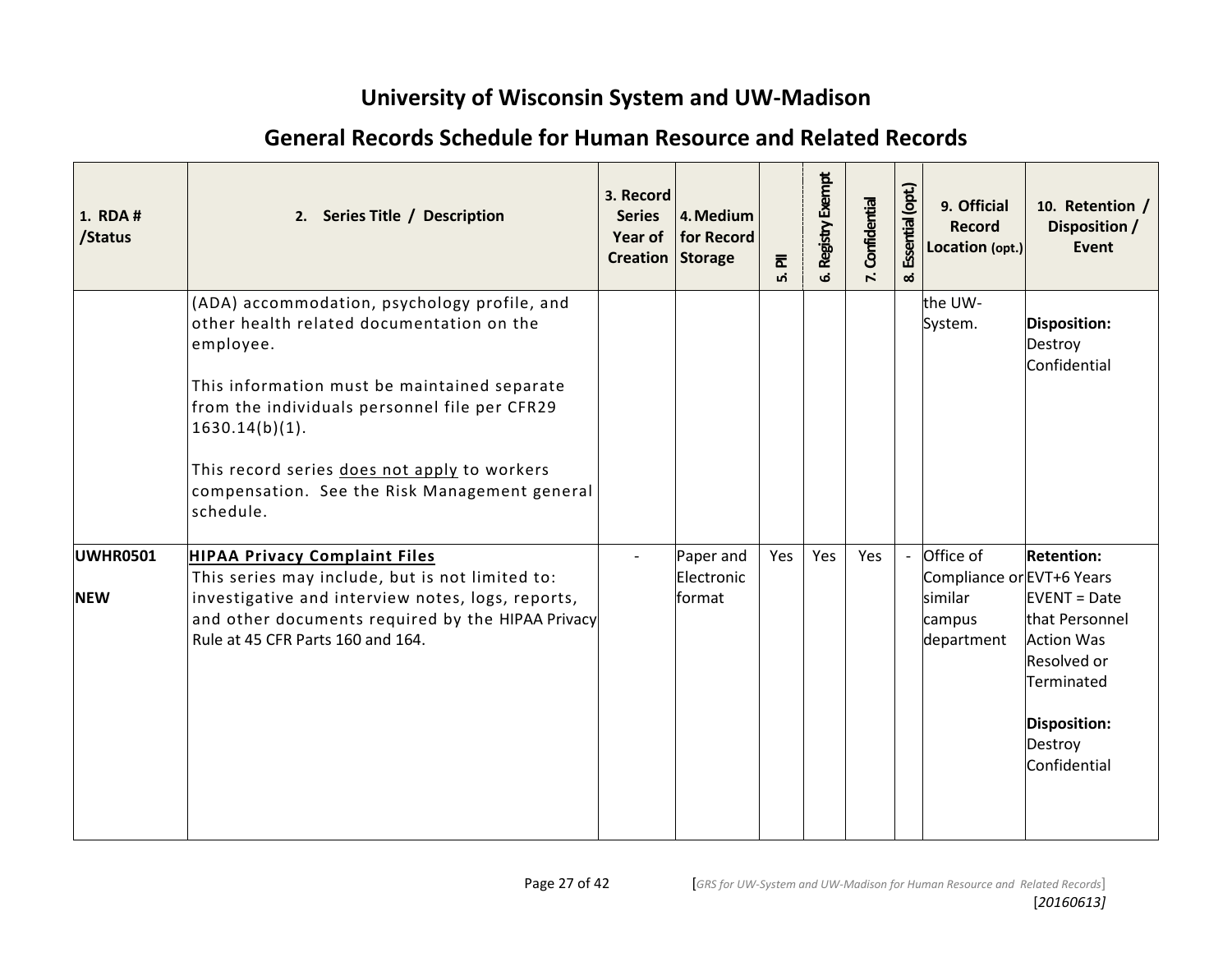| <b>General Records Schedule for Human Resource and Related Records</b> |
|------------------------------------------------------------------------|
|                                                                        |

| 1. RDA #<br>/Status                                      | 2. Series Title / Description                                                                                                                                                                                                                                                                                                                                                                                                                                                                                                                                                      | 3. Record<br><b>Series</b><br><b>Year of</b><br><b>Creation Storage</b> | 4. Medium<br>for Record           | $\bar{a}$<br>மி | <b>6. Registry Exempt</b> | Confidential<br>$\mathbf{r}$ | Essential (opt.)<br>ထံ | 9. Official<br><b>Record</b><br>Location (opt.)                         | 10. Retention /<br>Disposition /<br><b>Event</b>                                                                        |
|----------------------------------------------------------|------------------------------------------------------------------------------------------------------------------------------------------------------------------------------------------------------------------------------------------------------------------------------------------------------------------------------------------------------------------------------------------------------------------------------------------------------------------------------------------------------------------------------------------------------------------------------------|-------------------------------------------------------------------------|-----------------------------------|-----------------|---------------------------|------------------------------|------------------------|-------------------------------------------------------------------------|-------------------------------------------------------------------------------------------------------------------------|
|                                                          | 6. Employee Assistance Program (EAP) & Related Records                                                                                                                                                                                                                                                                                                                                                                                                                                                                                                                             |                                                                         |                                   |                 |                           |                              |                        |                                                                         |                                                                                                                         |
| <b>UWHR0600</b><br>Superseding<br><b>HR000163</b>        | <b>EAP- Statistical Reports and Program Accomplishments</b><br>This record series includes statistical reports, utilizations<br>summaries, and year-end reports of EAP activities. The<br>information included in this series summarizes program<br>utilizations and various other program activities and is<br>used for purposes of program evaluation,<br>policy/procedure and the development of future program<br>goals.                                                                                                                                                       |                                                                         | Paper and<br>Electronic<br>format | No              |                           | No                           |                        | Employee<br>Assistance<br>Office or<br>İsimilar<br>campus<br>department | <b>Retention:</b><br>$CR + 5$ Years<br>CR=Date of<br>Creation<br>Disposition:<br>Destroy                                |
| UWHR0601<br><b>NEW</b><br>Superseding<br><b>HR000165</b> | <b>EAP- Employee Assistance Case Files</b><br>This series includes confidential records documenting an<br>employee's contact with EAP.<br>Series many include, but in not limited to: case notes<br>written by EAP staff, signed consents for release of<br>information, medical/treatment records received from the<br>employee's treatment provider, or other reports from<br>linternal or external sources.<br>Wis. Stat. § 146.81 - 146.84 - Confidentiality of Health Records<br>Wis. Stat. § 51.30 - Mental Health Records<br>HIPAA Privacy Rule at 45 CFR Parts 160 and 164 |                                                                         | Paper and<br>Electronic<br>format | Yes             | Yes                       | Yes                          |                        | Employee<br>Assistance<br>Office or<br>similar<br>campus<br>department  | <b>Retention:</b><br>EVT + 5 Years<br><b>EVENT=Date</b><br>of Last Encounter<br>Disposition:<br>Destroy<br>Confidential |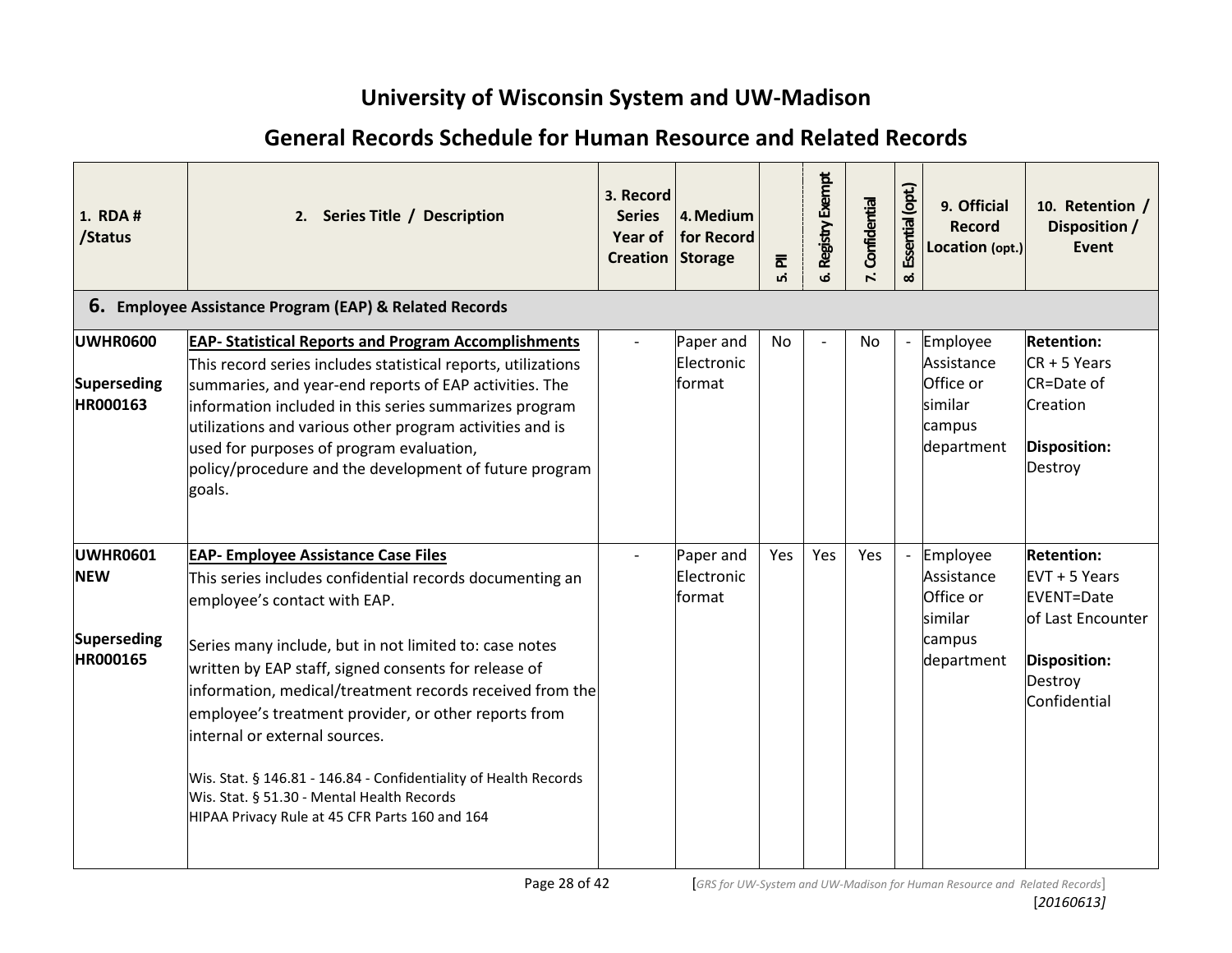| 1. RDA #<br>/Status                               | 2. Series Title / Description                                                                                                                                                                                                                                                                                                                                                                                                     | 3. Record<br><b>Series</b><br>Year of<br><b>Creation Storage</b> | 4. Medium<br>for Record           | $\bar{\mathbf{z}}$<br>ம் | Registry Exempt<br>ق | Confidential<br>7. | Essential (opt.<br>ಹ | 9. Official<br>Record<br>Location (opt.)                               | 10. Retention /<br>Disposition /<br>Event                                                                                                      |
|---------------------------------------------------|-----------------------------------------------------------------------------------------------------------------------------------------------------------------------------------------------------------------------------------------------------------------------------------------------------------------------------------------------------------------------------------------------------------------------------------|------------------------------------------------------------------|-----------------------------------|--------------------------|----------------------|--------------------|----------------------|------------------------------------------------------------------------|------------------------------------------------------------------------------------------------------------------------------------------------|
| <b>UWHR0602</b><br><b>Superseding</b><br>HR000166 | <b>EAP- Employee Assistance Satisfaction Surveys</b><br>This series includes documents created when campuses<br>conduct EAP satisfaction surveys or when an employee<br>has utilized EAP services.                                                                                                                                                                                                                                | N/A                                                              | Paper and<br>Electronic<br>format | Yes                      | Yes                  | Yes                |                      | Employee<br>Assistance<br>Office or<br>similar<br>campus<br>department | <b>Retention:</b><br>$EVT+0$<br><b>EVENT=Date</b><br><b>Survey Analysis</b><br><b>Was Completed</b><br>Disposition:<br>Destroy<br>Confidential |
| <b>UWHR0603</b><br><b>Superseding</b><br>HR000168 | <b>University Wellness Program and Related Activities</b><br>This series consists of documentation of program activities<br>performed under the university wellness program.<br>Program activities might include, but are not limited to:<br>educational presentations; promotion of wellness; onsite<br>health screenings; health fairs, on-site accessibility classes<br>such as Pilates/Yoga and on-site weight loss programs. |                                                                  | Paper and<br>Electronic<br>format | No                       |                      | No                 |                      | Employee<br>Assistance<br>Office or<br>similar<br>campus<br>department | <b>Retention:</b><br>CR+ 5 Years<br>CR=Date of<br>Creation<br>Disposition:<br>Destroy                                                          |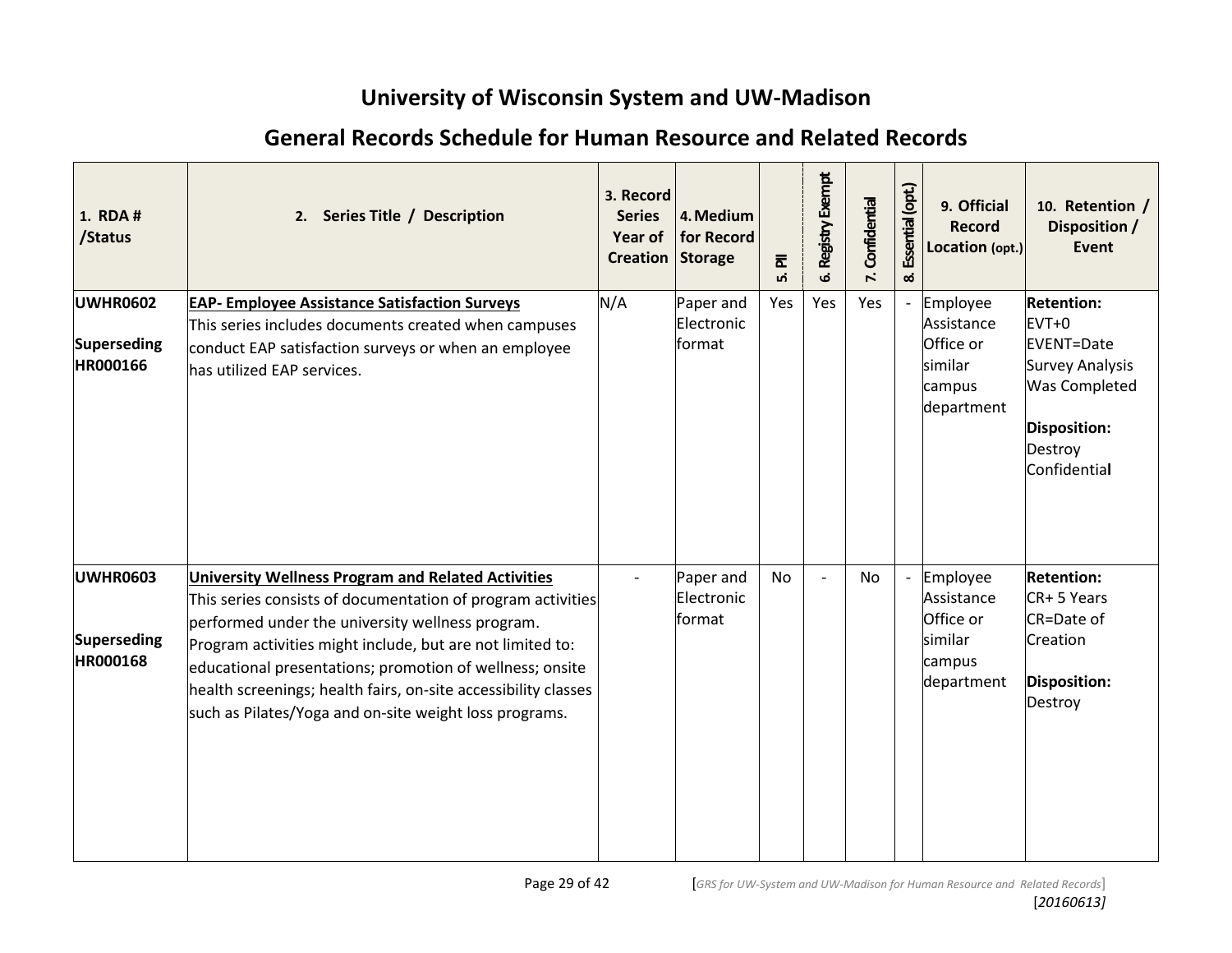| 1. RDA #<br>/Status           | 2. Series Title / Description                                                                                                                                                                                                                                                                                                                                                                                                                                                                                                                                                                                                                                                                                                                                                                                                                                                                                                                                                                                                                                                                                                            | 3. Record<br><b>Series</b><br>Year of<br><b>Creation Storage</b> | 4. Medium<br>for Record           | $\bar{\mathbf{z}}$<br>ம் | Registry Exempt<br>ھ. | Confidential<br>$\mathbf{r}$ | Essential (opt.)<br>ೲ | 9. Official<br><b>Record</b><br>Location (opt.)                                                    | 10. Retention /<br>Disposition /<br><b>Event</b>                                                                                                                                                                                                                                                                                                                         |
|-------------------------------|------------------------------------------------------------------------------------------------------------------------------------------------------------------------------------------------------------------------------------------------------------------------------------------------------------------------------------------------------------------------------------------------------------------------------------------------------------------------------------------------------------------------------------------------------------------------------------------------------------------------------------------------------------------------------------------------------------------------------------------------------------------------------------------------------------------------------------------------------------------------------------------------------------------------------------------------------------------------------------------------------------------------------------------------------------------------------------------------------------------------------------------|------------------------------------------------------------------|-----------------------------------|--------------------------|-----------------------|------------------------------|-----------------------|----------------------------------------------------------------------------------------------------|--------------------------------------------------------------------------------------------------------------------------------------------------------------------------------------------------------------------------------------------------------------------------------------------------------------------------------------------------------------------------|
|                               |                                                                                                                                                                                                                                                                                                                                                                                                                                                                                                                                                                                                                                                                                                                                                                                                                                                                                                                                                                                                                                                                                                                                          |                                                                  |                                   |                          |                       |                              |                       |                                                                                                    |                                                                                                                                                                                                                                                                                                                                                                          |
|                               | International Faculty and Staff Records $-$ * See Electronic System and Glacier on page 6.                                                                                                                                                                                                                                                                                                                                                                                                                                                                                                                                                                                                                                                                                                                                                                                                                                                                                                                                                                                                                                               |                                                                  |                                   |                          |                       |                              |                       |                                                                                                    |                                                                                                                                                                                                                                                                                                                                                                          |
| <b>UWHR0700</b><br><b>NEW</b> | H-1B and E-3 Labor Condition Applications (LCA) Public<br><b>Access Files</b><br>Employers who sponsor H-1B and E-3 petitions are<br>responsible for preparing the supporting documentation<br>that forms the basis for the Labor Condition Application<br>(LCA).<br>The employer must make the documentation available in a<br>public inspection file within one working day after the date<br>of filing the LCA with the Department of Labor (DOL). Any<br>member of the public may request access to the file. The<br>employer should keep the public access file separate from<br>the H-1B and E-3 personnel file.<br>Labor condition application (LCA), Form ETA 9035/9035E is<br>a document that a prospective H-1B or E-3 employer files<br>with <b>ETA</b> when it seeks to employ nonimmigrant workers<br>at a specific job occupation in an area of intended<br>employment for not more than three years. In this<br>document, the employer attests to standards to which it<br>will adhere. It must be certified by the authorized DOL<br>official pursuant to the provisions of 20 C.F.R. §655.740<br>before it can be used. |                                                                  | Paper and<br>Electronic<br>format | Yes                      | Yes                   | No                           |                       | International<br>Faculty and<br><b>Staff Services</b><br>or similar<br>Institutional<br>Department | <b>Retention:</b><br>$EVT + 1$ Year<br>$EVENT = Last$<br>Date that Any<br>$H-1B$ or E-3<br>Nonimmigrant is<br>employed under<br>the Labor<br>Condition<br>Application (LCA).<br>If No<br>Nonimmigrants<br><b>Were Employed</b><br>Under the LCA or<br>One Year from<br>the Date the<br>LCA expired or<br>was withdrawn<br><b>Disposition:</b><br>Destroy<br>Confidential |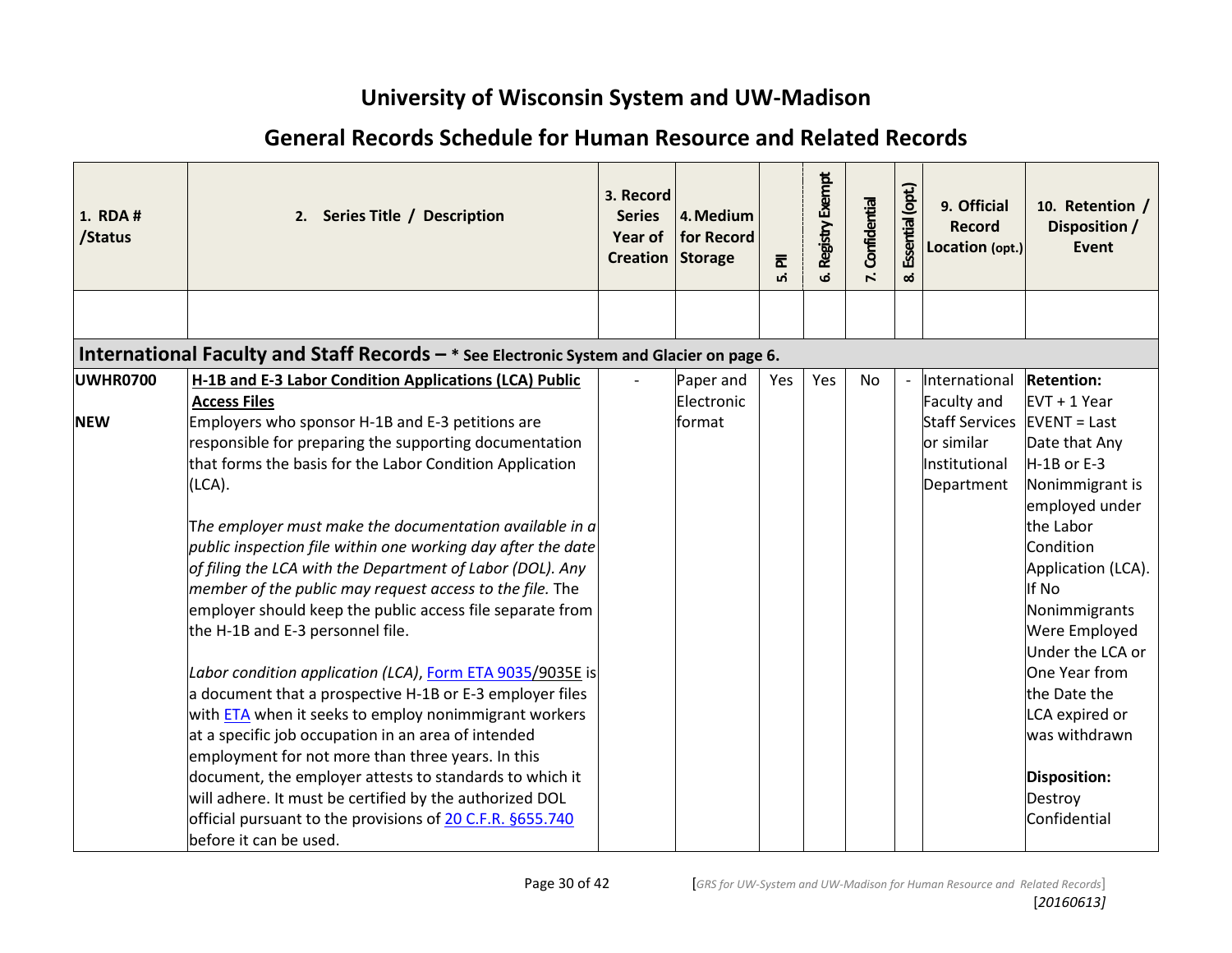| 1. RDA #<br>/Status           | 2. Series Title / Description                                                                                                                                                                                                                                                                                                                                                                                                                                                                                                                                                                                                                                                                                        | 3. Record<br><b>Series</b><br><b>Year of</b><br>Creation Storage | 4. Medium<br>for Record                  | $\bar{\mathbf{z}}$<br>ம் | Registry Exempt<br>ئە | Confidential<br>$\mathbf{r}$ | Essential (opt.)<br>ೲ | 9. Official<br><b>Record</b><br>Location (opt.)                                                    | 10. Retention /<br>Disposition /<br><b>Event</b>                                                                           |
|-------------------------------|----------------------------------------------------------------------------------------------------------------------------------------------------------------------------------------------------------------------------------------------------------------------------------------------------------------------------------------------------------------------------------------------------------------------------------------------------------------------------------------------------------------------------------------------------------------------------------------------------------------------------------------------------------------------------------------------------------------------|------------------------------------------------------------------|------------------------------------------|--------------------------|-----------------------|------------------------------|-----------------------|----------------------------------------------------------------------------------------------------|----------------------------------------------------------------------------------------------------------------------------|
|                               | Forms/documents associated with these files: Master<br>Public Access file (includes summary of benefits offered),<br>Labor Condition Authorization (LCA) form, Prevailing<br>Wage Determination form (ETA 9141), evidence of<br>department posting requirements of the LCA in addition<br>to postings at any other work locations listed on the LCA,<br>actual wage data comparison form and certification form,<br>certified copy of LCA (ETA 9035E), FLCDataCenter.com<br>printout from website (if applicable), other corresponding<br>wage surveys (if applicable), email communication<br>between department and IFSS regarding the wage,<br>checklist of contents of public access file.<br>20 CFR §655.760(a) |                                                                  |                                          |                          |                       |                              |                       |                                                                                                    |                                                                                                                            |
| <b>UWHR0701</b><br><b>NEW</b> | PERM = Program Electronic Review Management (also<br>referred to as "labor certification")<br>PERM applications filed with DOL and all supporting<br>documentation<br>Prevailing wage determination<br>$\bullet$<br>Advertising and other recruitment activities<br>$\bullet$<br>Notice of postings/notices to unions<br>٠<br><b>Recruitment reports</b><br>$\bullet$<br>Evidence of resumes received and detailed reasons<br>$\bullet$<br>for rejections<br>Evidence of business necessity, if applicable<br>$\bullet$<br>Evidence of attempts to contact applicants                                                                                                                                                |                                                                  | Paper and<br>Electronic<br><b>format</b> | Yes                      | Yes                   | Yes                          |                       | International<br>Faculty and<br><b>Staff Services</b><br>or similar<br>Institutional<br>Department | <b>Retention:</b><br>$EVT + 5$ Years<br><b>EVENT</b> = Date<br>of Filing<br><b>Disposition:</b><br>Destroy<br>Confidential |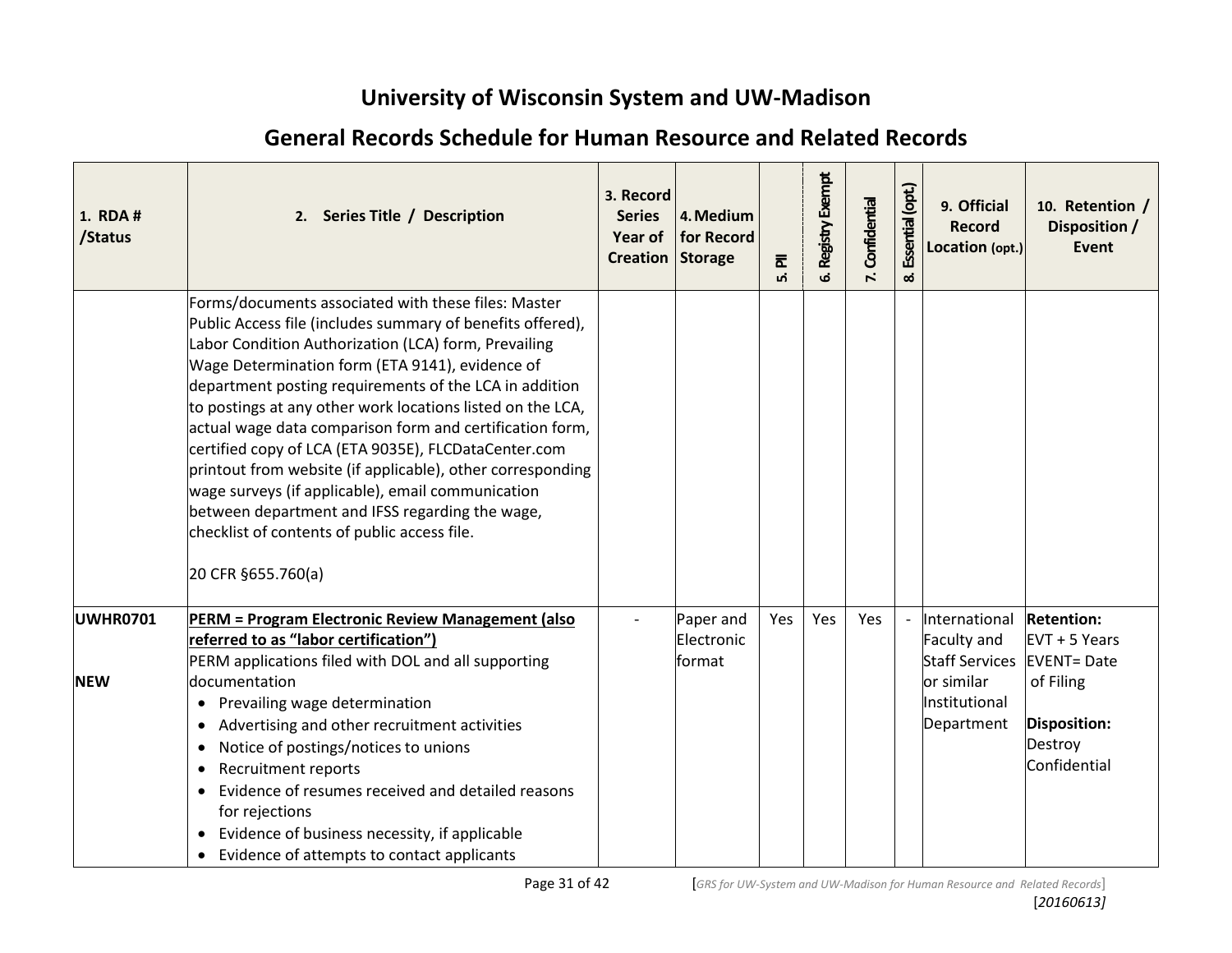| 1. RDA #<br>/Status | 2. Series Title / Description                                                                                                                                                                                                                                                                                                                                                                                                                                                                                                                                                            | 3. Record<br><b>Series</b><br>Creation Storage | 4. Medium<br>Year of   for Record | $\bar{\mathbf{z}}$<br>ம் | Registry Exempt<br>ئ | Confidential | Essential (opt.)<br>ထံ | 9. Official<br><b>Record</b><br>Location (opt.)       | 10. Retention /<br>Disposition /<br>Event              |
|---------------------|------------------------------------------------------------------------------------------------------------------------------------------------------------------------------------------------------------------------------------------------------------------------------------------------------------------------------------------------------------------------------------------------------------------------------------------------------------------------------------------------------------------------------------------------------------------------------------------|------------------------------------------------|-----------------------------------|--------------------------|----------------------|--------------|------------------------|-------------------------------------------------------|--------------------------------------------------------|
|                     | • Documentation                                                                                                                                                                                                                                                                                                                                                                                                                                                                                                                                                                          |                                                |                                   |                          |                      |              |                        |                                                       |                                                        |
|                     | 20 CFR §656.10(f)                                                                                                                                                                                                                                                                                                                                                                                                                                                                                                                                                                        |                                                |                                   |                          |                      |              |                        |                                                       |                                                        |
|                     |                                                                                                                                                                                                                                                                                                                                                                                                                                                                                                                                                                                          |                                                |                                   |                          |                      |              |                        |                                                       |                                                        |
|                     |                                                                                                                                                                                                                                                                                                                                                                                                                                                                                                                                                                                          |                                                |                                   |                          |                      |              |                        |                                                       |                                                        |
| <b>UWHR0702</b>     | H-1B, TN, E-3, O1, and J1 Files (apart from the above LCA,<br>when applicable)                                                                                                                                                                                                                                                                                                                                                                                                                                                                                                           |                                                | Paper and<br>Electronic<br>format | Yes                      | Yes                  | Yes          |                        | International<br>Faculty and<br><b>Staff Services</b> | <b>Retention:</b><br>EVT+ 3 Years<br><b>EVENT=Last</b> |
| <b>NEW</b>          | This record series includes but is not limited to:<br>Temporary (Nonimmigrant) Workers (H-1B, TN, E-3 and<br>01), and Exchange Visitors (J1 research scholars)<br>Forms/documents associated with these files:                                                                                                                                                                                                                                                                                                                                                                           |                                                |                                   |                          |                      |              |                        | or similar<br>Institutional<br>Department             | Date of<br>Employment                                  |
|                     | H-1B, TN, E-3, O1<br>• I-129 petition (if applicable)<br>• Supporting documentation including but not limited to<br>CV, appointment letter, degree, transcript, license,<br>publications, passport, visa stamp, I-94 card, evidence<br>of other prior statuses (if applicable)<br>• I-797 receipt/approval notice(s)<br>• Relevant correspondence between IFSS, department,<br>and beneficiary<br>• DS-2019 application<br>• DS-2019 form and supporting documentation,<br>including but not limited to invitation or appointment<br>letter, English proficiency, financial support, CV, |                                                |                                   |                          |                      |              |                        |                                                       | Disposition:<br>Destroy<br>Confidential                |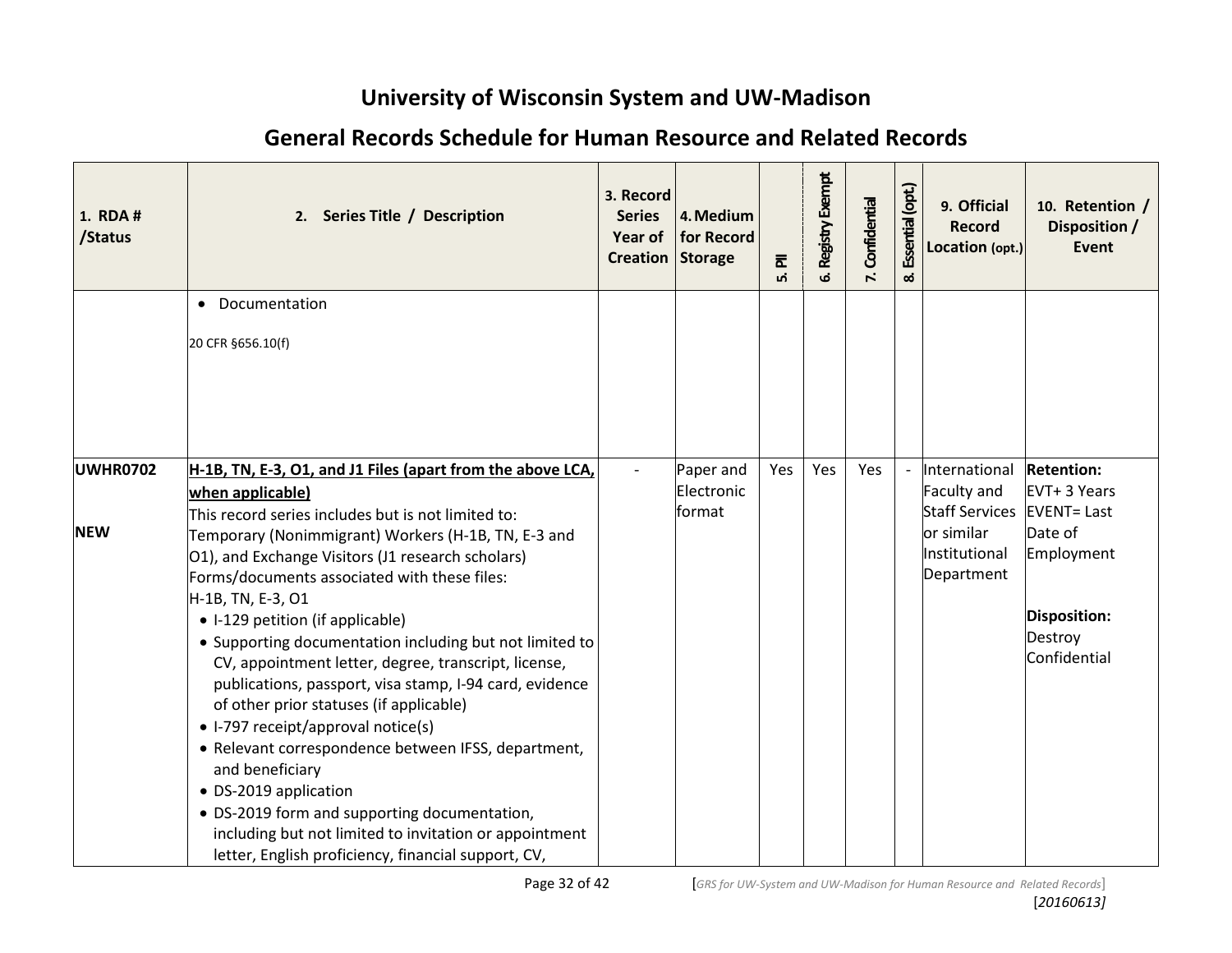| 1. RDA #<br>/Status           | 2. Series Title / Description                                                                                                                                                                                                                                                                                                                                                                                                                                                                                                                     | 3. Record<br><b>Series</b><br>Year of<br>Creation Storage | 4. Medium<br>for Record           | 둔<br>ம் | Registry Exempt<br>ئ | Confidential<br>$\mathbf{r}$ | Essential (opt.)<br>ಯ | 9. Official<br><b>Record</b><br>Location (opt.)                                      | 10. Retention /<br>Disposition /<br><b>Event</b>                                 |
|-------------------------------|---------------------------------------------------------------------------------------------------------------------------------------------------------------------------------------------------------------------------------------------------------------------------------------------------------------------------------------------------------------------------------------------------------------------------------------------------------------------------------------------------------------------------------------------------|-----------------------------------------------------------|-----------------------------------|---------|----------------------|------------------------------|-----------------------|--------------------------------------------------------------------------------------|----------------------------------------------------------------------------------|
|                               | passport copies, dependent passports, marriage<br>certificates, birth certificates<br>• Correspondence between IFSS, department, and<br>beneficiary<br>Confidential under Employee Personnel Records Wis.<br>Stat. § 19.36(10)                                                                                                                                                                                                                                                                                                                    |                                                           |                                   |         |                      |                              |                       |                                                                                      |                                                                                  |
| <b>UWHR0703</b><br><b>NEW</b> | PR (Permanent Residency) Files (apart from the above<br>PERM files, when applicable)<br>This record series includes, but is not limited to:<br>Permanent (Immigrant) Workers (permanent residents)<br>Forms/documents associated with these files:                                                                                                                                                                                                                                                                                                |                                                           | Paper and<br>Electronic<br>format | Yes     | Yes                  | Yes                          |                       | International<br>Faculty and<br><b>Staff Services</b><br>or similar<br>Institutional | <b>Retention:</b><br>EVT+ 5 Years<br><b>EVENT=Date</b><br>Permanent<br>Residency |
|                               | PR<br>• I-140 petition<br>• Supporting documentation including but not limited to<br>CV, appointment letter, degree, transcript, license,<br>publications, passport, visa stamp, I-94 card, evidence<br>of other prior statuses (if applicable), certified LC (if<br>applicable), and ability to pay<br>• Supporting documentation required for the<br>Outstanding Professor and Researcher per USCIS<br>regulations including but not limited to publications,<br>awards, patents, and other such evidence<br>• I-797 receipt/approval notice(s) |                                                           |                                   |         |                      |                              |                       | Department                                                                           | Obtained<br><b>Disposition:</b><br>Destroy<br>Confidential                       |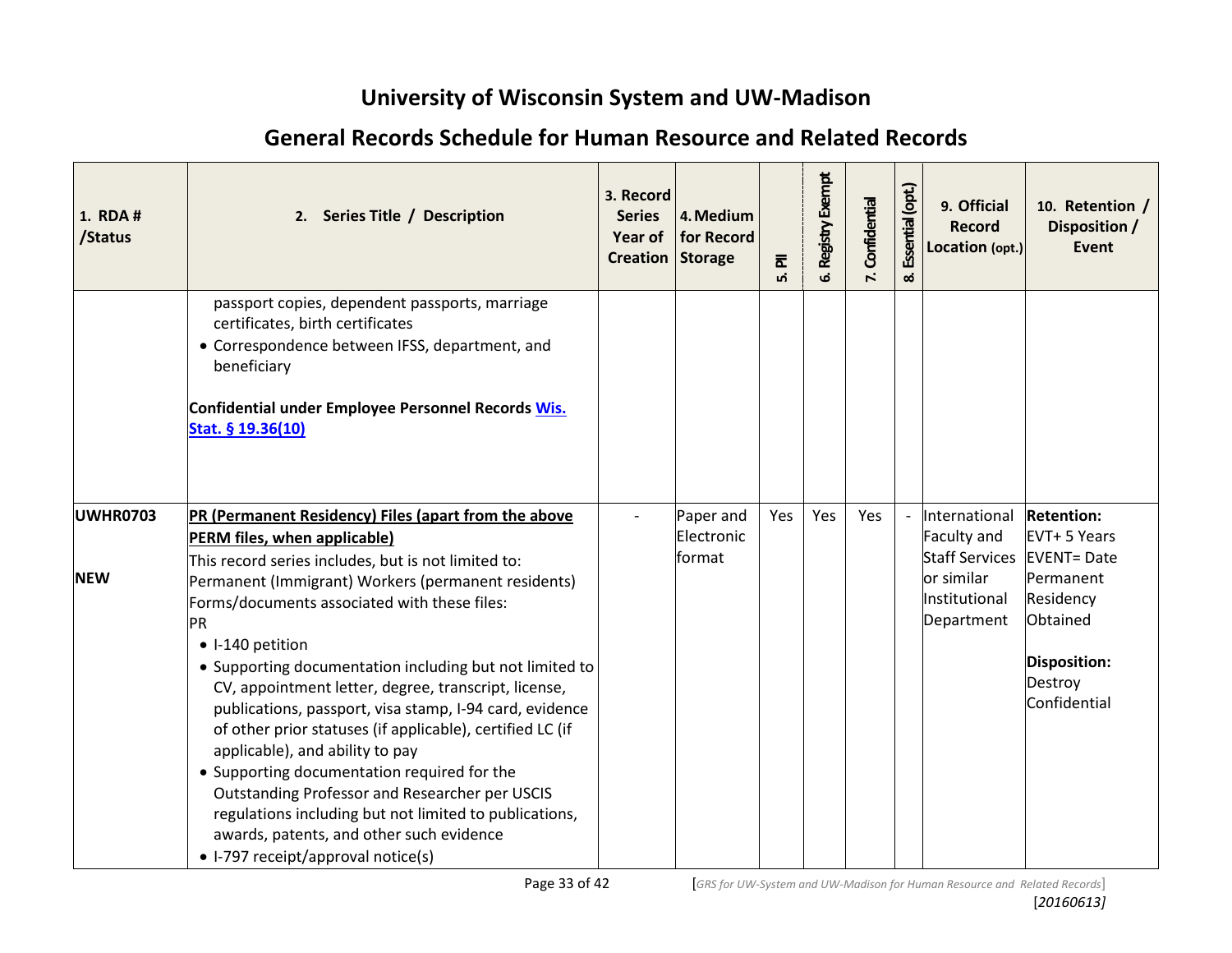| 1. RDA #<br>/Status                 | 2. Series Title / Description                                                                                                                                                                                                                                                                                                                                                                                                                                                                  | 3. Record<br><b>Series</b><br><b>Year of</b><br><b>Creation Storage</b> | 4. Medium<br>for Record          | $\overline{\mathbf{a}}$<br>ம் | Registry Exempt<br>ف | Confidential<br>$\mathbf{r}$ | Essential (opt.)<br>ထံ | 9. Official<br><b>Record</b><br>Location (opt.) | 10. Retention /<br>Disposition /<br><b>Event</b>                                                                                                            |
|-------------------------------------|------------------------------------------------------------------------------------------------------------------------------------------------------------------------------------------------------------------------------------------------------------------------------------------------------------------------------------------------------------------------------------------------------------------------------------------------------------------------------------------------|-------------------------------------------------------------------------|----------------------------------|-------------------------------|----------------------|------------------------------|------------------------|-------------------------------------------------|-------------------------------------------------------------------------------------------------------------------------------------------------------------|
|                                     | • Relevant correspondence between IFSS, department,<br>and beneficiary<br>Confidential under Employee Personnel Records Wis.<br>Stat. § 19.36(10)                                                                                                                                                                                                                                                                                                                                              |                                                                         |                                  |                               |                      |                              |                        |                                                 |                                                                                                                                                             |
|                                     | 7. Evaluation and Promotion Records                                                                                                                                                                                                                                                                                                                                                                                                                                                            |                                                                         |                                  |                               |                      |                              |                        |                                                 |                                                                                                                                                             |
| UWHR0800<br>Superseding<br>UWPER032 | <b>Student Evaluations or Summary of Tenured Faculty,</b><br><b>Academic Staff, Teaching Assistants and PA's</b><br>This series consist of statistical and /or narrative<br>evaluation forms and summaries completed by student<br>concerning the teaching performance of individual faculty<br>or academic staff. Student evaluations information can be<br>used to support academic staff indefinite appointment.<br>Confidential under Employee Personnel Records Wis.<br>Stat. § 19.36(10) |                                                                         | Paper or<br>Electronic<br>format | Yes                           | Yes                  | Yes                          | $\overline{a}$         | All Campus<br>Departments                       | <b>Retention:</b><br>EVT+ 5 Years<br>EVENT=End of<br>the Semester<br>in which the<br>Evaluation was<br>Completed<br>Disposition:<br>Destroy<br>Confidential |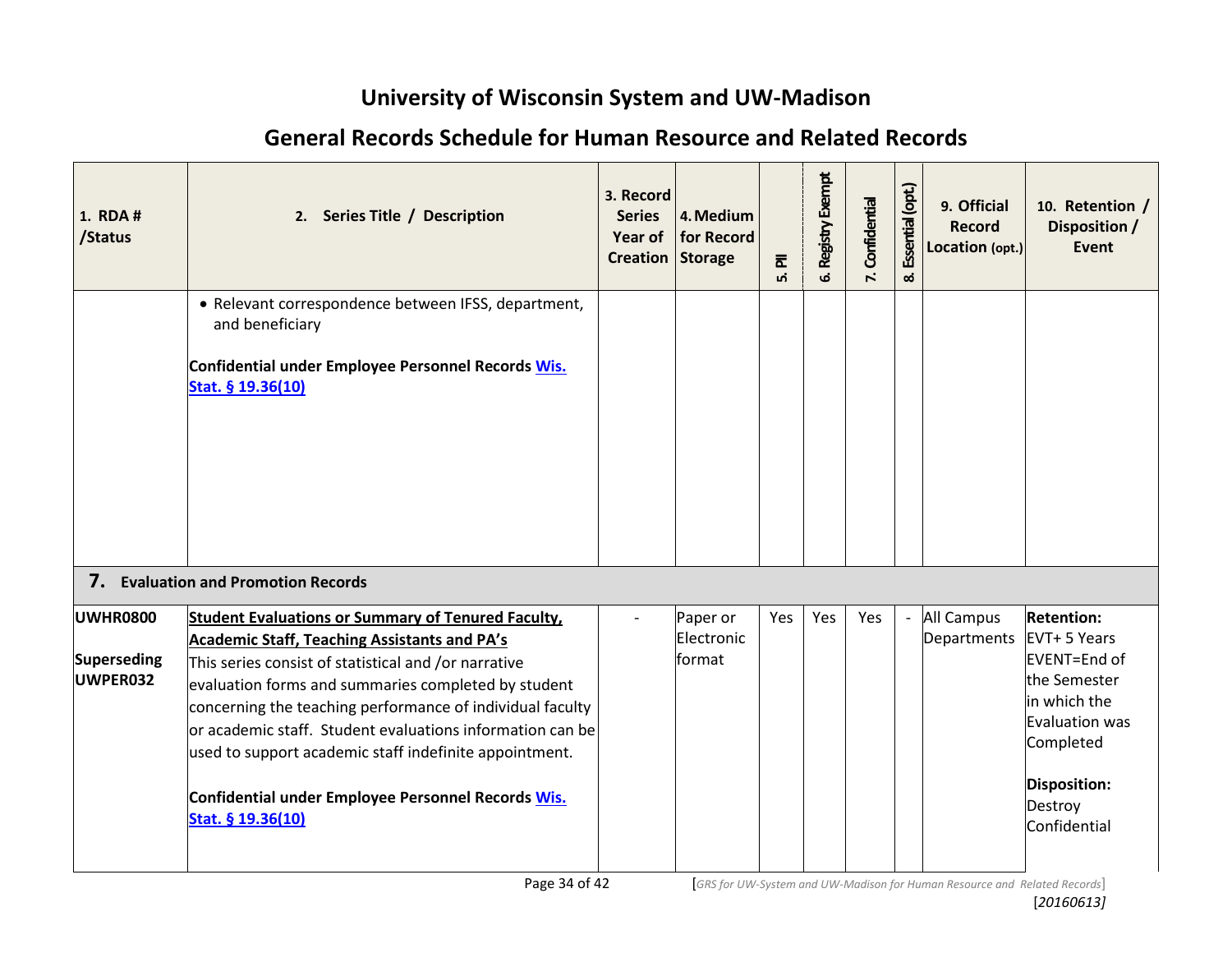| 1. RDA #<br>/Status                               | 2. Series Title / Description                                                                                                                                                                                                                                                                                                                                                                                                                                                                                                                                                                                                                                                                                    | 3. Record<br><b>Series</b><br>Year of<br><b>Creation Storage</b> | 4. Medium<br>for Record            | ᇍ<br>ம் | Registry Exempt<br>ف | Confidential<br>$\mathbf{r}$ | Essential (opt.)<br>ထံ | 9. Official<br><b>Record</b><br>Location (opt.)                                    | 10. Retention /<br>Disposition /<br>Event                                                                                                                                                            |
|---------------------------------------------------|------------------------------------------------------------------------------------------------------------------------------------------------------------------------------------------------------------------------------------------------------------------------------------------------------------------------------------------------------------------------------------------------------------------------------------------------------------------------------------------------------------------------------------------------------------------------------------------------------------------------------------------------------------------------------------------------------------------|------------------------------------------------------------------|------------------------------------|---------|----------------------|------------------------------|------------------------|------------------------------------------------------------------------------------|------------------------------------------------------------------------------------------------------------------------------------------------------------------------------------------------------|
| <b>UWHR0801</b><br><b>Superseding</b><br>UWPER033 | <b>Student Evaluations or Summary of Probationary</b><br><b>Faculty for Tenure</b><br>This series consists of statistical and /or narrative<br>evaluation forms and summaries completed by student<br>concerning the teaching performance of individual faculty<br>or academic staff. Student evaluations information can be<br>used to support tenure application as well as academic<br>staff indefinite appointment.<br>Confidential under Employee Personnel Records Wis.<br>Stat. § 19.36(10)                                                                                                                                                                                                               |                                                                  | Paper or<br>Electronic<br>format   | Yes     | Yes                  | Yes                          |                        | <b>All Campus</b><br>Departments                                                   | <b>Retention:</b><br>EVT+ 5 Years<br>EVENT=End of<br>the Tenure<br><b>Review Process</b><br>Disposition:<br>Destroy<br>Confidential                                                                  |
| <b>UWHR0802</b><br><b>Superseding</b><br>UWPER028 | <b>Faculty Tenure File - Successful and Unsuccessful</b><br>This series consist of records relating to the granting of<br>tenure to faculty members. The documents in this series<br>may include, but are not limited to: vitae, evaluation<br>summary information, letters of recommendation, lists of<br>publications or other record of scholarly productivity,<br>letter from the Chair that summarizes the individual<br>career, statements from the candidate, and evidence of<br>service to the university and profession and notice of the<br>recommendation regarding tenure.<br>The Master Tenure file is transferred to the Secretary of<br>the Faculty/and or Provost and HR Faculty personnel file. |                                                                  | Paper and<br>Electronic<br>formats | Yes     | Yes                  | Yes                          |                        | Office of the<br>Secretary of<br>the Faculty or<br>similar<br>campus<br>department | <b>Retention:</b><br>EVT+ 6 Years<br>EVENT=Date of<br><b>Final Tenure</b><br>Decision<br>Disposition:<br><b>Transfer to</b><br>Institutional<br><b>Archives per</b><br>policy for archival<br>review |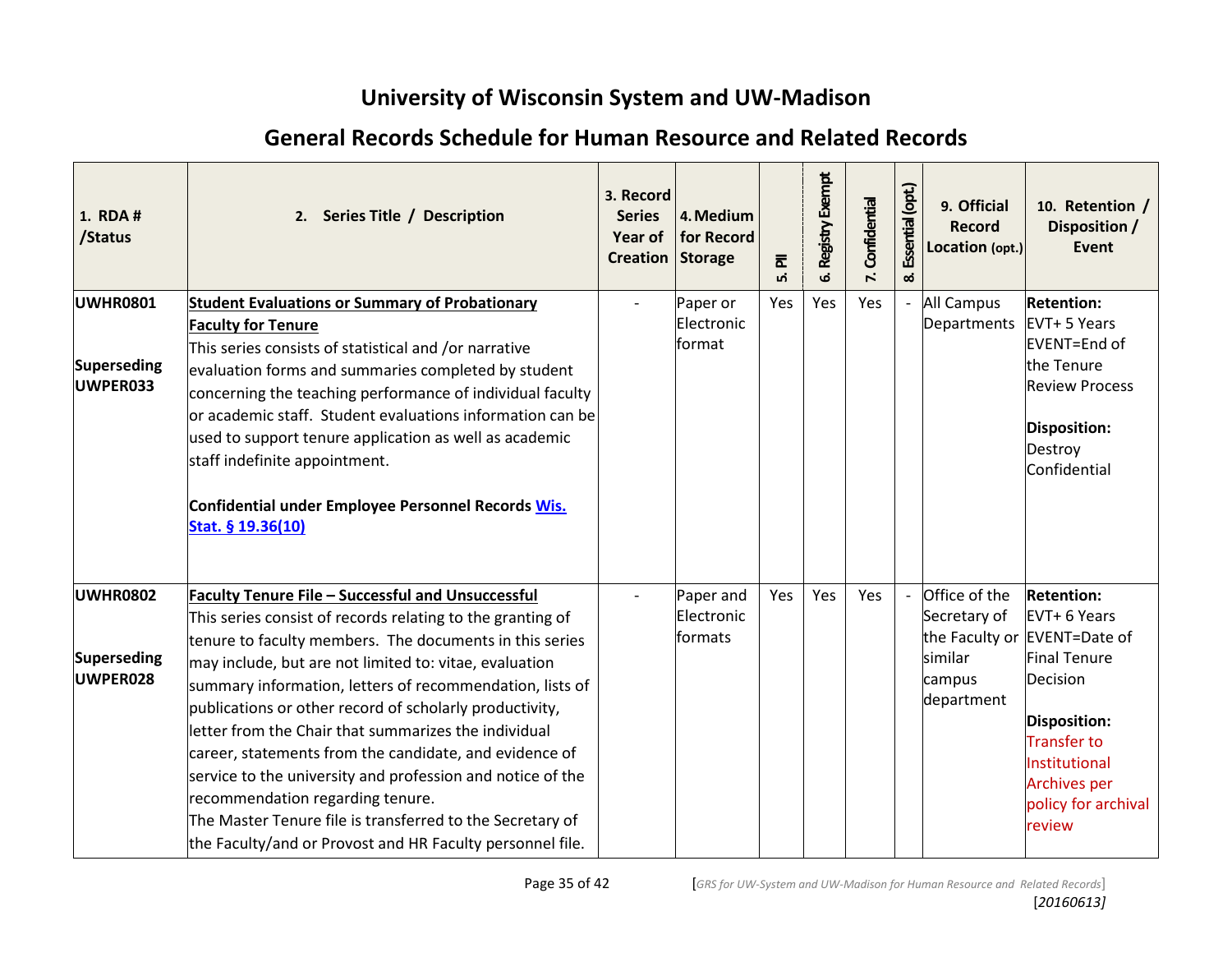| 1. RDA #<br>/Status                        | 2. Series Title / Description                                                                                                                                                                          | 3. Record<br><b>Series</b><br>Year of<br><b>Creation Storage</b> | 4. Medium<br>for Record            | $\overline{\overline{\mathtt{a}}}$<br>மி | Registry Exempt<br>ئ | Confidential<br>$\mathbf{r}$ | Essential (opt.)<br>ထံ   | 9. Official<br><b>Record</b><br>Location (opt.)                                       | 10. Retention /<br>Disposition /<br>Event                                                               |
|--------------------------------------------|--------------------------------------------------------------------------------------------------------------------------------------------------------------------------------------------------------|------------------------------------------------------------------|------------------------------------|------------------------------------------|----------------------|------------------------------|--------------------------|---------------------------------------------------------------------------------------|---------------------------------------------------------------------------------------------------------|
|                                            | The Executive Committee retains a copy until the Tenure<br>review process is completed.<br>Confidential under Employee Personnel Records Wis.<br>Stat. § 19.36(10)                                     |                                                                  |                                    |                                          |                      |                              |                          |                                                                                       |                                                                                                         |
| 8.                                         | <b>Workforce Development and Training</b>                                                                                                                                                              |                                                                  |                                    |                                          |                      |                              |                          |                                                                                       |                                                                                                         |
| <b>UWHR0900</b><br>Superseding<br>UWPER036 | <b>Employee Training Request Documentation</b><br>Document used to obtain approval to attend, register for<br>specific classes, and document that the person attended<br>specific training program.    |                                                                  | Paper and<br>Electronic<br>lformat | Yes                                      | Yes                  | <b>No</b>                    | $\overline{\phantom{a}}$ | Office of<br>Talent<br>Management<br>or similar<br>campus<br>department               | <b>Retention:</b><br>CR+1 Year<br>$CR = Date$ of<br>Creation<br>Disposition:<br>Destroy<br>Confidential |
| <b>UWHR0901</b><br><b>HR000182</b>         | Course Evaluation for Employee Training<br>This record series documents written information from<br>course attendees evaluating the class and facilitators or<br>instructor who presents the material. |                                                                  | Paper and<br>Electronic<br>format  | Yes                                      | Yes                  | <b>No</b>                    | $\overline{a}$           | Office of<br><b>Talent</b><br>Management<br>or similar<br>Institutional<br>department | <b>Retention:</b><br>CR+1 Year<br>CR=Date of<br>Creation<br>Disposition:<br>Destroy<br>Confidential     |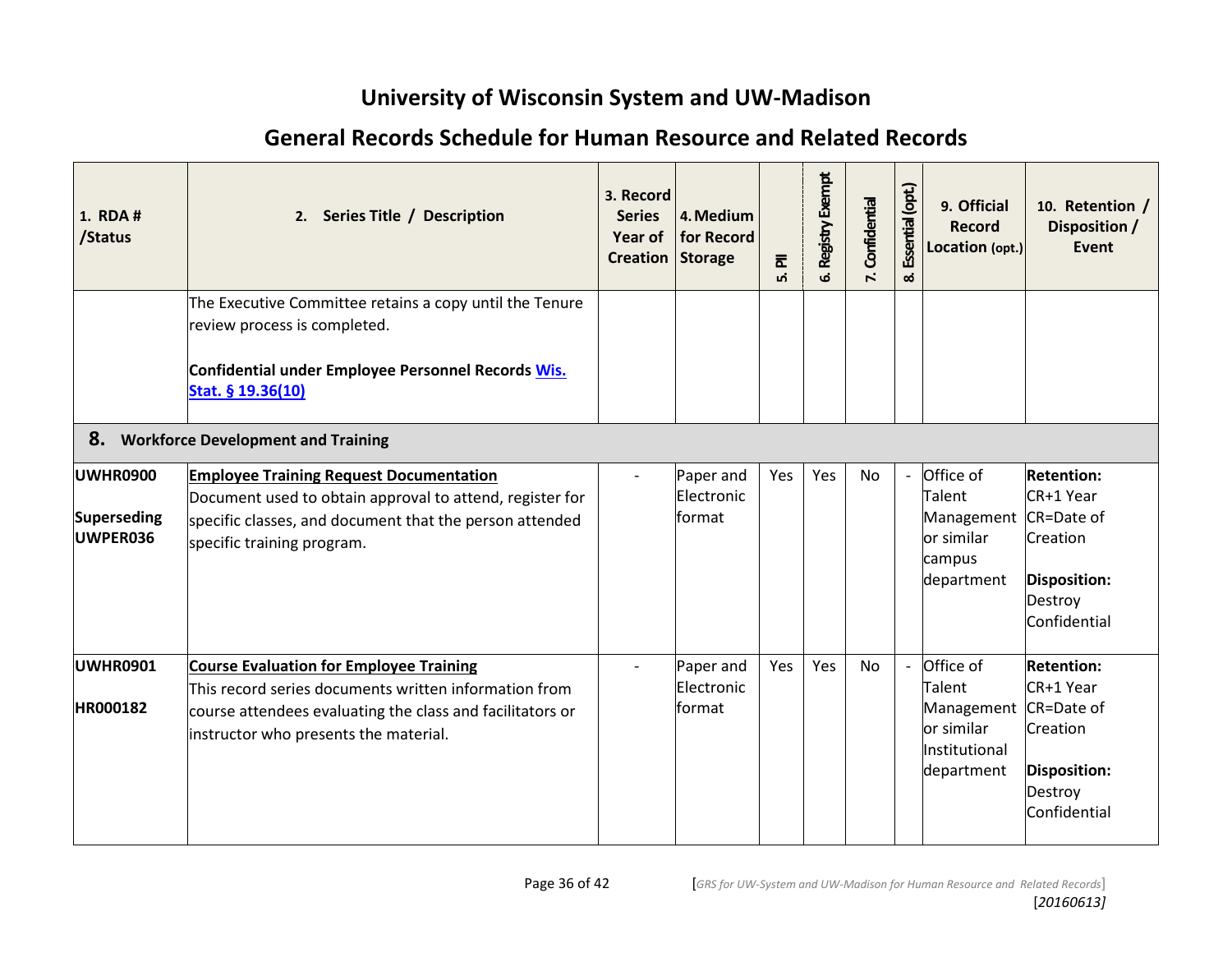| 1. RDA #<br>/Status | 2. Series Title / Description                                                                                                                                                                                                              | 3. Record<br><b>Series</b><br>Year of<br>Creation Storage | 4. Medium<br>for Record                  | 훈<br>ம்   | Registry Exempt<br>ف | Confidential<br>$\mathbf{r}$ | Essential (opt.)<br>ထံ | 9. Official<br><b>Record</b><br>Location (opt.)                   | 10. Retention /<br>Disposition /<br><b>Event</b>                                                                       |
|---------------------|--------------------------------------------------------------------------------------------------------------------------------------------------------------------------------------------------------------------------------------------|-----------------------------------------------------------|------------------------------------------|-----------|----------------------|------------------------------|------------------------|-------------------------------------------------------------------|------------------------------------------------------------------------------------------------------------------------|
| <b>UWHR0902</b>     | <b>Human Resource Training Vendors</b>                                                                                                                                                                                                     |                                                           | Paper and                                | Yes       | Yes                  | <b>No</b>                    |                        | Office of                                                         | <b>Retention:</b>                                                                                                      |
| HR000183            | This record series contains vendor files on presenters who<br>have taught or provided training to University of<br><b>Wisconsin Staff.</b>                                                                                                 |                                                           | Electronic<br>format                     |           |                      |                              |                        | Talent<br>Management<br>or similar<br>Institutional<br>department | EVT+1 Year<br><b>EVENT=Date that</b><br>the Vendor Last<br>Provided a Class<br>Disposition:<br>Destroy<br>Confidential |
| <b>UWHR0903</b>     | <b>Human Resource Training Course Materials</b>                                                                                                                                                                                            |                                                           | Paper                                    | <b>No</b> |                      | <b>No</b>                    |                        | Office of                                                         | <b>Retention:</b>                                                                                                      |
| <b>NEW</b>          | This record series consists of, but is not limited to: the<br>curriculum training materials, presenters and related<br>materials for training programs and presentations.                                                                  |                                                           |                                          |           |                      |                              |                        | Talent<br>Management<br>or similar<br>Institutional<br>department | EVT + 5 Years<br><b>EVENT</b> = Date<br>Old Materials are<br>Superseded<br>Disposition:<br>Destroy<br>Confidential     |
| <b>UWHR0904</b>     | Human Resource for Tracking Employee Training                                                                                                                                                                                              |                                                           | Electronic                               | Yes       | Yes                  | Yes                          |                        | Office of                                                         | <b>Retention:</b>                                                                                                      |
| HR000185            | An electronic system, database or mechanism to track the<br>employee attendance at training activities. Records can<br>include, but are not limited to: employee's name, work<br>unit name, address and telephone, dates of training, name |                                                           | format<br>consisting<br>of a<br>Database |           |                      |                              |                        | Talent<br>Management<br>or similar<br>Institutional<br>department | EVT+ 5 Years<br><b>EVENT=Date</b><br>of Employee<br>Termination                                                        |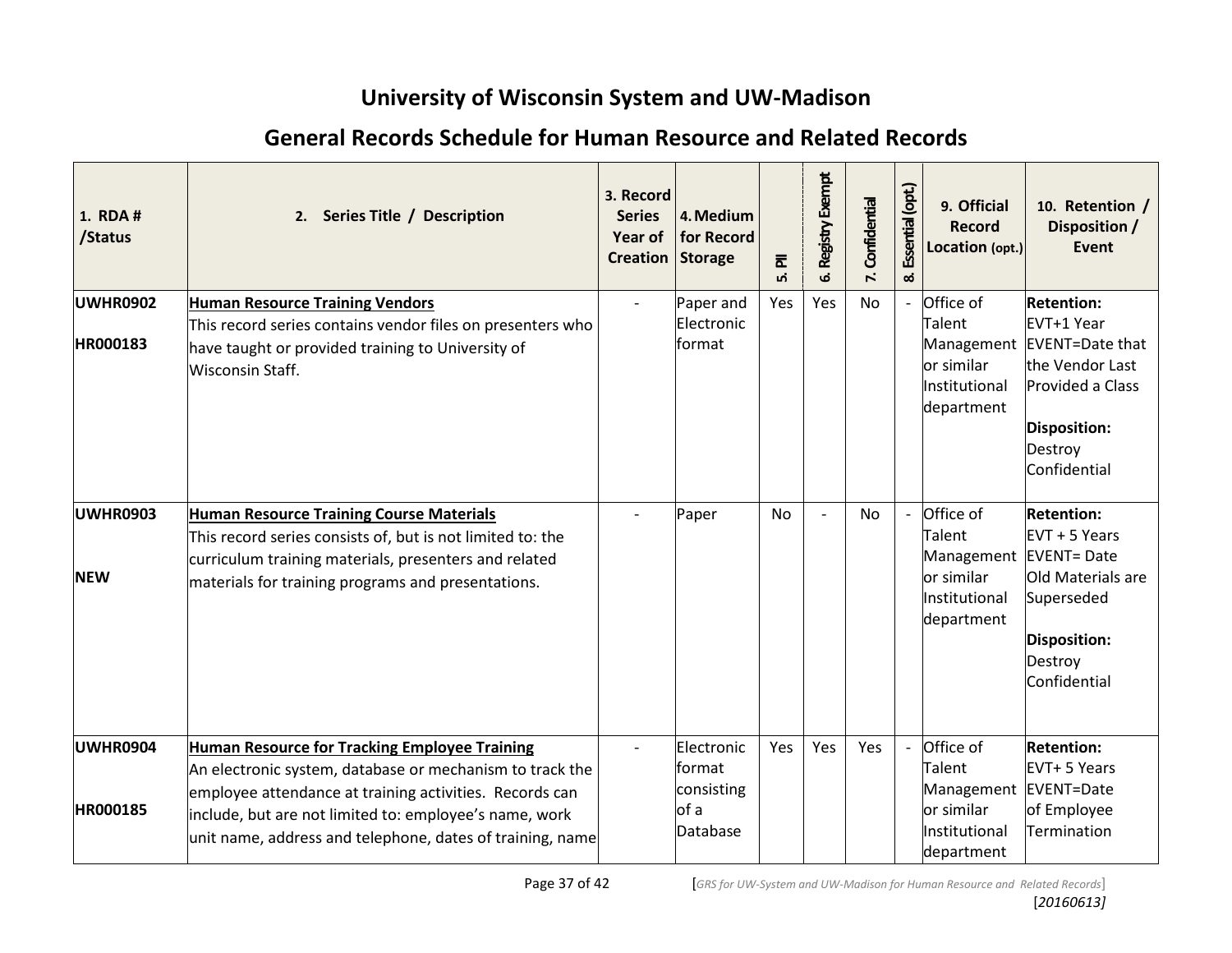| <b>General Records Schedule for Human Resource and Related Records</b> |
|------------------------------------------------------------------------|
|------------------------------------------------------------------------|

| 1. RDA #<br>/Status | 2. Series Title / Description                                                                                                                                 | 3. Record<br><b>Series</b><br><b>Creation Storage</b> | $ 4.$ Medium<br>Year of   for Record | ᇍ<br>ம் | Exempt<br>Registry<br>ئ | Confidential<br><sup>2</sup> | (opt.)<br>Essential<br>ಹ | 9. Official<br><b>Record</b><br>Location (opt.) | 10. Retention /<br>Disposition /<br>Event |
|---------------------|---------------------------------------------------------------------------------------------------------------------------------------------------------------|-------------------------------------------------------|--------------------------------------|---------|-------------------------|------------------------------|--------------------------|-------------------------------------------------|-------------------------------------------|
|                     | of the class attended, and evidence of satisfactory<br>completion of the training.<br>Confidential under Employee Personnel Records Wis.<br>Stat. § 19.36(10) |                                                       |                                      |         |                         |                              |                          |                                                 | Disposition:<br>Destroy<br>Confidential   |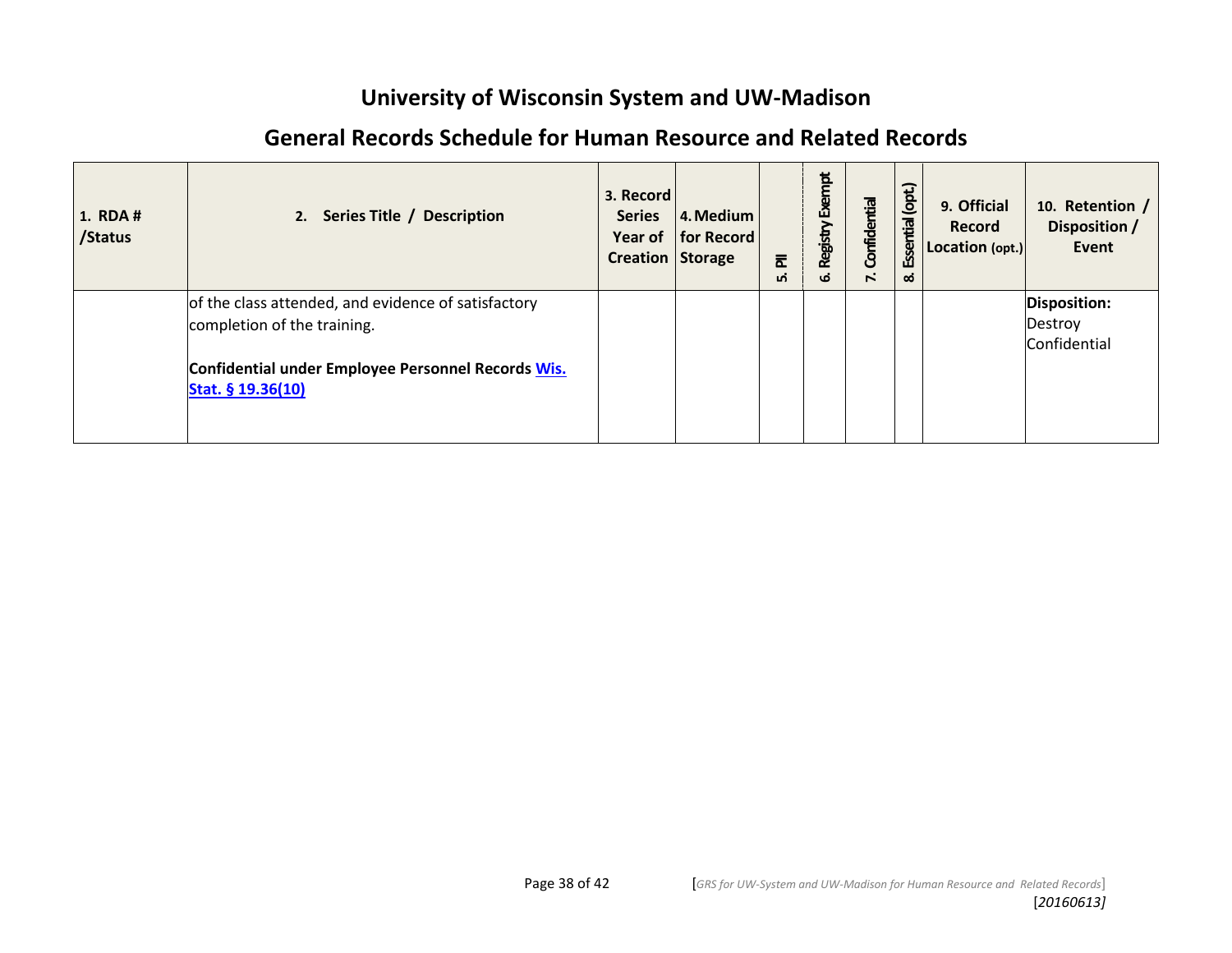| <b>Closed/Superseded Series</b> |                                                                                                                                 |                                                                                                                                                                                                           |  |  |  |  |  |
|---------------------------------|---------------------------------------------------------------------------------------------------------------------------------|-----------------------------------------------------------------------------------------------------------------------------------------------------------------------------------------------------------|--|--|--|--|--|
|                                 | Note: For Records management information only. To close or supersede RDA series, complete form DOA-3806                         |                                                                                                                                                                                                           |  |  |  |  |  |
| <b>RDA Number</b>               | <b>Record Series Title</b>                                                                                                      | <b>Action Taken</b>                                                                                                                                                                                       |  |  |  |  |  |
| <b>UWHR0100</b>                 |                                                                                                                                 | HR Personnel Hiring and Position Change Forms and Requests is superseding UWPER019 HR Forms                                                                                                               |  |  |  |  |  |
| <b>UWHR0101</b>                 |                                                                                                                                 | Position Vacancy Listing or Position Announcement is superseding UWPER007 Final Position Listing                                                                                                          |  |  |  |  |  |
| <b>UWHR0102</b>                 | unsuccessful                                                                                                                    | Criminal Background Checks is superseding UWPER010 and UWPER011 Criminal Background Checks successful and                                                                                                 |  |  |  |  |  |
| <b>UWHR0103</b>                 | Federal I-9 Employee Eligibility Verification is superseding UWPER018 Employment Eligibility<br><b>Verification Forms (I-9)</b> |                                                                                                                                                                                                           |  |  |  |  |  |
| <b>UWHRO104</b>                 | <b>Candidate Files is superseding UWPER017 Candidate files</b>                                                                  |                                                                                                                                                                                                           |  |  |  |  |  |
| <b>UWHR0105</b>                 | Search and Screen Committee Records is superseding UWPER013 Search and Screen Committee Records                                 |                                                                                                                                                                                                           |  |  |  |  |  |
| <b>UWHR0107</b>                 |                                                                                                                                 | Compensation, Titling and Salary Equity Records is superseding HR000061 Labor Market Surveys                                                                                                              |  |  |  |  |  |
| <b>UWHR0200</b>                 | <b>Affirmative Action-By Job Group</b>                                                                                          | Affirmative Action Records -EEOC (Equal Employment Opportunity Commission) - Applicant Pool and<br>Reporting by Job Group/Category is superseding UWPER015 Affirmative Action-Applicant Pool and UWPER016 |  |  |  |  |  |
| <b>UWHR0300</b>                 | Grievance/Complaint Tracking Log is superseding HR000111 Agency Grievance Case File                                             |                                                                                                                                                                                                           |  |  |  |  |  |
| <b>UWHR0301</b>                 |                                                                                                                                 | Employee Complaints and/or Grievance Records is superseding HR000110 Non-Represented Employee Grievances,                                                                                                 |  |  |  |  |  |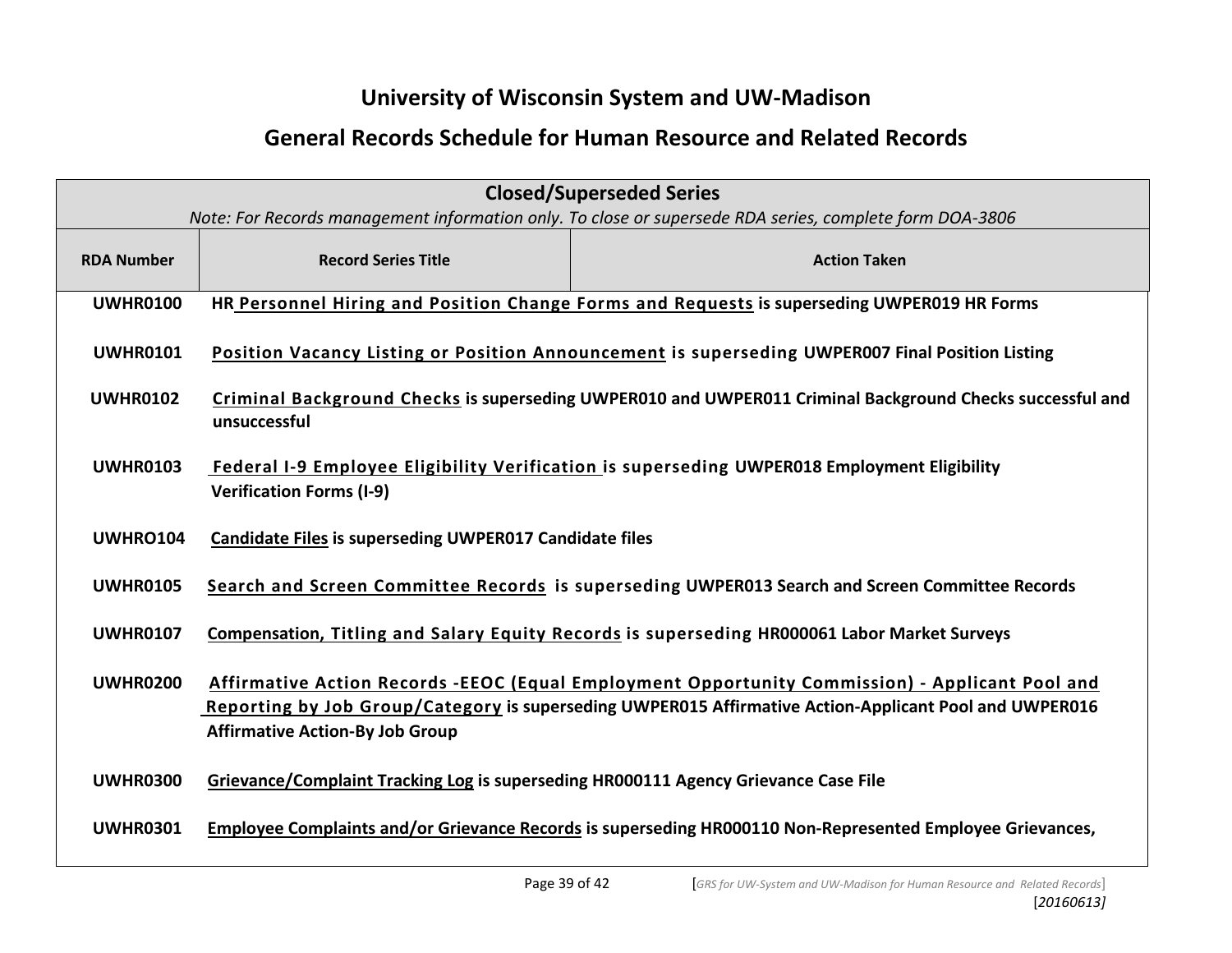| <b>UWHR0302</b> | Formal University Grievance Files is superseding UWPER049 Formal Grievance Files, UWPER048 Written Complaints &<br><b>UWPER050 Grievance Files for TA's and PA's</b>                                                                                            |
|-----------------|-----------------------------------------------------------------------------------------------------------------------------------------------------------------------------------------------------------------------------------------------------------------|
| <b>UWHR0303</b> | Employee Lay-Off Records is superseding both UWPER043 Layoff Documentations and HR000084 Employee Layoff<br><b>Records</b>                                                                                                                                      |
| <b>UWHR0304</b> | Non-Renewal of Appointment - Academic Staff / Faculty was superseded by UWPER042 Non-Renewal Documentation                                                                                                                                                      |
| <b>UWHR0400</b> | Personnel Records - University Staff, Academic Staff and Faculty is superseding HR000190 Official Personnel<br><b>File</b>                                                                                                                                      |
| <b>UWHR0401</b> | Personnel File including Faculty Career File - Tenured Faculty and Indefinite (All Campuses) is superseding<br>Both UWPER001 Tenured Faculty and UWPER003 Indefinite Unclassified Staff                                                                         |
| <b>UWHR0402</b> | Personnel File - Academic & Non-Tenured Faculty (Excluding UW-Madison) is superseding UWPER002 Non-<br><b>Tenured Faculty/Academic Staff</b>                                                                                                                    |
| <b>UWHR0403</b> | Personnel File - Academic & Non-Tenured Faculty (For UW Madison) is superseding UWPER002 Non-<br><b>Tenured Faculty/Academic Staff</b>                                                                                                                          |
| <b>UWHR0404</b> | Personnel Records - PhD, Graduate, Teaching Assistant or Researcher, Employees in Training, Fellowship<br>and Post-Graduate Associates is superseding both UWPER004 Graduate Student Personnel File and UWPER052<br><b>Employees in Training Personnel File</b> |
| <b>UWHR0405</b> | Volunteer and Unpaid Internships is superseding both UWPER051 Volunteer Letters and Supporting                                                                                                                                                                  |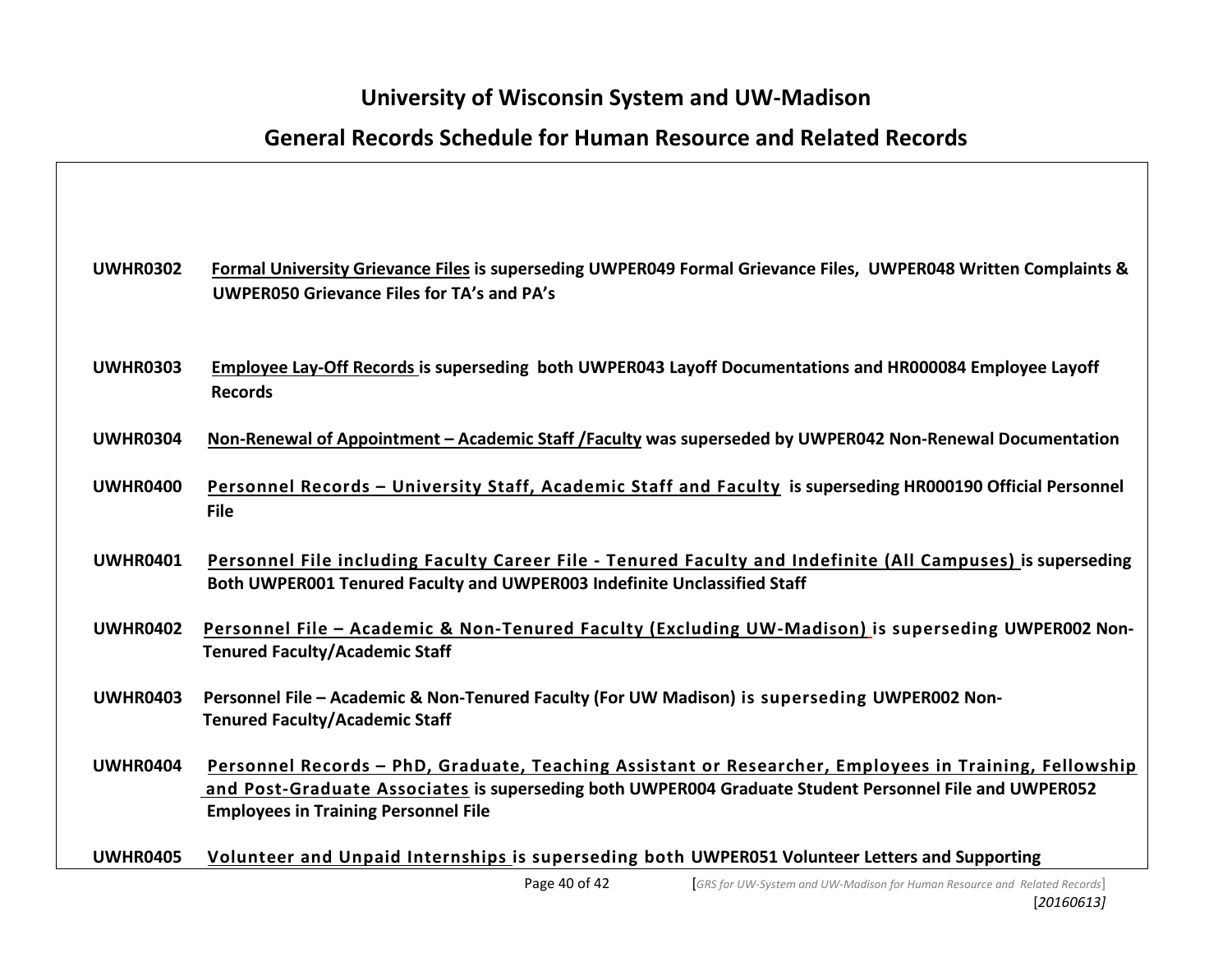|                 | Documentation and HR00091 Volunteer and Unpaid Internship Documentation                                                                                                                                                           |
|-----------------|-----------------------------------------------------------------------------------------------------------------------------------------------------------------------------------------------------------------------------------|
| <b>UWHR0500</b> | <b>Employee Medical Information Files - Departmental is superseding HR000150 Employee Medical Case Files</b><br>and UWPER053 Employee Medical Information                                                                         |
| <b>UWHR0600</b> | EAP Statistical Reports and Program Accomplishments is superseding HR000163 EAP Statistical Reports and<br><b>Program Accomplishments</b>                                                                                         |
| <b>UWHR0601</b> | EAP Employee Assistance Case Files is superseding HR000160 Employee Assistance Coordinator(s) Case Files                                                                                                                          |
| <b>UWHR0602</b> | <b>EAP Employee Assistance Satisfaction Surveys is superseding HR000166 EAP Satisfaction Surveys</b>                                                                                                                              |
| <b>UWHR0603</b> | University Wellness Program and Related Activities is superseding HR000167 Wellness Initiative -Statewide Activities                                                                                                              |
| <b>UWHR0800</b> | Student Evaluations or Summary of Tenured Faculty, Academic Staff, Teaching Assistants and PA's is superseding both<br>UWPER032 Student Evaluations and Summaries Tenured Faculty and UWPER034 Student Evaluations and Summaries. |
| <b>UWHR0801</b> | Student Evaluations or Summary of Probationary Faculty for Tenure is superseding UWPER033 Student Evaluations<br>and Summaries Probationary Faculty                                                                               |
| <b>UWHR0802</b> | Faculty Tenure File - Successful and Unsuccessful is superseding UWPER028 Faculty Tenure File (Successful and<br>Unsuccessful)                                                                                                    |
| <b>UWHR0900</b> | <b>Employee Training Request Documentation is superseding both UWPER0036 Requests for Authorization to</b><br>Reimburse Employee Fee Tuition and HR000181 Training Request Documentation                                          |
| <b>UWHR0901</b> | <b>Human Resources Employee Course Evaluations is superseding HR000182 Course Evaluations</b>                                                                                                                                     |
| <b>UWHR0902</b> | Human Resources Training Vendors is superseding HR000183 Training Vendors Hired                                                                                                                                                   |
|                 |                                                                                                                                                                                                                                   |